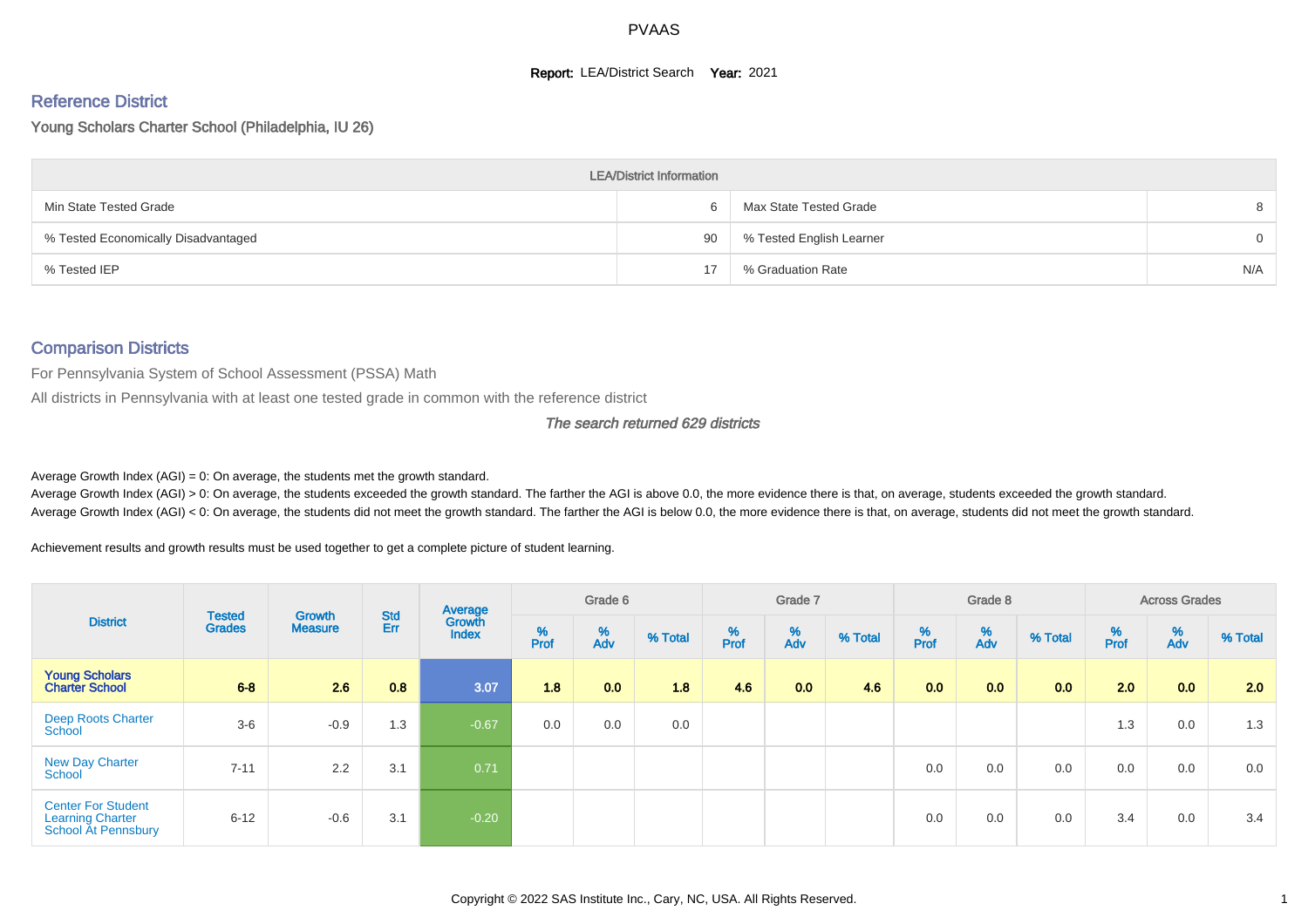|                                                                                          |                                |                                 |                   |                                   |              | Grade 6  |         |           | Grade 7  |         |           | Grade 8  |         |           | <b>Across Grades</b> |         |
|------------------------------------------------------------------------------------------|--------------------------------|---------------------------------|-------------------|-----------------------------------|--------------|----------|---------|-----------|----------|---------|-----------|----------|---------|-----------|----------------------|---------|
| <b>District</b>                                                                          | <b>Tested</b><br><b>Grades</b> | <b>Growth</b><br><b>Measure</b> | <b>Std</b><br>Err | Average<br>Growth<br><b>Index</b> | $\%$<br>Prof | %<br>Adv | % Total | %<br>Prof | %<br>Adv | % Total | %<br>Prof | %<br>Adv | % Total | %<br>Prof | %<br>Adv             | % Total |
| <b>Young Scholars</b><br><b>Charter School</b>                                           | $6 - 8$                        | 2.6                             | 0.8               | 3.07                              | 1.8          | 0.0      | 1.8     | 4.6       | 0.0      | 4.6     | 0.0       | 0.0      | 0.0     | 2.0       | 0.0                  | 2.0     |
| <b>Universal Bluford</b><br><b>Charter School</b>                                        | $3-6$                          | 4.8                             | 1.4               | 3.52                              | 2.7          | 0.0      | 2.7     |           |          |         |           |          |         | 4.3       | 0.0                  | 4.3     |
| <b>Global Leadership</b><br><b>Academy Charter</b><br>School Southwest at<br><b>Huey</b> | $3 - 8$                        | 1.0                             | 1.7               | 0.56                              | 0.0          | 0.0      | 0.0     |           |          |         | 0.0       | 0.0      | 0.0     | 0.0       | 0.0                  | 0.0     |
| Montessori Regional<br><b>Charter School</b>                                             | $3-6$                          | $-2.6$                          | 1.1               | $-2.40$                           | 5.1          | 1.7      | 6.8     |           |          |         |           |          |         | 11.1      | 6.3                  | 17.3    |
| <b>MaST Community</b><br>Charter School III                                              | $3-6$                          | $-3.6$                          | 0.8               | $-4.68$                           | 6.8          | 1.5      | 8.3     |           |          |         |           |          |         | 8.3       | 2.2                  | 10.5    |
| <b>Vida Charter School</b>                                                               | $3-6$                          | 10.1                            | 1.8               | 5.60                              | 16.7         | 11.1     | 27.8    |           |          |         |           |          |         | 20.4      | 7.8                  | 28.2    |
| <b>Lehigh Valley Dual</b><br>Language Charter<br>School                                  | $3 - 8$                        | 3.1                             | 2.3               | $1.31$                            | 7.7          | 0.0      | $7.7\,$ |           |          |         |           |          |         | 4.2       | 0.0                  | 4.2     |
| <b>Baden Academy</b><br><b>Charter School</b>                                            | $3-6$                          | 0.1                             | 1.1               | 0.05                              | 22.4         | 8.6      | 31.0    |           |          |         |           |          |         | 20.8      | 6.4                  | 27.2    |
| <b>Mastery Charter</b><br>School - Clymer<br>Elementary                                  | $3-6$                          | 1.9                             | 1.5               | 1.23                              | 3.8          | 0.0      | 3.8     |           |          |         |           |          |         | 2.6       | 0.8                  | 3.4     |
| <b>Keystone Education<br/>Center Charter School</b>                                      | $3-12$                         | $-4.8$                          | 3.2               | $-1.50$                           |              |          |         |           |          |         | 0.0       | 0.0      | $0.0\,$ | 0.0       | 0.0                  | $0.0\,$ |
| <b>Mastery Charter</b><br>School - Smedley<br>Campus                                     | $3-6$                          | $-0.6$                          | 1.2               | $-0.51$                           | 3.5          | 0.0      | 3.5     |           |          |         |           |          |         | 3.5       | 0.0                  | 3.5     |
| Gettysburg Montessori<br><b>Charter School</b>                                           | $3-6$                          | 5.4                             | 1.9               | 2.75                              | 11.1         | 0.0      | 11.1    |           |          |         |           |          |         | 19.2      | 9.6                  | 28.7    |
| <b>Duquesne City School</b><br><b>District</b>                                           | $3 - 8$                        | 1.2                             | 1.3               | 0.92                              | 5.6          | 0.0      | 5.6     |           |          |         |           |          |         | 3.4       | 1.7                  | 5.0     |
| <b>Bucks County</b><br><b>Montessori Charter</b><br><b>School</b>                        | $3-6$                          | 9.5                             | 1.8               | 5.15                              | 42.9         | 28.6     | 71.4    |           |          |         |           |          |         | 33.0      | 29.8                 | 62.8    |
| <b>Wilkinsburg Borough</b><br><b>School District</b>                                     | $3-6$                          | 3.5                             | 1.4               | 2.53                              | 0.0          | 2.4      | 2.4     |           |          |         |           |          |         | 12.1      | 2.0                  | 14.1    |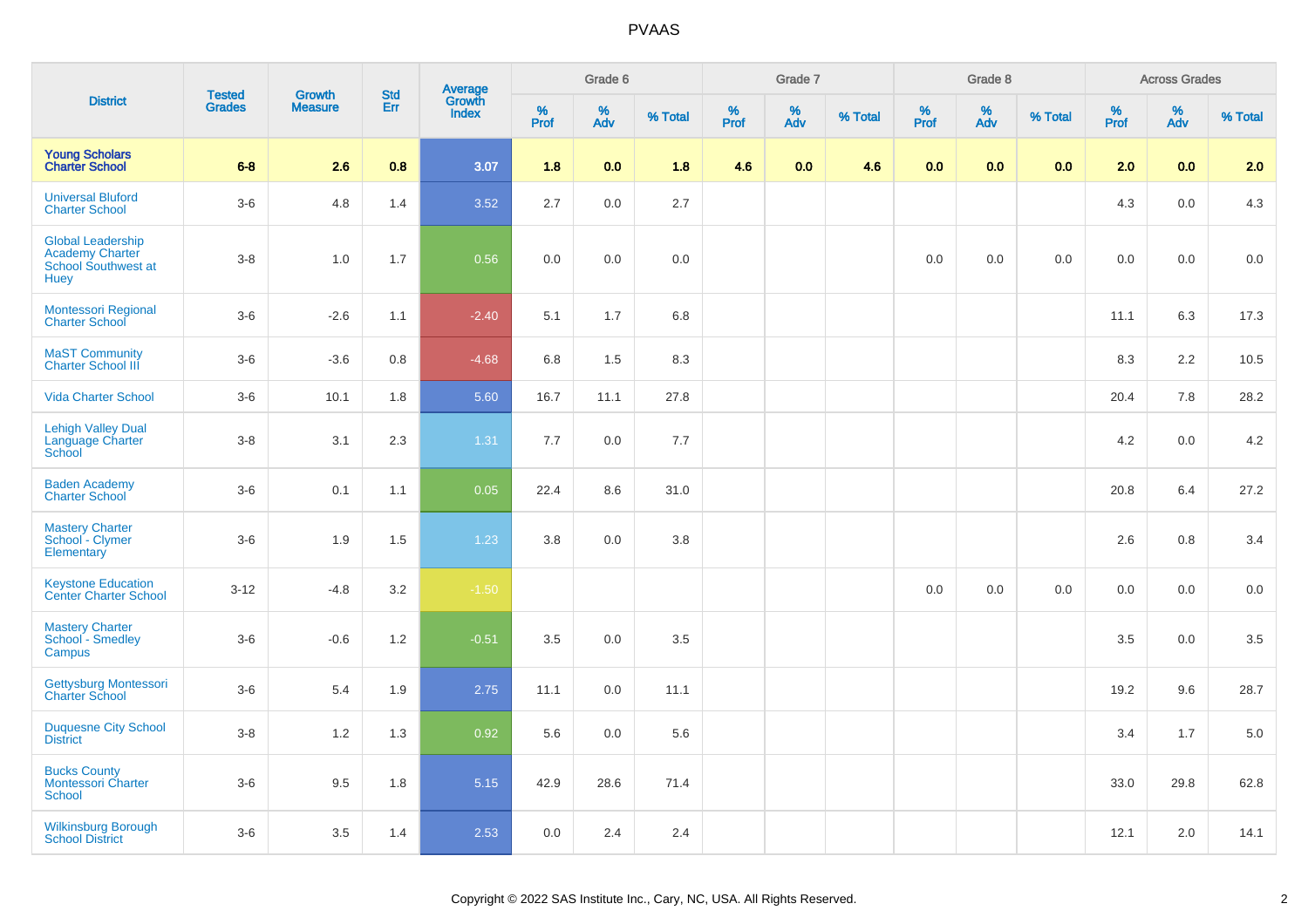| <b>District</b>                                                   |                                | <b>Growth</b>  | <b>Std</b> |                                          |           | Grade 6  |         |           | Grade 7  |         |                  | Grade 8  |         |                  | <b>Across Grades</b> |         |
|-------------------------------------------------------------------|--------------------------------|----------------|------------|------------------------------------------|-----------|----------|---------|-----------|----------|---------|------------------|----------|---------|------------------|----------------------|---------|
|                                                                   | <b>Tested</b><br><b>Grades</b> | <b>Measure</b> | Err        | <b>Average</b><br>Growth<br><b>Index</b> | %<br>Prof | %<br>Adv | % Total | %<br>Prof | %<br>Adv | % Total | %<br><b>Prof</b> | %<br>Adv | % Total | %<br><b>Prof</b> | %<br>Adv             | % Total |
| <b>Young Scholars</b><br><b>Charter School</b>                    | $6 - 8$                        | 2.6            | 0.8        | 3.07                                     | 1.8       | 0.0      | 1.8     | 4.6       | 0.0      | 4.6     | 0.0              | 0.0      | 0.0     | 2.0              | 0.0                  | 2.0     |
| <b>Fell Charter School</b>                                        | $3-8$                          | 1.1            | 2.2        | 0.51                                     | 6.7       | 0.0      | 6.7     |           |          |         |                  |          |         | 17.1             | 4.0                  | 21.0    |
| <b>Gillingham Charter</b><br><b>School</b>                        | $3 - 11$                       | $-5.9$         | 2.0        | $-3.00$                                  | 0.0       | 0.0      | 0.0     |           |          |         | 0.0              | 0.0      | 0.0     | 4.4              | 1.4                  | 5.8     |
| <b>Mastery Charter</b><br><b>School-Mann Campus</b>               | $3-6$                          | 1.8            | 1.6        | 1.13                                     | 5.4       | 2.7      | 8.1     |           |          |         |                  |          |         | 2.2              | 1.4                  | 3.6     |
| <b>Octorara Area School</b><br><b>District</b>                    | $3 - 11$                       | $-2.8$         | 0.6        | $-4.89$                                  | 17.5      | 4.2      | 21.7    | 13.9      | 0.0      | 13.9    | 10.2             | 0.0      | 10.2    | 21.2             | 4.1                  | 25.4    |
| <b>Arts Academy Charter</b><br><b>School</b>                      | $5 - 8$                        | $-7.7$         | 1.1        | $-6.85$                                  | 2.4       | 0.0      | 2.4     | 8.3       | $0.0\,$  | 8.3     | $0.0\,$          | 0.0      | 0.0     | 4.4              | 0.0                  | 4.4     |
| <b>Mcguffey School</b><br><b>District</b>                         | $3 - 11$                       | $-2.0$         | 0.6        | $-3.48$                                  | 13.7      | 2.0      | 15.7    | 4.7       | $0.0\,$  | 4.7     | 5.6              | 3.2      | 8.9     | 17.6             | 5.0                  | 22.6    |
| <b>Innovative Arts</b><br><b>Academy Charter</b><br><b>School</b> | $6 - 11$                       | $-1.5$         | 0.8        | $-1.78$                                  | 0.0       | 0.0      | 0.0     | 0.0       | 0.0      | 0.0     | 3.4              | 0.0      | 3.4     | 1.4              | 0.0                  | 1.4     |
| <b>Bethlehem-Center</b><br><b>School District</b>                 | $3 - 10$                       | $-6.4$         | 0.7        | $-8.62$                                  | 0.0       | 0.0      | 0.0     | 4.0       | 0.0      | 4.0     | 3.2              | 1.6      | 4.8     | 9.6              | 3.9                  | 13.6    |
| <b>Tri-Valley School</b><br><b>District</b>                       | $3 - 10$                       | $-6.5$         | 0.8        | $-7.94$                                  | 13.2      | 0.0      | 13.2    | 7.3       | 0.0      | 7.3     | 2.4              | 7.3      | 9.8     | 15.8             | 3.7                  | 19.4    |
| <b>Roberto Clemente</b><br><b>Charter School</b>                  | $3 - 12$                       | $-4.0$         | 0.9        | $-4.44$                                  | 0.0       | 0.0      | 0.0     | 0.0       | $0.0\,$  | 0.0     | $0.0\,$          | 0.0      | 0.0     | 3.0              | 0.0                  | 3.0     |
| John B. Stetson<br><b>Charter School</b>                          | $5-8$                          | 0.5            | 0.6        | 0.78                                     | 0.8       | 0.0      | 0.8     | 0.0       | 0.0      | 0.0     | 0.0              | 0.0      | 0.0     | 0.4              | 0.0                  | 0.4     |
| <b>Clairton City School</b><br><b>District</b>                    | $3 - 11$                       | 0.5            | 0.8        | 0.57                                     | 1.5       | 0.0      | 1.5     | 1.6       | 0.0      | 1.6     | 0.0              | 0.0      | 0.0     | 3.5              | 0.3                  | 3.8     |
| La Academia<br><b>Partnership Charter</b><br>School               | $6 - 11$                       | $-5.6$         | 1.8        | $-3.02$                                  | 0.0       | 0.0      | 0.0     | 0.0       | 0.0      | 0.0     | 0.0              | 0.0      | 0.0     | 0.0              | 0.0                  | 0.0     |
| <b>Sullivan County</b><br><b>School District</b>                  | $3 - 10$                       | $-2.9$         | 1.0        | $-2.91$                                  | 30.0      | 4.0      | 34.0    | 18.8      | 0.0      | 18.8    | 9.1              | 0.0      | 9.1     | 22.0             | 4.1                  | 26.0    |
| <b>East Allegheny School</b><br><b>District</b>                   | $3 - 11$                       | $-3.9$         | 0.7        | $-5.90$                                  | 8.5       | 2.4      | 11.0    | 13.8      | 0.0      | 13.8    | 5.8              | 0.0      | 5.8     | 9.0              | 2.1                  | 11.1    |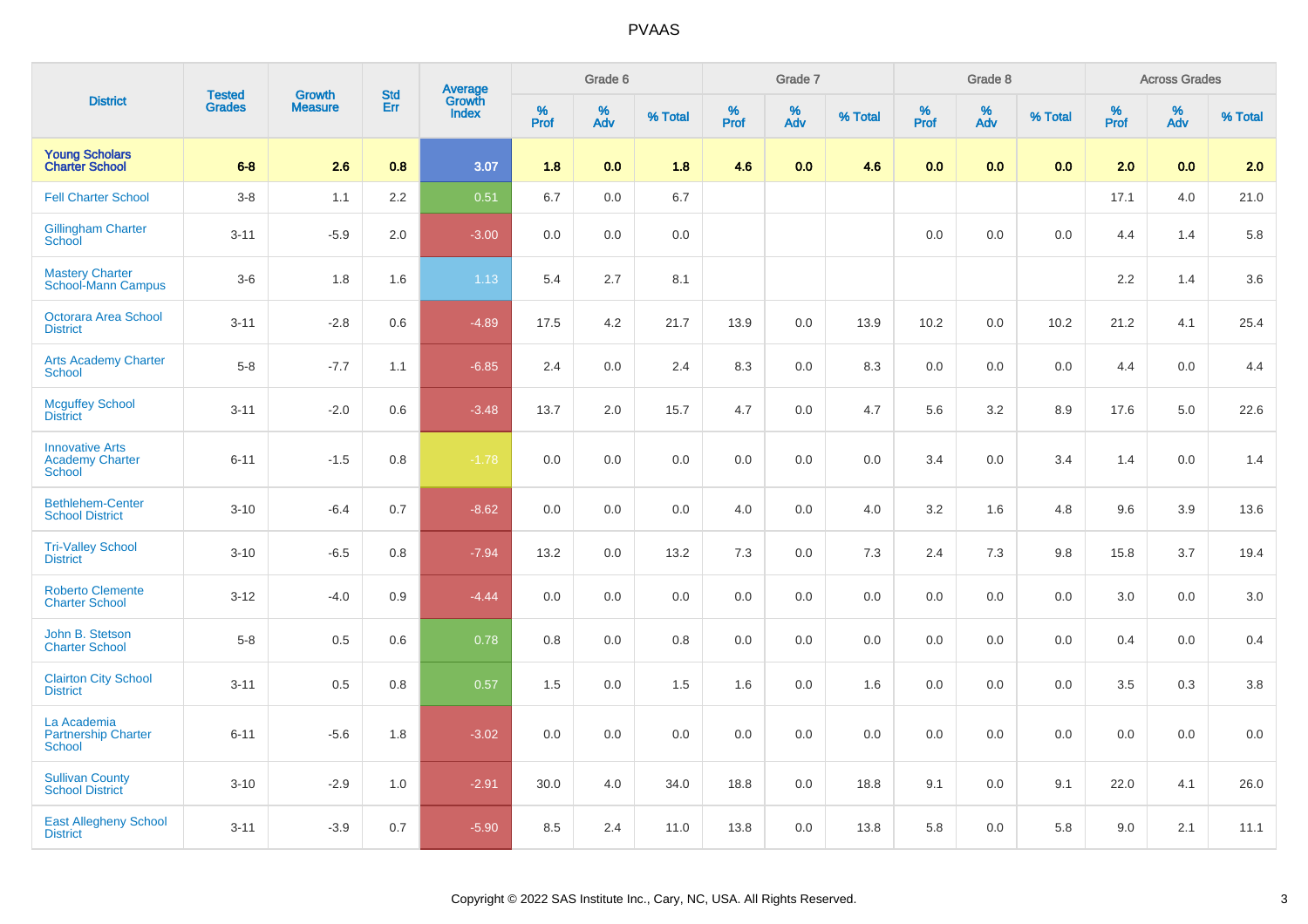|                                                                                            | <b>Tested</b> | <b>Growth</b>  | <b>Std</b> | <b>Average</b>         |              | Grade 6  |         |           | Grade 7  |         |           | Grade 8  |         |           | <b>Across Grades</b> |         |
|--------------------------------------------------------------------------------------------|---------------|----------------|------------|------------------------|--------------|----------|---------|-----------|----------|---------|-----------|----------|---------|-----------|----------------------|---------|
| <b>District</b>                                                                            | <b>Grades</b> | <b>Measure</b> | Err        | Growth<br><b>Index</b> | $\%$<br>Prof | %<br>Adv | % Total | %<br>Prof | %<br>Adv | % Total | %<br>Prof | %<br>Adv | % Total | %<br>Prof | %<br>Adv             | % Total |
| <b>Young Scholars</b><br><b>Charter School</b>                                             | $6-8$         | 2.6            | 0.8        | 3.07                   | 1.8          | 0.0      | 1.8     | 4.6       | 0.0      | 4.6     | 0.0       | 0.0      | 0.0     | 2.0       | 0.0                  | 2.0     |
| <b>Greater Nanticoke</b><br><b>Area School District</b>                                    | $3 - 12$      | $-0.5$         | 0.6        | $-0.92$                | 2.6          | 0.0      | 2.6     | 3.6       | 0.0      | 3.6     | 4.2       | 1.7      | 5.9     | 7.6       | 2.0                  | 9.6     |
| The Philadelphia<br><b>Charter School for Arts</b><br>and Sciences at HR<br><b>Edmunds</b> | $3 - 8$       | 1.7            | 0.6        | 2.75                   | 0.0          | 0.0      | 0.0     | 2.1       | 0.0      | 2.1     | 2.2       | 0.0      | 2.2     | 2.1       | 0.2                  | 2.3     |
| <b>Antietam School</b><br><b>District</b>                                                  | $3 - 10$      | $-2.5$         | 0.8        | $-3.00$                | 10.0         | 3.3      | 13.3    | 5.6       | 0.0      | 5.6     | 5.8       | 0.0      | 5.8     | 8.3       | 1.2                  | 9.5     |
| Leechburg Area<br><b>School District</b>                                                   | $3 - 11$      | $-3.5$         | 0.9        | $-3.84$                | 16.2         | 5.4      | 21.6    | 8.0       | 0.0      | 8.0     | 23.8      | 7.1      | 31.0    | 22.5      | 5.9                  | 28.5    |
| <b>Morrisville Borough</b><br><b>School District</b>                                       | $3 - 11$      | $-6.7$         | 0.9        | $-7.61$                | 1.9          | 0.0      | 1.9     | 3.9       | 0.0      | 3.9     | 0.0       | 0.0      | 0.0     | 5.1       | 0.6                  | 5.7     |
| <b>Universal Alcorn</b><br><b>Charter School</b>                                           | $3-8$         | $-0.7$         | 0.8        | $-0.87$                | 3.9          | 0.0      | 3.9     | 8.8       | 0.0      | 8.8     | 5.1       | 0.0      | 5.1     | 6.4       | 1.7                  | 8.1     |
| <b>Rochester Area</b><br><b>School District</b>                                            | $3 - 11$      | $-1.6$         | 0.9        | $-1.84$                | 24.5         | 3.8      | 28.3    | 2.0       | 0.0      | 2.0     | 15.4      | 0.0      | 15.4    | 20.6      | 7.5                  | 28.1    |
| <b>West Mifflin Area</b><br><b>School District</b>                                         | $3 - 12$      | $-8.5$         | 0.5        | $-17.73$               | 6.8          | 0.7      | 7.4     | 6.7       | 0.0      | 6.7     | 5.5       | 0.0      | 5.5     | 11.1      | 2.8                  | 13.9    |
| <b>Propel Charter School</b><br>- Braddock Hills                                           | $3 - 11$      | $-2.4$         | 0.8        | $-3.18$                | 1.7          | 0.0      | 1.7     | 0.0       | 0.0      | 0.0     | 2.9       | 0.0      | 2.9     | 1.9       | 0.6                  | 2.5     |
| <b>New Kensington-</b><br><b>Arnold School District</b>                                    | $3 - 11$      | $-1.9$         | 0.6        | $-3.06$                | 12.5         | 5.8      | 18.3    | 4.4       | 0.0      | 4.4     | 1.2       | 0.0      | 1.2     | 11.4      | 2.6                  | 14.0    |
| <b>Tidioute Community</b><br><b>Charter School</b>                                         | $3 - 11$      | $-0.3$         | 1.4        | $-0.19$                | 27.8         | 0.0      | 27.8    | 10.5      | 0.0      | 10.5    | 7.4       | 0.0      | 7.4     | 16.0      | 1.6                  | 17.6    |
| <b>Propel Charter School-</b><br>Pitcairn                                                  | $3-8$         | $-5.7$         | 1.1        | $-5.23$                | 7.4          | 0.0      | 7.4     | 0.0       | 0.0      | 0.0     | 0.0       | 0.0      | 0.0     | 5.5       | 0.0                  | 5.5     |
| <b>Mastery Charter</b><br>School-Cleveland<br>Elementary                                   | $3-8$         | $-1.3$         | 1.2        | $-1.89$                | 5.9          | $0.0\,$  | 5.9     | 3.6       | 0.0      | 3.6     | $3.8\,$   | 3.8      | $7.7$   | 2.4       | 1.8                  | 4.3     |
| <b>Weatherly Area School</b><br><b>District</b>                                            | $3 - 11$      | $-6.9$         | 1.1        | $-6.25$                | 12.1         | 0.0      | 12.1    | 6.9       | 0.0      | 6.9     | 5.6       | 0.0      | 5.6     | 15.1      | 4.0                  | 19.1    |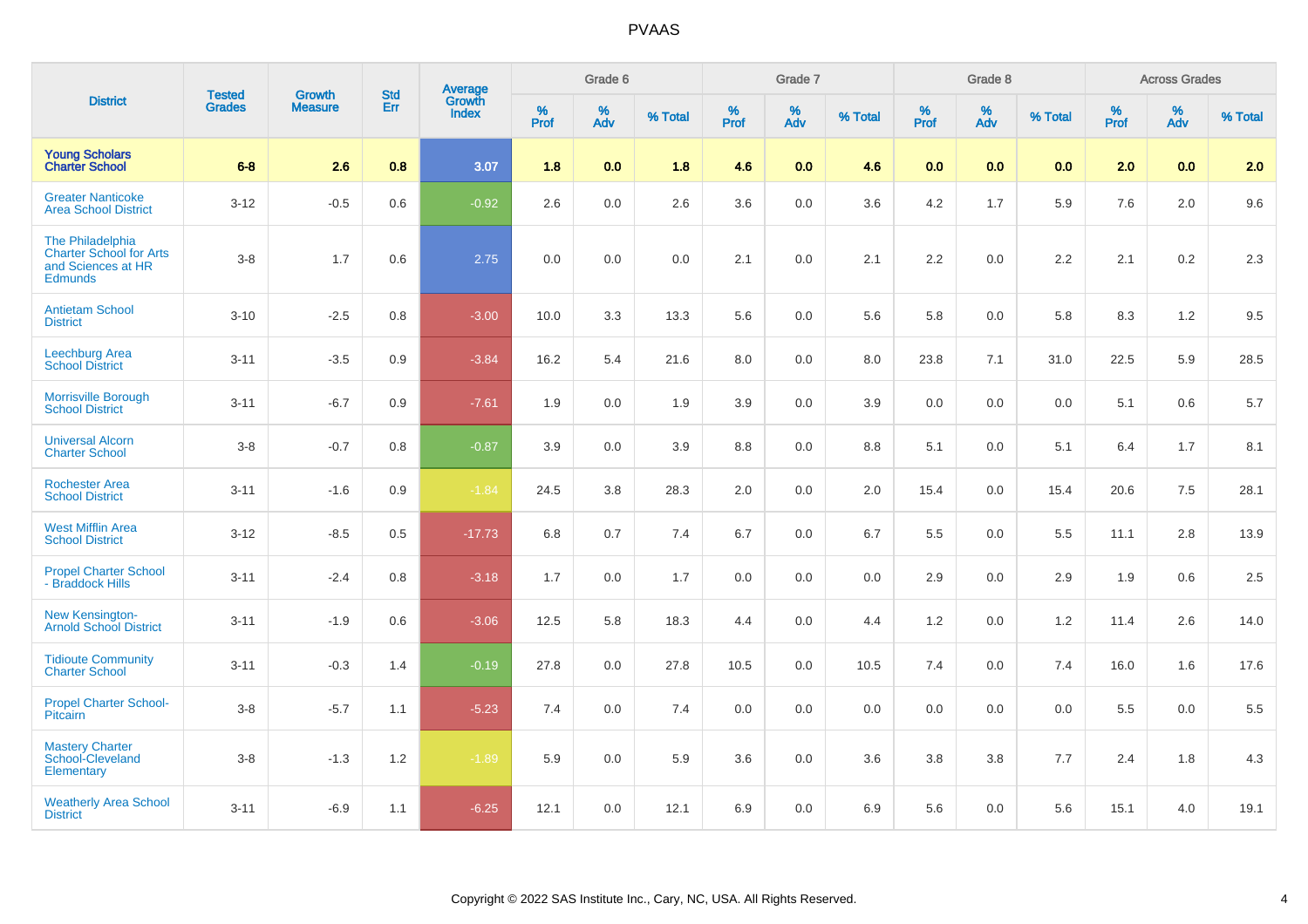| <b>District</b>                                                         | <b>Tested</b> | <b>Growth</b>  | <b>Std</b> |                                          |              | Grade 6  |         |                  | Grade 7     |         |           | Grade 8  |         |           | <b>Across Grades</b> |         |
|-------------------------------------------------------------------------|---------------|----------------|------------|------------------------------------------|--------------|----------|---------|------------------|-------------|---------|-----------|----------|---------|-----------|----------------------|---------|
|                                                                         | <b>Grades</b> | <b>Measure</b> | Err        | <b>Average</b><br>Growth<br><b>Index</b> | $\%$<br>Prof | %<br>Adv | % Total | %<br><b>Prof</b> | $\%$<br>Adv | % Total | %<br>Prof | %<br>Adv | % Total | %<br>Prof | %<br>Adv             | % Total |
| <b>Young Scholars<br/>Charter School</b>                                | $6-8$         | 2.6            | 0.8        | 3.07                                     | 1.8          | 0.0      | 1.8     | 4.6              | 0.0         | 4.6     | 0.0       | 0.0      | 0.0     | 2.0       | 0.0                  | 2.0     |
| <b>Mastery Charter</b><br>School - Gratz<br>Campus                      | $7 - 10$      | 1.0            | 1.4        | 0.73                                     |              |          |         | 6.2              | $0.0\,$     | $6.2\,$ | 2.4       | 0.0      | 2.4     | 4.1       | 0.0                  | 4.1     |
| <b>Howard Gardner</b><br>Multiple Intelligence<br><b>Charter School</b> | $3 - 8$       | $-3.7$         | 1.1        | $-3.28$                                  | 9.4          | 0.0      | 9.4     | 9.1              | 0.0         | 9.1     | 7.4       | 11.1     | 18.5    | 14.7      | 3.5                  | 18.2    |
| <b>Cornell School District</b>                                          | $3 - 11$      | $-3.1$         | 1.1        | $-2.94$                                  | 14.0         | 0.0      | 14.0    | 7.7              | 0.0         | 7.7     | 0.0       | 0.0      | 0.0     | 12.2      | 2.8                  | 15.0    |
| <b>Lindley Academy</b><br><b>Charter School At</b><br><b>Birney</b>     | $3 - 8$       | $-3.0$         | 0.7        | $-4.25$                                  | 2.6          | 0.0      | 2.6     | 0.0              | $0.0\,$     | 0.0     | 0.0       | 1.6      | 1.6     | 1.0       | 0.3                  | $1.3$   |
| <b>Union School District</b>                                            | $3 - 12$      | 3.8            | 1.0        | 3.85                                     | 22.0         | 14.6     | 36.6    | 10.5             | 0.0         | 10.5    | 18.2      | 11.4     | 29.6    | 18.6      | 7.7                  | 26.3    |
| <b>Mariana Bracetti</b><br><b>Academy Charter</b><br><b>School</b>      | $3 - 10$      | $-3.1$         | 0.9        | $-3.58$                                  | 2.2          | 0.0      | 2.2     | $7.3$            | $0.0\,$     | 7.3     | $0.0\,$   | 0.0      | 0.0     | 4.4       | 0.0                  | 4.4     |
| Jenkintown School<br><b>District</b>                                    | $3 - 11$      | $-5.2$         | 1.0        | $-5.00$                                  | 18.9         | 8.1      | 27.0    | 16.0             | $0.0\,$     | 16.0    | 8.0       | 4.0      | 12.0    | 29.0      | 16.2                 | 45.2    |
| <b>Perseus House</b><br><b>Charter School Of</b><br><b>Excellence</b>   | $6 - 11$      | $-4.8$         | 1.1        | $-4.24$                                  | 0.0          | 0.0      | 0.0     | 1.8              | $0.0\,$     | 1.8     | 1.5       | 0.0      | 1.5     | 1.4       | 0.0                  | 1.4     |
| <b>Allegheny-Clarion</b><br><b>Valley School District</b>               | $3 - 10$      | 0.1            | 0.9        | 0.15                                     | 14.6         | 1.8      | 16.4    | 4.8              | 0.0         | 4.8     | 8.6       | 0.0      | 8.6     | 14.2      | 8.1                  | 22.3    |
| <b>Urban Pathways 6-12</b><br><b>Charter School</b>                     | $6 - 11$      | $-1.8$         | 1.6        | $-1.10$                                  | 0.0          | 0.0      | 0.0     | 0.0              | 0.0         | 0.0     | 0.0       | 0.0      | 0.0     | 0.0       | 0.0                  | 0.0     |
| <b>Chester-Upland</b><br><b>School District</b>                         | $3 - 11$      | 0.1            | 0.7        | 0.10                                     | 2.6          | 1.3      | 3.9     | 0.0              | 0.0         | 0.0     | 0.0       | 0.0      | 0.0     | 3.1       | 0.4                  | 3.4     |
| <b>Fannett-Metal School</b><br><b>District</b>                          | $3 - 11$      | $-2.4$         | 1.0        | $-2.30$                                  | 10.3         | 0.0      | 10.3    | 9.4              | 0.0         | 9.4     | 8.9       | 2.2      | 11.1    | 15.5      | 5.8                  | 21.3    |
| Northgate School<br><b>District</b>                                     | $3 - 11$      | $-1.8$         | 0.8        | $-2.25$                                  | 15.2         | 1.7      | 17.0    | 10.2             | $0.0\,$     | 10.2    | 12.5      | 4.2      | 16.7    | 15.8      | 4.3                  | 20.1    |
| <b>Mahanoy Area School</b><br><b>District</b>                           | $3 - 10$      | $-0.3$         | 0.8        | $-1.07$                                  | 4.0          | 0.0      | 4.0     | 7.7              | 0.0         | 7.7     | 4.6       | 0.0      | 4.6     | 10.4      | 0.8                  | 11.1    |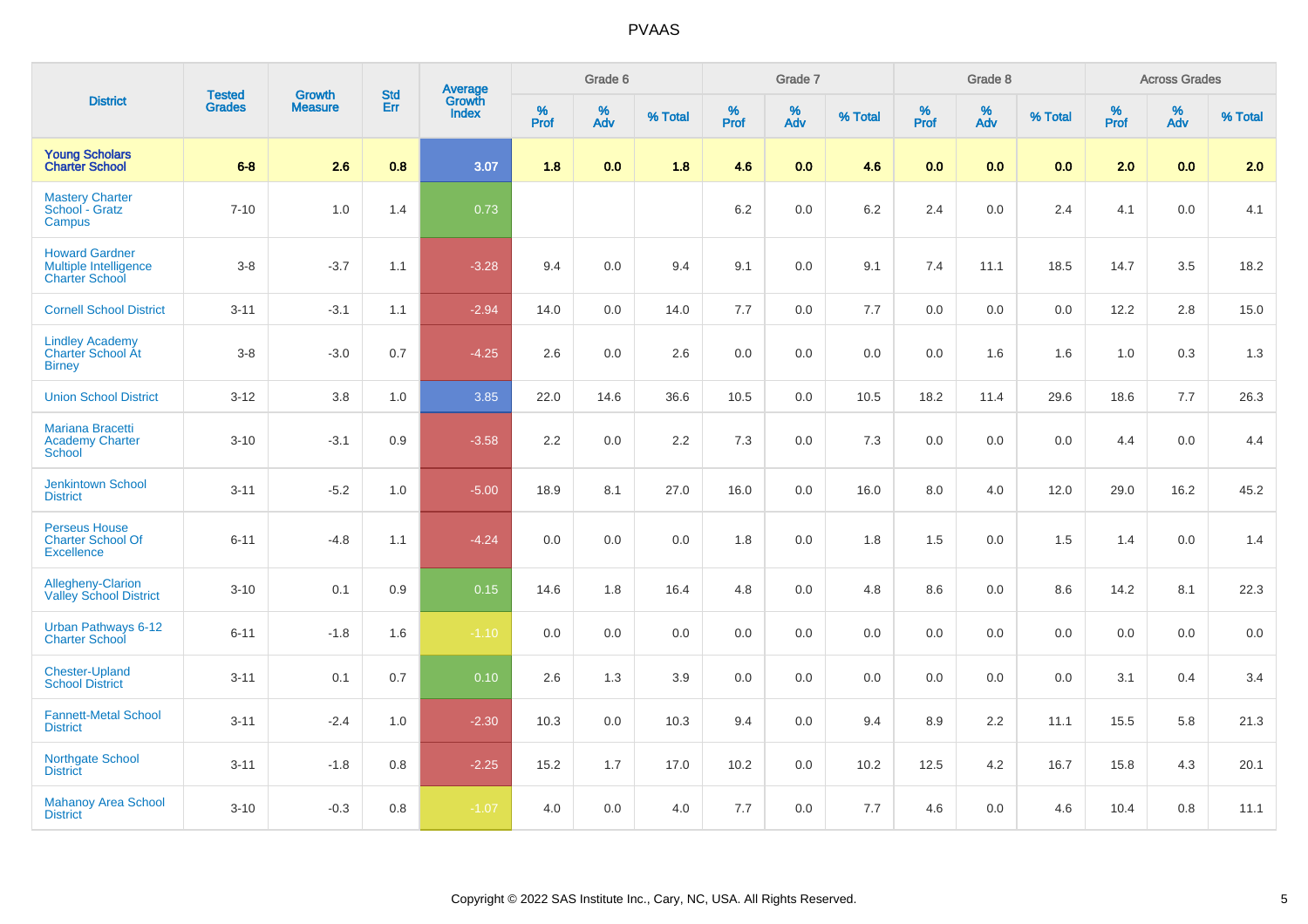| <b>District</b>                                                            | <b>Tested</b> | <b>Growth</b>  | <b>Std</b> |                                          |              | Grade 6     |         |                  | Grade 7     |         |           | Grade 8  |         |           | <b>Across Grades</b> |         |
|----------------------------------------------------------------------------|---------------|----------------|------------|------------------------------------------|--------------|-------------|---------|------------------|-------------|---------|-----------|----------|---------|-----------|----------------------|---------|
|                                                                            | <b>Grades</b> | <b>Measure</b> | Err        | <b>Average</b><br>Growth<br><b>Index</b> | $\%$<br>Prof | $\%$<br>Adv | % Total | %<br><b>Prof</b> | $\%$<br>Adv | % Total | %<br>Prof | %<br>Adv | % Total | %<br>Prof | %<br>Adv             | % Total |
| <b>Young Scholars<br/>Charter School</b>                                   | $6-8$         | 2.6            | 0.8        | 3.07                                     | 1.8          | 0.0         | 1.8     | 4.6              | 0.0         | 4.6     | 0.0       | 0.0      | 0.0     | 2.0       | 0.0                  | 2.0     |
| <b>Community Academy</b><br>Of Philadelphia<br><b>Charter School</b>       | $3 - 11$      | $-5.7$         | 0.9        | $-6.09$                                  | 0.0          | 0.0         | 0.0     | 0.0              | $0.0\,$     | $0.0\,$ | 0.0       | 0.0      | 0.0     | 2.4       | 1.0                  | $3.5\,$ |
| <b>Global Leadership</b><br><b>Academy Charter</b><br><b>School</b>        | $3 - 8$       | $-3.1$         | 1.9        | $-1.63$                                  |              |             |         | 0.0              | $0.0\,$     | 0.0     | 9.1       | 0.0      | 9.1     | 2.5       | 0.0                  | $2.5\,$ |
| <b>Forbes Road School</b><br><b>District</b>                               | $3 - 11$      | $-5.7$         | 1.4        | $-4.13$                                  | 26.7         | 0.0         | 26.7    | 44.4             | $0.0\,$     | 44.4    | 15.0      | 0.0      | 15.0    | 31.9      | 2.9                  | 34.8    |
| <b>Fairfield Area School</b><br><b>District</b>                            | $3 - 11$      | $-1.2$         | 0.8        | $-1.44$                                  | 19.7         | 1.6         | 21.3    | 18.5             | 0.0         | 18.5    | 16.7      | 3.7      | 20.4    | 25.3      | 6.7                  | 32.0    |
| <b>Chester Charter</b><br><b>Scholars Academy</b><br><b>Charter School</b> | $3 - 12$      | $-3.3$         | 0.8        | $-3.92$                                  | 2.1          | 0.0         | 2.1     | 6.2              | 0.0         | 6.2     | 0.0       | 0.0      | 0.0     | 1.8       | 0.4                  | 2.2     |
| <b>Minersville Area</b><br><b>School District</b>                          | $3 - 11$      | $-0.9$         | 0.7        | $-0.51$                                  | 20.8         | 2.6         | 23.4    | 10.4             | $0.0\,$     | 10.4    | 2.7       | 1.3      | 4.0     | 15.1      | 3.2                  | 18.3    |
| <b>Propel Charter School-</b><br>Homestead                                 | $3 - 11$      | $-2.7$         | 1.0        | $-2.78$                                  | 0.0          | 5.4         | 5.4     | 2.9              | $0.0\,$     | 2.9     | $0.0\,$   | 0.0      | 0.0     | 2.7       | 1.4                  | 4.1     |
| <b>Midland Borough</b><br><b>School District</b>                           | $3-8$         | 2.3            | 1.3        | 1.81                                     | 13.6         | 0.0         | 13.6    | 14.3             | 0.0         | 14.3    | 9.5       | 4.8      | 14.3    | 15.7      | 2.9                  | 18.6    |
| <b>Monessen City School</b><br><b>District</b>                             | $3 - 10$      | $-1.5$         | 1.1        | $-1.40$                                  | 2.6          | 0.0         | 2.6     | 0.0              | 0.0         | 0.0     | 0.0       | 0.0      | 0.0     | 3.9       | 0.6                  | 4.4     |
| <b>Mid Valley School</b><br><b>District</b>                                | $3 - 10$      | 1.5            | 0.6        | 2.76                                     | 15.0         | 2.4         | 17.3    | 15.3             | 0.0         | 15.3    | 6.7       | 0.7      | 7.4     | 17.5      | 4.6                  | 22.0    |
| <b>Brentwood Borough</b><br><b>School District</b>                         | $3 - 11$      | $-2.3$         | 0.7        | $-3.25$                                  | 8.5          | 2.4         | 11.0    | 9.2              | 0.0         | 9.2     | 19.4      | 1.4      | 20.8    | 19.6      | 5.3                  | 24.9    |
| <b>Propel Charter School-</b><br>Northside                                 | $3-8$         | $-1.6$         | 0.9        | $-1.74$                                  | 2.4          | 0.0         | 2.4     | 0.0              | 0.0         | 0.0     | 0.0       | 0.0      | 0.0     | 0.4       | 0.0                  | 0.4     |
| <b>Laboratory Charter</b><br><b>School</b>                                 | $3-8$         | $-0.7$         | 1.1        | $-0.61$                                  | 2.3          | 0.0         | 2.3     | 6.4              | 0.0         | 6.4     | 5.0       | 0.0      | 5.0     | 5.3       | 0.0                  | 5.3     |
| <b>Sto-Rox School</b><br><b>District</b>                                   | $3 - 10$      | $-0.5$         | 0.9        | $-0.51$                                  | 1.2          | 0.0         | 1.2     | 0.0              | 0.0         | 0.0     | 0.0       | 0.0      | 0.0     | 2.8       | 0.5                  | 3.3     |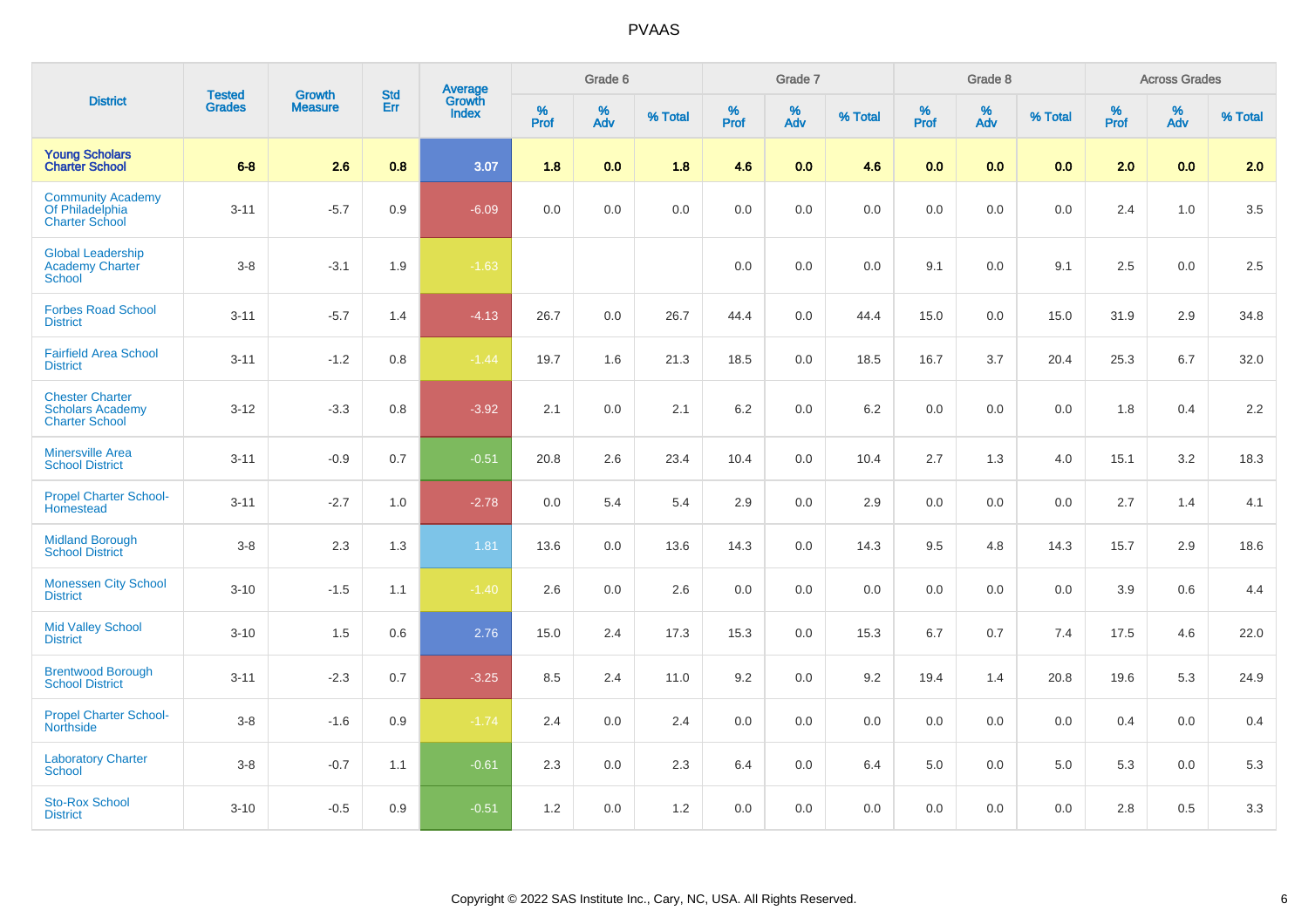|                                                                            | <b>Tested</b> | <b>Growth</b>  | <b>Std</b> |                                          |              | Grade 6     |         |           | Grade 7     |         |           | Grade 8  |         |                  | <b>Across Grades</b> |         |
|----------------------------------------------------------------------------|---------------|----------------|------------|------------------------------------------|--------------|-------------|---------|-----------|-------------|---------|-----------|----------|---------|------------------|----------------------|---------|
| <b>District</b>                                                            | <b>Grades</b> | <b>Measure</b> | Err        | <b>Average</b><br>Growth<br><b>Index</b> | $\%$<br>Prof | $\%$<br>Adv | % Total | %<br>Prof | $\%$<br>Adv | % Total | %<br>Prof | %<br>Adv | % Total | %<br><b>Prof</b> | %<br>Adv             | % Total |
| <b>Young Scholars</b><br><b>Charter School</b>                             | $6-8$         | 2.6            | 0.8        | 3.07                                     | 1.8          | 0.0         | 1.8     | 4.6       | 0.0         | 4.6     | 0.0       | 0.0      | 0.0     | 2.0              | 0.0                  | 2.0     |
| <b>Manchester Academic</b><br><b>Charter School</b>                        | $3-8$         | 0.6            | 1.1        | 0.58                                     | 3.4          | 0.0         | 3.4     | 3.6       | 0.0         | 3.6     | 0.0       | 0.0      | 0.0     | 4.9              | 0.5                  | 5.4     |
| <b>Universal Institute</b><br><b>Charter School</b>                        | $3-8$         | $-2.3$         | 0.7        | $-3.43$                                  | 1.3          | 0.0         | 1.3     | 0.0       | 0.0         | 0.0     | 2.3       | 0.0      | 2.3     | 1.7              | 0.2                  | 2.0     |
| Salisbury-Elk Lick<br><b>School District</b>                               | $3 - 11$      | $-4.2$         | 1.3        | $-3.23$                                  | 37.5         | 0.0         | 37.5    | 15.8      | 0.0         | 15.8    | 14.3      | 4.8      | 19.0    | 28.9             | 5.8                  | 34.7    |
| <b>Aspira Bilingual Cyber</b><br><b>Charter School</b>                     | $3 - 11$      | 4.2            | 1.5        | 2.84                                     | 0.0          | 0.0         | 0.0     | 0.0       | 0.0         | 0.0     | 0.0       | 0.0      | 0.0     | 1.6              | 0.0                  | 1.6     |
| <b>Mastery Charter</b><br>School-Francis D.<br><b>Pastorius Elementary</b> | $3-8$         | 0.3            | 1.3        | 0.24                                     | 3.7          | 0.0         | 3.7     | 0.0       | $0.0\,$     | $0.0\,$ | $0.0\,$   | 0.0      | 0.0     | 3.1              | 0.0                  | 3.1     |
| <b>KIPP West</b><br><b>Philadelphia Charter</b><br><b>School</b>           | $3 - 8$       | $-2.0$         | 1.2        | $-1.75$                                  | 0.0          | 0.0         | 0.0     | 0.0       | 0.0         | 0.0     | 0.0       | 0.0      | 0.0     | 2.6              | 0.0                  | 2.6     |
| <b>Troy Area School</b><br><b>District</b>                                 | $3 - 10$      | $-1.8$         | 0.6        | $-3.02$                                  | 4.0          | 4.0         | 8.0     | 14.1      | $0.0\,$     | 14.1    | 6.8       | 0.8      | 7.7     | 11.9             | 2.1                  | 14.0    |
| Southwest Leadership<br><b>Academy Charter</b><br><b>School</b>            | $3 - 8$       | 0.7            | 1.0        | 0.69                                     | 2.9          | 0.0         | 2.9     | 5.1       | $0.0\,$     | 5.1     | $0.0\,$   | 0.0      | 0.0     | 5.7              | 1.5                  | $7.2\,$ |
| <b>Young Scholars</b><br><b>Charter School</b>                             | $6 - 8$       | 2.6            | 0.8        | 3.07                                     | 1.8          | 0.0         | 1.8     | 4.6       | 0.0         | 4.6     | 0.0       | 0.0      | 0.0     | 2.0              | 0.0                  | 2.0     |
| <b>Achievement House</b><br><b>Charter School</b>                          | $7 - 11$      | $-0.3$         | 1.5        | $-0.17$                                  |              |             |         | 20.0      | $0.0\,$     | 20.0    | 7.1       | 2.4      | 9.5     | 11.9             | 1.5                  | 13.4    |
| <b>Penn Cambria School</b><br><b>District</b>                              | $3 - 11$      | $-1.7$         | 0.6        | $-2.92$                                  | 20.6         | 2.0         | 22.6    | 12.3      | $0.0\,$     | 12.3    | 11.8      | 1.6      | 13.4    | 18.9             | 3.5                  | 22.5    |
| <b>Esperanza Cyber</b><br><b>Charter School</b>                            | $3 - 11$      | 0.4            | 1.3        | 0.31                                     | 0.0          | 0.0         | $0.0\,$ | 2.6       | 0.0         | 2.6     | 0.0       | 0.0      | 0.0     | 1.6              | 0.0                  | 1.6     |
| <b>Forest Area School</b><br><b>District</b>                               | $3 - 11$      | $-0.4$         | 1.2        | $-0.32$                                  | 19.0         | 0.0         | 19.0    | 13.8      | 0.0         | 13.8    | 3.1       | 0.0      | 3.1     | 23.4             | 5.5                  | 29.0    |
| <b>Provident Charter</b><br>School                                         | $3 - 8$       | 3.6            | 1.0        | 3.60                                     | 10.5         | 0.0         | 10.5    | 9.1       | 0.0         | 9.1     | 0.0       | 3.3      | 3.3     | 9.2              | 2.5                  | 11.7    |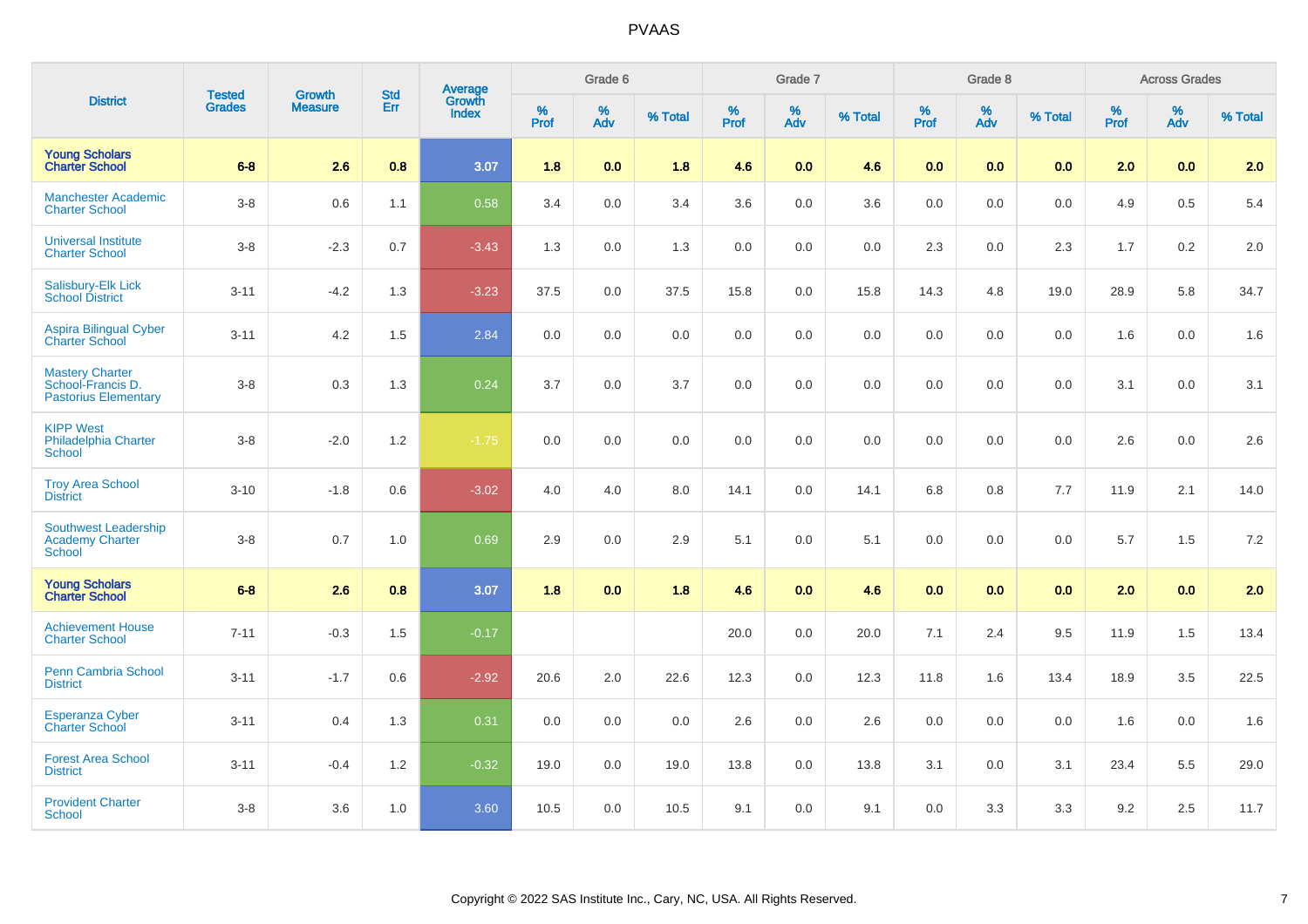| <b>District</b>                                                        |                                |                                 | <b>Std</b> |                                          |                     | Grade 6  |         |           | Grade 7  |         |              | Grade 8  |         |           | <b>Across Grades</b>          |         |
|------------------------------------------------------------------------|--------------------------------|---------------------------------|------------|------------------------------------------|---------------------|----------|---------|-----------|----------|---------|--------------|----------|---------|-----------|-------------------------------|---------|
|                                                                        | <b>Tested</b><br><b>Grades</b> | <b>Growth</b><br><b>Measure</b> | Err        | <b>Average</b><br>Growth<br><b>Index</b> | $\%$<br><b>Prof</b> | %<br>Adv | % Total | %<br>Prof | %<br>Adv | % Total | $\%$<br>Prof | %<br>Adv | % Total | %<br>Prof | $\stackrel{\%}{\mathsf{Adv}}$ | % Total |
| <b>Young Scholars</b><br><b>Charter School</b>                         | $6-8$                          | 2.6                             | 0.8        | 3.07                                     | 1.8                 | 0.0      | 1.8     | 4.6       | 0.0      | 4.6     | 0.0          | 0.0      | 0.0     | 2.0       | 0.0                           | 2.0     |
| <b>Propel Charter School-</b><br><b>Montour</b>                        | $3 - 10$                       | $-2.8$                          | 0.7        | 1.07                                     | 4.6                 | 0.0      | 4.6     | 3.1       | 0.0      | 3.1     | 3.2          | 0.0      | 3.2     | 4.8       | 1.6                           | 6.4     |
| <b>Memphis Street</b><br><b>Academy Charter</b><br>School @ JP Jones   | $5 - 8$                        | 0.7                             | 0.7        | 0.92                                     | 0.0                 | 0.0      | 0.0     | 0.0       | $0.0\,$  | $0.0\,$ | $0.0\,$      | 0.0      | 0.0     | 0.0       | $0.6\,$                       | $0.6\,$ |
| <b>Galeton Area School</b><br><b>District</b>                          | $3 - 11$                       | 2.7                             | 1.3        | 2.05                                     | 23.8                | 4.8      | 28.6    | 16.0      | $0.0\,$  | 16.0    | 0.0          | 0.0      | 0.0     | 19.4      | 7.0                           | 26.4    |
| <b>Turkeyfoot Valley Area</b><br>School District                       | $3 - 12$                       | $-0.8$                          | 1.3        | $-0.61$                                  | 14.3                | 0.0      | 14.3    | 30.0      | $0.0\,$  | 30.0    | 12.5         | 4.2      | 16.7    | 20.0      | 2.6                           | 22.6    |
| <b>Mastery Charter</b><br>School - Hardy<br><b>Williams</b>            | $3 - 11$                       | $-0.1$                          | 1.2        | $-0.05$                                  | 11.4                | 2.9      | 14.3    | 5.6       | $0.0\,$  | 5.6     |              |          |         | 6.9       | 0.6                           | 7.5     |
| <b>Young Scholars of</b><br><b>Greater Allegheny</b><br>Charter School | $3 - 8$                        | $-1.4$                          | 1.6        | $-0.85$                                  | 6.2                 | 0.0      | 6.2     | 10.0      | $0.0\,$  | 10.0    |              |          |         | 6.6       | $0.0\,$                       | 6.6     |
| <b>Independence Charter</b><br><b>School West</b>                      | $3 - 7$                        | $-1.0$                          | 1.7        | $-0.57$                                  | 16.7                | 0.0      | 16.7    | 5.6       | 0.0      | 5.6     |              |          |         | 6.2       | 1.8                           | 8.0     |
| <b>Ligonier Valley School</b><br><b>District</b>                       | $3 - 11$                       | $-3.6$                          | 0.7        | $-5.49$                                  | 16.5                | 0.0      | 16.5    | 12.3      | 0.0      | 12.3    | 6.9          | 0.0      | 6.9     | 17.2      | 2.9                           | 20.0    |
| <b>Executive Education</b><br><b>Academy Charter</b><br><b>School</b>  | $3 - 10$                       | $-2.5$                          | 1.7        | $-1.48$                                  |                     |          |         | 18.2      | 0.0      | 18.2    | 4.8          | 0.0      | 4.8     | 9.1       | 1.7                           | 10.9    |
| <b>First Philadelphia</b><br>Preparatory Charter<br>School             | $3-8$                          | $-2.3$                          | 0.6        | $-3.62$                                  | 1.1                 | 0.0      | 1.1     | 1.3       | 0.0      | 1.3     | 4.0          | 0.0      | 4.0     | 2.4       | 0.0                           | 2.4     |
| <b>Wyoming Valley West</b><br>School District                          | $3 - 11$                       | $-0.6$                          | 0.5        | $-1.38$                                  | 13.8                | 2.1      | 15.9    | 10.8      | 0.0      | 10.8    | 10.5         | 2.9      | 13.4    | 11.8      | 2.4                           | 14.3    |
| <b>Mastery Charter</b><br>School - Shoemaker<br>Campus                 | $7 - 10$                       | 1.9                             | 1.6        | 1.23                                     |                     |          |         | 9.4       | 0.0      | 9.4     | 4.2          | 0.0      | 4.2     | 7.1       | 0.0                           | 7.1     |
| <b>Mckeesport Area</b><br><b>School District</b>                       | $3 - 12$                       | $-0.2$                          | 0.5        | $-0.34$                                  | 3.9                 | 0.0      | 3.9     | 1.0       | 0.0      | 1.0     | 1.0          | 0.0      | 1.0     | 7.7       | 2.1                           | 9.7     |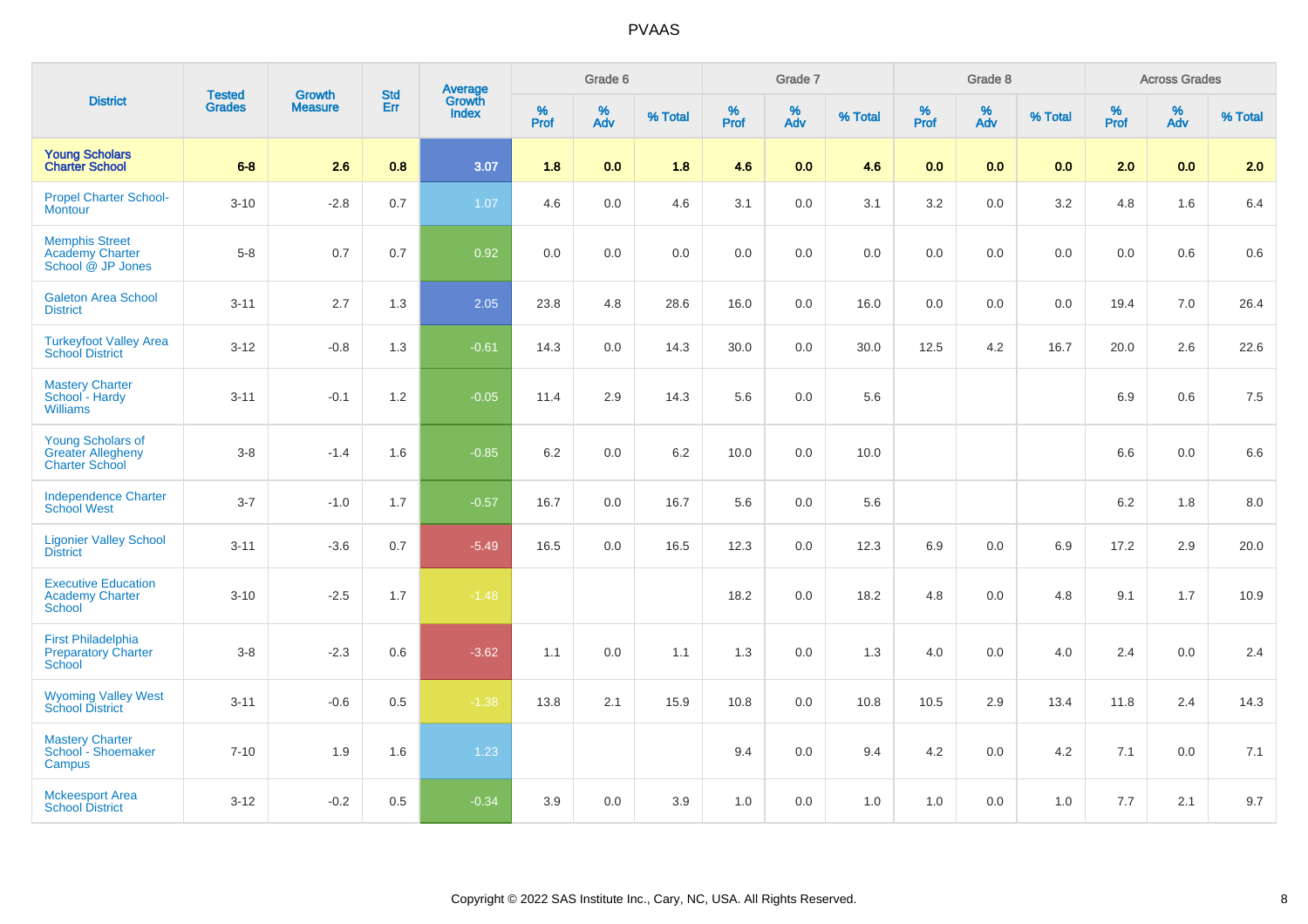|                                                                           | <b>Tested</b> | <b>Growth</b>  | <b>Std</b> |                                   |              | Grade 6  |         |              | Grade 7  |         |          | Grade 8  |         |           | <b>Across Grades</b> |         |
|---------------------------------------------------------------------------|---------------|----------------|------------|-----------------------------------|--------------|----------|---------|--------------|----------|---------|----------|----------|---------|-----------|----------------------|---------|
| <b>District</b>                                                           | <b>Grades</b> | <b>Measure</b> | Err        | Average<br>Growth<br><b>Index</b> | $\%$<br>Prof | %<br>Adv | % Total | $\%$<br>Prof | %<br>Adv | % Total | $%$ Prof | %<br>Adv | % Total | %<br>Prof | %<br>Adv             | % Total |
| <b>Young Scholars</b><br><b>Charter School</b>                            | $6-8$         | 2.6            | 0.8        | 3.07                              | 1.8          | 0.0      | 1.8     | 4.6          | 0.0      | 4.6     | 0.0      | 0.0      | 0.0     | 2.0       | 0.0                  | 2.0     |
| <b>Mastery Charter</b><br>School - Thomas<br>Campus                       | $3 - 10$      | 1.5            | 0.9        | 1.70                              | 7.1          | 2.4      | 9.5     | 7.0          | $0.0\,$  | 7.0     | 2.2      | 0.0      | $2.2\,$ | 8.6       | 0.8                  | 9.4     |
| Erie Rise Leadership<br><b>Academy Charter</b><br>School                  | $3 - 8$       | $-0.6$         | 1.1        | $-0.50$                           | 0.0          | 0.0      | 0.0     | 0.0          | $0.0\,$  | $0.0\,$ | 0.0      | 0.0      | 0.0     | 1.6       | 1.0                  | 2.6     |
| <b>Robert Benjamin Wiley</b><br><b>Community Charter</b><br><b>School</b> | $3 - 8$       | 2.8            | 0.8        | 3.35                              | 0.0          | 0.0      | 0.0     | 7.3          | $0.0\,$  | 7.3     | 4.4      | 0.0      | 4.4     | 5.7       | 1.7                  | 7.4     |
| <b>Farrell Area School</b><br><b>District</b>                             | $3 - 11$      | 5.3            | 1.0        | 5.51                              | 17.1         | 0.0      | 17.1    | 2.3          | 0.0      | 2.3     | 5.1      | 0.0      | 5.1     | 12.3      | 1.5                  | 13.8    |
| <b>Freire Charter School</b>                                              | $5 - 11$      | $1.2$          | 0.6        | 1.92                              | 1.5          | 0.0      | 1.5     | 3.0          | 0.0      | 3.0     | 7.6      | 0.0      | 7.6     | 3.3       | 0.0                  | 3.3     |
| <b>Belmont Charter</b><br>School                                          | $3 - 10$      | $-0.8$         | 0.8        | $-0.98$                           | 4.0          | 0.0      | 4.0     | 0.0          | $0.0\,$  | 0.0     | 5.6      | 0.0      | 5.6     | 2.8       | 0.6                  | 3.4     |
| Meyersdale Area<br><b>School District</b>                                 | $3 - 11$      | 1.9            | 0.8        | 2.36                              | 26.6         | 15.6     | 42.2    | 18.9         | 0.0      | 18.9    | 11.9     | 8.5      | 20.3    | 24.6      | 9.4                  | 34.0    |
| Pan American<br><b>Academy Charter</b><br>School                          | $3 - 8$       | 0.3            | 0.8        | 0.43                              | 2.3          | 0.0      | 2.3     | 3.4          | 0.0      | 3.4     | 0.0      | 0.0      | 0.0     | 2.4       | 0.3                  | 2.7     |
| <b>Boys Latin Of</b><br>Philadelphia Charter<br><b>School</b>             | $6 - 12$      | 0.1            | 0.8        | 0.12                              | 0.0          | 0.0      | 0.0     | 3.3          | 0.0      | 3.3     | $1.0$    | 0.0      | 1.0     | 1.5       | 0.0                  | 1.5     |
| <b>Mastery Charter</b><br>School - Pickett<br>Campus                      | $6 - 10$      | 1.2            | 1.1        | 1.12                              | 0.0          | 0.0      | 0.0     | 0.0          | $0.0\,$  | $0.0\,$ | 2.8      | 0.0      | $2.8\,$ | 0.9       | $0.0\,$              | 0.9     |
| <b>Mastery Charter</b><br>School - Harrity<br>Campus                      | $3 - 8$       | $-0.7$         | 1.1        | $-0.69$                           | 2.3          | 0.0      | 2.3     | 0.0          | $0.0\,$  | $0.0\,$ | 3.1      | 0.0      | 3.1     | 5.5       | $1.0$                | 6.5     |
| <b>Austin Area School</b><br><b>District</b>                              | $3 - 11$      | 10.1           | 1.6        | 6.38                              | 30.8         | 7.7      | 38.5    | 40.0         | 0.0      | 40.0    | 31.2     | 0.0      | 31.2    | 26.0      | 6.8                  | 32.9    |
| <b>Russell Byers Charter</b><br>School                                    | $3 - 8$       | 1.5            | 0.8        | 1.85                              | 0.0          | 0.0      | 0.0     | 0.0          | 0.0      | 0.0     | 0.0      | 0.0      | 0.0     | 3.2       | 1.9                  | $5.2\,$ |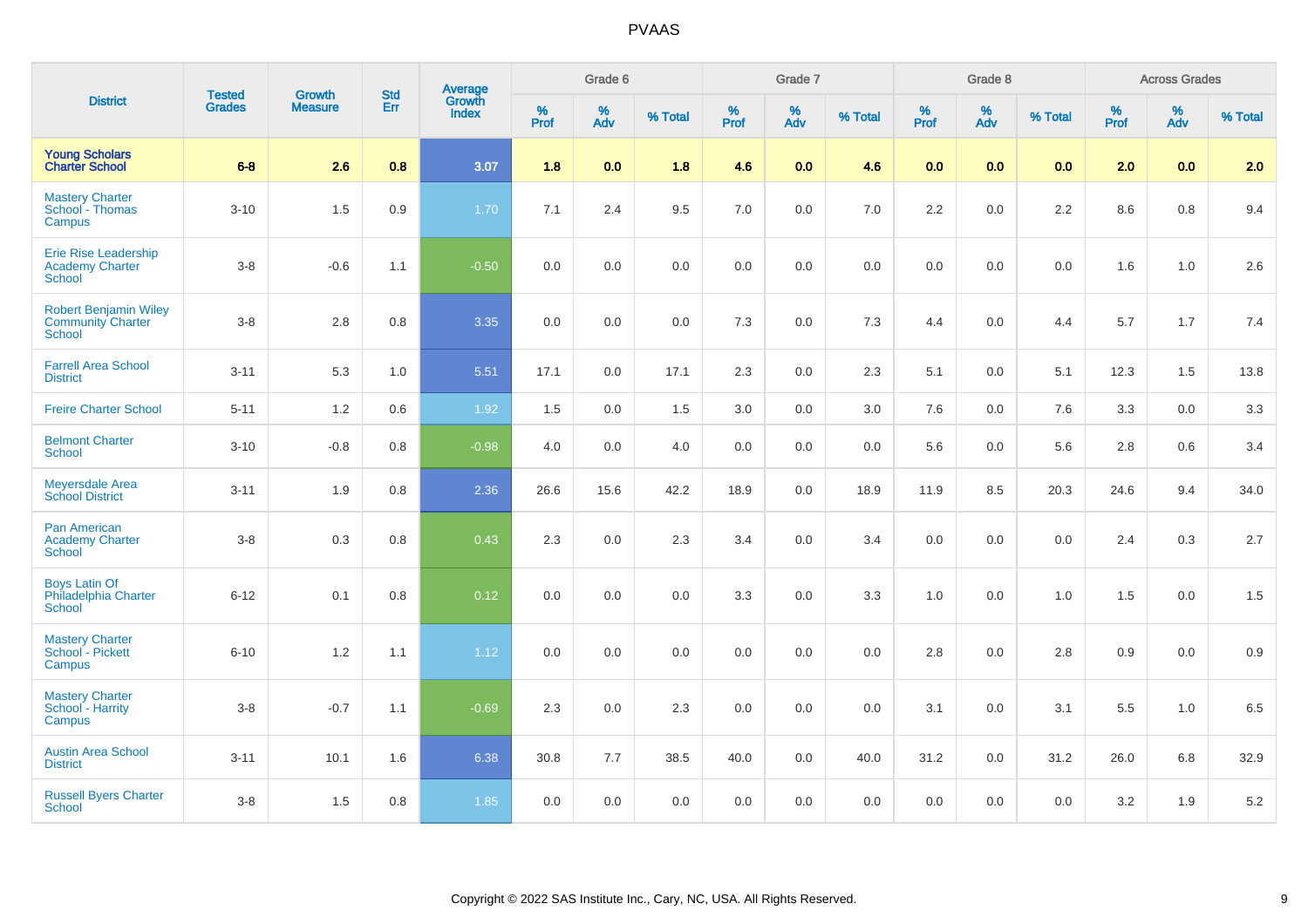| <b>District</b>                                               | <b>Tested</b> | <b>Growth</b>  | <b>Std</b> |                                   |                     | Grade 6  |         |                  | Grade 7  |         |              | Grade 8                 |         |           | <b>Across Grades</b> |         |
|---------------------------------------------------------------|---------------|----------------|------------|-----------------------------------|---------------------|----------|---------|------------------|----------|---------|--------------|-------------------------|---------|-----------|----------------------|---------|
|                                                               | <b>Grades</b> | <b>Measure</b> | Err        | Average<br>Growth<br><b>Index</b> | $\%$<br><b>Prof</b> | %<br>Adv | % Total | %<br><b>Prof</b> | %<br>Adv | % Total | $\%$<br>Prof | $\frac{\%}{\text{Adv}}$ | % Total | %<br>Prof | %<br>Adv             | % Total |
| <b>Young Scholars</b><br><b>Charter School</b>                | $6 - 8$       | 2.6            | 0.8        | 3.07                              | 1.8                 | 0.0      | 1.8     | 4.6              | 0.0      | 4.6     | 0.0          | 0.0                     | 0.0     | 2.0       | 0.0                  | 2.0     |
| <b>Frederick Douglass</b><br><b>Mastery Charter</b><br>School | $3 - 8$       | $-1.0$         | 1.2        | 2.52                              | 0.0                 | 0.0      | 0.0     | 0.0              | 0.0      | 0.0     | 3.4          | 3.4                     | 6.9     | 1.5       | 0.8                  | 2.3     |
| <b>Greater Johnstown</b><br><b>School District</b>            | $3 - 11$      | $-1.7$         | 0.5        | $-3.51$                           | 4.8                 | 0.0      | 4.8     | 7.4              | $0.0\,$  | 7.4     | $0.6\,$      | 0.6                     | 1.3     | 6.8       | 1.2                  | 8.0     |
| <b>Alliance For Progress</b><br><b>Charter School</b>         | $3 - 8$       | $-5.0$         | 1.1        | $-4.56$                           | 0.0                 | 0.0      | 0.0     | 0.0              | 0.0      | 0.0     | 0.0          | 0.0                     | 0.0     | 0.6       | 0.0                  | 0.6     |
| <b>Harmony Area School</b><br><b>District</b>                 | $3 - 10$      | 0.9            | 1.7        | 0.55                              | 41.7                | 4.2      | 45.8    | 0.0              | 0.0      | 0.0     |              |                         |         | 27.4      | 7.4                  | 34.7    |
| Aliquippa School<br><b>District</b>                           | $3 - 11$      | 0.1            | 0.8        | 0.06                              | 0.0                 | 1.6      | 1.6     | 6.9              | 0.0      | 6.9     | 0.0          | 0.0                     | 0.0     | 2.0       | 0.5                  | 2.6     |
| <b>People For People</b><br><b>Charter School</b>             | $3 - 12$      | $-1.1$         | 1.0        | $-1.12$                           | 0.0                 | 0.0      | 0.0     | 2.4              | 0.0      | 2.4     | 0.0          | 0.0                     | 0.0     | 1.3       | 0.0                  | 1.3     |
| <b>Universal Vare Charter</b><br>School                       | $6 - 8$       | 1.8            | 1.3        | 1.37                              | 0.0                 | 6.2      | 6.2     | 3.6              | 0.0      | 3.6     | 6.4          | 0.0                     | 6.4     | 4.7       | 0.9                  | 5.7     |
| <b>Universal Daroff</b><br><b>Charter School</b>              | $3 - 8$       | 6.1            | 0.8        | 7.55                              | 0.0                 | 0.0      | 0.0     | 2.2              | 0.0      | 2.2     | 3.6          | 0.0                     | 3.6     | 2.2       | 0.3                  | 2.5     |
| <b>KIPP Philadelphia</b><br><b>Charter School</b>             | $3 - 8$       | 0.0            | 0.9        | 0.03                              | 0.0                 | 0.0      | 0.0     | 2.6              | 0.0      | $2.6\,$ | 6.8          | 0.0                     | 6.8     | 3.6       | 0.0                  | $3.6\,$ |
| <b>Tacony Academy</b><br><b>Charter School</b>                | $3 - 11$      | $-3.3$         | 0.8        | $-4.26$                           | 2.9                 | 0.0      | 2.9     | 6.8              | 0.0      | 6.8     | 5.7          | 2.9                     | 8.6     | 5.0       | 1.0                  | 6.0     |
| <b>Wissahickon Charter</b><br><b>School</b>                   | $3 - 8$       | $-0.8$         | 0.7        | $-1.27$                           | 2.4                 | 0.0      | 2.4     | 3.7              | 0.0      | 3.7     | 1.5          | 0.0                     | 1.5     | 4.0       | 0.2                  | 4.2     |
| <b>Blacklick Valley School</b><br><b>District</b>             | $3 - 11$      | 8.2            | 1.0        | 8.15                              | 34.2                | 10.5     | 44.7    | 16.7             | 0.0      | 16.7    | 14.3         | 4.8                     | 19.0    | 22.6      | 9.5                  | 32.1    |
| <b>Esperanza Academy</b><br><b>Charter School</b>             | $4 - 11$      | 2.8            | 0.5        | 5.89                              | 1.5                 | 0.0      | 1.5     | 4.2              | $0.0\,$  | 4.2     | $0.5\,$      | 0.0                     | 0.5     | 1.8       | 0.0                  | 1.8     |
| <b>Reading School</b><br><b>District</b>                      | $3 - 11$      | 0.0            | 0.4        | 0.03                              | 1.5                 | 0.2      | 1.8     | 1.9              | 0.0      | 1.9     | 1.5          | 0.4                     | 1.9     | 3.6       | 1.1                  | 4.7     |
| Steelton-Highspire<br><b>School District</b>                  | $3 - 11$      | 2.5            | 0.7        | 3.67                              | 0.0                 | 0.0      | 0.0     | 0.0              | 0.0      | 0.0     | 0.0          | 0.0                     | 0.0     | 0.8       | 0.4                  | 1.3     |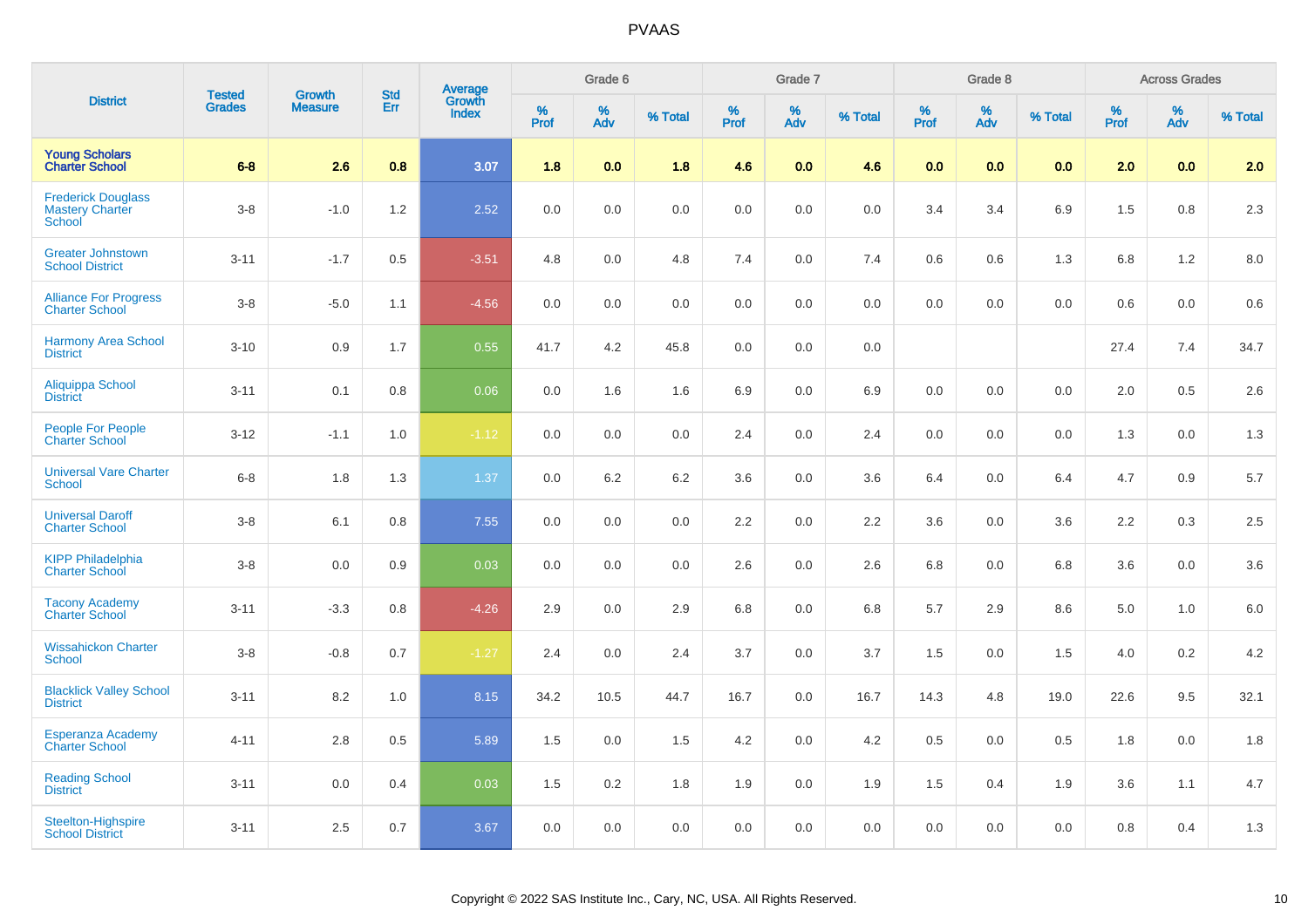| <b>District</b>                                  | <b>Tested</b> | <b>Growth</b>  | <b>Std</b> |                                          |                     | Grade 6  |         |                  | Grade 7  |         |                     | Grade 8                 |         |                     | <b>Across Grades</b> |         |
|--------------------------------------------------|---------------|----------------|------------|------------------------------------------|---------------------|----------|---------|------------------|----------|---------|---------------------|-------------------------|---------|---------------------|----------------------|---------|
|                                                  | <b>Grades</b> | <b>Measure</b> | Err        | <b>Average</b><br>Growth<br><b>Index</b> | $\%$<br><b>Prof</b> | %<br>Adv | % Total | %<br><b>Prof</b> | %<br>Adv | % Total | $\%$<br><b>Prof</b> | $\frac{\%}{\text{Adv}}$ | % Total | $\%$<br><b>Prof</b> | $\%$<br>Adv          | % Total |
| <b>Young Scholars</b><br><b>Charter School</b>   | $6-8$         | 2.6            | 0.8        | 3.07                                     | 1.8                 | 0.0      | 1.8     | 4.6              | 0.0      | 4.6     | 0.0                 | 0.0                     | 0.0     | 2.0                 | 0.0                  | 2.0     |
| <b>Homer-Center School</b><br><b>District</b>    | $3 - 11$      | 10.3           | 0.8        | 13.11                                    | 36.4                | 4.6      | 40.9    | 20.3             | 0.0      | 20.3    | 26.9                | 13.4                    | 40.3    | 27.6                | 7.4                  | 35.0    |
| <b>Newport School</b><br><b>District</b>         | $3 - 12$      | 2.2            | 0.8        | 2.79                                     | 25.0                | 6.9      | 31.9    | 15.9             | 0.0      | 15.9    | 27.4                | 4.8                     | 32.3    | 24.8                | 6.9                  | 31.7    |
| <b>Allentown City School</b><br><b>District</b>  | $3 - 12$      | $-4.5$         | 0.3        | $-13.48$                                 | 2.0                 | 0.7      | 2.8     | 2.2              | 0.3      | 2.5     |                     |                         |         | 4.3                 | 1.1                  | 5.4     |
| <b>Hazleton Area School</b><br><b>District</b>   | $3 - 11$      | $-0.5$         | 0.4        | $-1.13$                                  | 5.2                 | 1.1      | 6.3     | 2.8              | 0.5      | 3.3     | 6.6                 | 0.6                     | 7.1     | 6.4                 | 1.2                  | 7.7     |
| <b>York City School</b><br><b>District</b>       | $3 - 12$      | 1.6            | 0.3        | 5.37                                     | 2.0                 | 0.2      | 2.2     | 2.6              | 0.5      | 3.1     | 1.4                 | 0.2                     | 1.6     | 2.8                 | 0.6                  | 3.4     |
| <b>William Penn School</b><br><b>District</b>    | $3 - 12$      | 1.5            | 0.5        | 3.33                                     | 2.2                 | 0.0      | 2.2     | 3.0              | 0.6      | 3.6     | 5.6                 | 1.2                     | 6.9     | 6.3                 | 1.6                  | 7.9     |
| <b>Lebanon School</b><br><b>District</b>         | $3 - 11$      | 0.1            | 0.3        | 0.17                                     | 5.4                 | 1.6      | 7.0     | 3.4              | 0.6      | 4.1     | 4.5                 | 0.8                     | 5.4     | 7.2                 | 1.6                  | 8.8     |
| <b>Pottstown School</b><br><b>District</b>       | $3 - 12$      | $-5.0$         | 0.5        | $-9.86$                                  | 2.1                 | 0.0      | 2.1     | 5.3              | 0.7      | 5.9     | 5.6                 | 0.0                     | 5.6     | 6.5                 | 1.2                  | 7.7     |
| <b>Warren County School</b><br><b>District</b>   | $3 - 11$      | 2.7            | 0.4        | 7.14                                     | 15.7                | 3.7      | 19.3    | 12.0             | 0.7      | 12.6    | 13.8                | 2.9                     | 16.7    | 17.7                | 4.3                  | 22.0    |
| <b>Shamokin Area School</b><br><b>District</b>   | $3 - 11$      | $-2.1$         | 0.5        | $-3.92$                                  | $8.8\,$             | 2.9      | 11.8    | 10.3             | 0.7      | 11.0    | 8.4                 | 3.9                     | 12.3    | 12.1                | 4.8                  | 16.9    |
| <b>Southeast Delco</b><br><b>School District</b> | $3 - 10$      | $-0.4$         | 0.6        | $-0.73$                                  | 1.8                 | 0.0      | 1.8     | 3.0              | 0.8      | 3.8     | 6.9                 | 0.8                     | 7.7     | 5.7                 | 0.7                  | 6.3     |
| <b>Clearfield Area School</b><br><b>District</b> | $3 - 10$      | $-3.9$         | 0.5        | $-7.29$                                  | 4.7                 | 1.6      | 6.3     | 9.3              | 0.8      | 10.1    | 6.3                 | 3.5                     | 9.8     | 12.1                | 2.5                  | 14.6    |
| <b>Ambridge Area School</b><br><b>District</b>   | $3 - 12$      | $-3.4$         | 0.6        | $-6.08$                                  | 13.2                | 0.9      | 14.2    | 11.9             | 0.8      | 12.7    | 10.7                | 0.8                     | 11.6    | 15.7                | 5.2                  | 20.8    |
| <b>Harrisburg City School</b><br><b>District</b> | $3 - 11$      | 1.3            | 0.3        | 3.72                                     | 2.0                 | 1.0      | 3.0     | 2.9              | 0.8      | 3.7     | 2.7                 | 0.3                     | 3.0     | 2.7                 | 0.7                  | 3.4     |
| <b>Pine Grove Area</b><br><b>School District</b> | $3 - 11$      | $-2.2$         | 0.6        | $-3.90$                                  | 19.7                | 3.4      | 23.1    | 17.1             | 0.8      | 17.9    | 20.9                | 0.8                     | 21.7    | 24.6                | 7.8                  | 32.4    |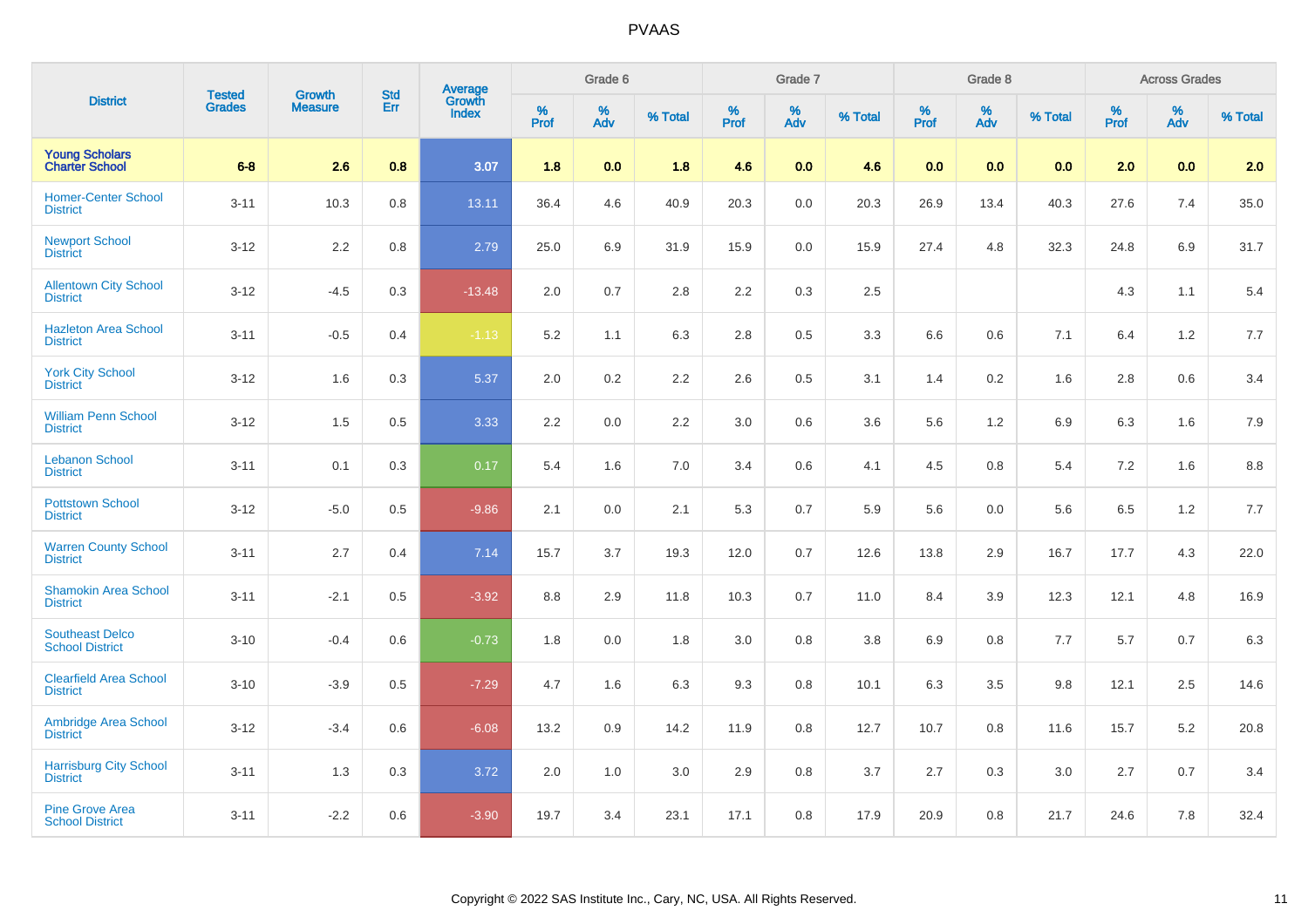|                                                              | <b>Tested</b> | <b>Growth</b>  | <b>Std</b> | <b>Average</b><br>Growth |                     | Grade 6  |         |              | Grade 7  |         |              | Grade 8                 |         |                     | <b>Across Grades</b> |         |
|--------------------------------------------------------------|---------------|----------------|------------|--------------------------|---------------------|----------|---------|--------------|----------|---------|--------------|-------------------------|---------|---------------------|----------------------|---------|
| <b>District</b>                                              | <b>Grades</b> | <b>Measure</b> | Err        | <b>Index</b>             | $\%$<br><b>Prof</b> | %<br>Adv | % Total | $\%$<br>Prof | %<br>Adv | % Total | $\%$<br>Prof | $\frac{\%}{\text{Adv}}$ | % Total | $\%$<br><b>Prof</b> | %<br>Adv             | % Total |
| <b>Young Scholars</b><br><b>Charter School</b>               | $6-8$         | 2.6            | 0.8        | 3.07                     | 1.8                 | 0.0      | 1.8     | 4.6          | 0.0      | 4.6     | 0.0          | 0.0                     | 0.0     | 2.0                 | 0.0                  | 2.0     |
| <b>Richard Allen</b><br><b>Preparatory Charter</b><br>School | $5-8$         | 0.8            | 0.7        | 2.10                     | 1.0                 | 0.0      | 1.0     | 1.8          | 0.9      | 2.7     | 0.9          | 0.0                     | 0.9     | 1.1                 | 0.3                  | 1.4     |
| <b>Belle Vernon Area</b><br><b>School District</b>           | $3 - 11$      | $-1.7$         | 0.6        | $-2.77$                  | 27.6                | 7.8      | 35.3    | 11.0         | 0.9      | 11.9    | 10.6         | 2.4                     | 12.9    | 22.3                | 6.8                  | 29.0    |
| <b>Uniontown Area</b><br><b>School District</b>              | $3 - 11$      | $-4.0$         | 0.6        | $-6.62$                  | 18.7                | 3.7      | 22.4    | 6.5          | 0.9      | 7.5     | 0.0          | 0.0                     | 0.0     | 15.0                | 4.4                  | 19.3    |
| <b>Lancaster School</b><br><b>District</b>                   | $3 - 12$      | $-3.2$         | 0.3        | $-11.85$                 | 3.9                 | 0.8      | 4.7     | 4.4          | 0.9      | 5.3     | 2.3          | 0.6                     | 3.0     | 7.4                 | 1.9                  | 9.3     |
| <b>Dunmore School</b><br><b>District</b>                     | $3 - 11$      | $-0.4$         | 0.7        | $-0.67$                  | 20.9                | 2.2      | 23.1    | 10.4         | 0.9      | 11.3    | 9.5          | 3.6                     | 13.1    | 18.9                | 6.1                  | 25.0    |
| <b>Everett Area School</b><br><b>District</b>                | $3 - 11$      | $-1.4$         | 0.7        | $-2.14$                  | 19.8                | 2.3      | 22.1    | 13.9         | 1.0      | 14.8    | 10.7         | 6.7                     | 17.3    | 19.7                | 5.5                  | 25.2    |
| <b>Yough School District</b>                                 | $3 - 10$      | $-4.9$         | 0.6        | $-8.83$                  | 17.8                | 5.2      | 23.0    | 16.5         | 1.0      | 17.5    | 6.6          | 0.8                     | 7.4     | 19.1                | 4.3                  | 23.4    |
| Shenango Area<br>School District                             | $3 - 11$      | 0.1            | 0.7        | 0.09                     | 40.4                | 8.8      | 49.1    | 16.5         | 1.0      | 17.5    | 14.4         | 1.1                     | 15.6    | 22.5                | 7.6                  | 30.1    |
| <b>Cambria Heights</b><br><b>School District</b>             | $3 - 10$      | $-2.3$         | 0.6        | $-3.86$                  | 16.8                | 0.0      | 16.8    | 13.5         | 1.0      | 14.6    | 4.4          | 0.9                     | 5.3     | 18.3                | 2.8                  | 21.2    |
| <b>Big Beaver Falls Area</b><br><b>School District</b>       | $3 - 11$      | $-1.7$         | 0.6        | $-2.82$                  | 5.4                 | 0.9      | 6.4     | 8.3          | 1.0      | 9.4     | 1.0          | 1.0                     | 2.1     | 12.5                | 1.1                  | 13.6    |
| <b>Scranton School</b><br><b>District</b>                    | $3 - 12$      | $-3.3$         | 0.5        | $-7.11$                  | 2.1                 | 1.3      | 3.4     | 3.7          | 1.1      | 4.8     | 3.4          | 2.3                     | 5.7     | 7.0                 | 1.7                  | 8.6     |
| <b>Bristol Township</b><br><b>School District</b>            | $3 - 11$      | $-4.1$         | 0.4        | $-11.39$                 | 2.7                 | 0.7      | 3.4     | 7.5          | 1.1      | 8.6     | 3.8          | 0.4                     | 4.2     | 10.6                | 2.1                  | 12.7    |
| <b>Chester Community</b><br><b>Charter School</b>            | $3-8$         | $3.5\,$        | 0.6        | 6.06                     | 3.6                 | 0.0      | 3.6     | 3.2          | 1.1      | 4.3     | 2.6          | 0.0                     | 2.6     | 2.1                 | 0.4                  | 2.5     |
| <b>Salisbury Township</b><br><b>School District</b>          | $3 - 11$      | $-2.3$         | 0.6        | $-3.53$                  | 14.3                | 2.2      | 16.5    | 13.0         | 1.1      | 14.1    | 17.2         | 3.4                     | 20.7    | 18.4                | 6.3                  | 24.7    |
| Southern Huntingdon<br><b>County School District</b>         | $3 - 11$      | $-2.5$         | 0.7        | $-3.63$                  | 9.0                 | 1.3      | 10.3    | 10.1         | 1.1      | 11.2    | 6.1          | 0.0                     | 6.1     | 15.5                | 3.9                  | 19.4    |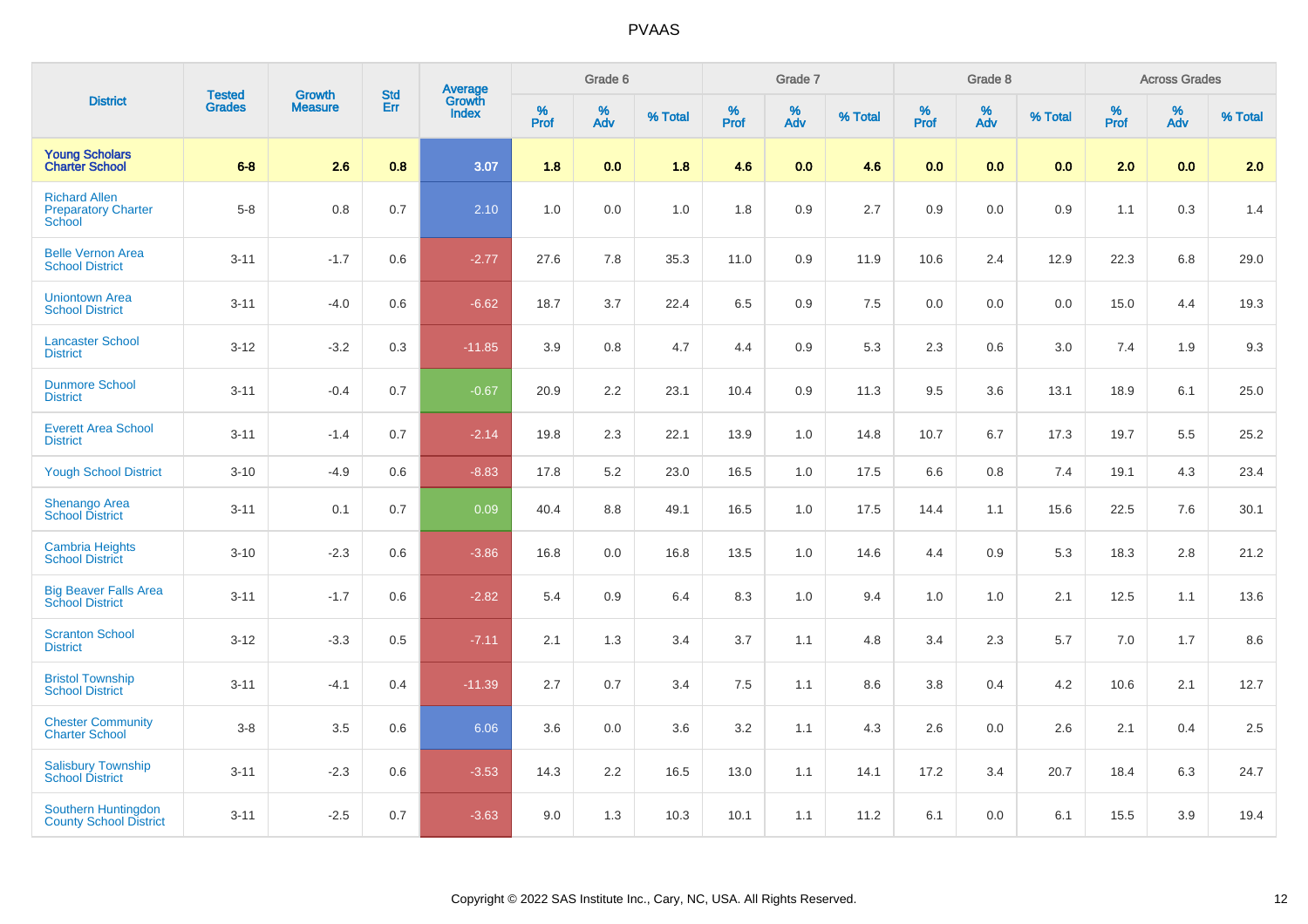|                                                                   | <b>Tested</b> | <b>Growth</b>  | <b>Std</b> |                                          |           | Grade 6  |         |              | Grade 7  |         |              | Grade 8  |         |                     | <b>Across Grades</b> |         |
|-------------------------------------------------------------------|---------------|----------------|------------|------------------------------------------|-----------|----------|---------|--------------|----------|---------|--------------|----------|---------|---------------------|----------------------|---------|
| <b>District</b>                                                   | <b>Grades</b> | <b>Measure</b> | Err        | <b>Average</b><br>Growth<br><b>Index</b> | %<br>Prof | %<br>Adv | % Total | $\%$<br>Prof | %<br>Adv | % Total | $\%$<br>Prof | %<br>Adv | % Total | $\%$<br><b>Prof</b> | %<br>Adv             | % Total |
| <b>Young Scholars</b><br><b>Charter School</b>                    | $6-8$         | 2.6            | 0.8        | 3.07                                     | 1.8       | 0.0      | 1.8     | 4.6          | 0.0      | 4.6     | 0.0          | 0.0      | 0.0     | 2.0                 | 0.0                  | 2.0     |
| <b>Muhlenberg School</b><br><b>District</b>                       | $3 - 10$      | $-7.3$         | 0.4        | $-19.08$                                 | 2.5       | 0.8      | 3.4     | 6.9          | 1.2      | 8.0     | 7.5          | 0.7      | 8.2     | 7.0                 | 1.0                  | 8.0     |
| Pennsylvania Distance<br><b>Learning Charter</b><br><b>School</b> | $3 - 12$      | $-1.7$         | 0.7        | $-2.55$                                  | 1.3       | 0.0      | 1.3     | 4.6          | 1.2      | 5.8     | 2.3          | 0.0      | 2.3     | 5.4                 | 0.4                  | 5.8     |
| Ringgold School<br>District                                       | $3 - 11$      | $-4.9$         | 0.5        | $-10.49$                                 | 5.7       | 0.0      | 5.7     | 8.3          | 1.2      | 9.5     | 6.4          | 0.5      | 6.9     | 12.7                | 1.7                  | 14.4    |
| <b>Apollo-Ridge School</b><br><b>District</b>                     | $3 - 12$      | $-2.9$         | 0.7        | $-4.18$                                  | 12.0      | 1.2      | 13.2    | 8.5          | 1.2      | 9.8     | 10.4         | 2.6      | 13.0    | 14.8                | 3.0                  | 17.7    |
| <b>Bristol Borough School</b><br><b>District</b>                  | $3 - 12$      | $-2.4$         | 0.7        | $-3.56$                                  | 17.8      | 7.8      | 25.6    | 15.0         | 1.2      | 16.2    | 7.6          | 1.3      | 8.9     | 16.2                | 4.2                  | 20.3    |
| <b>Washington School</b><br><b>District</b>                       | $3 - 11$      | $-2.6$         | 0.7        | $-3.78$                                  | 5.2       | 2.1      | 7.2     | 15.0         | 1.2      | 16.2    | 0.0          | 1.5      | 1.5     | 11.8                | 3.4                  | 15.2    |
| <b>Coatesville Area</b><br><b>School District</b>                 | $3 - 11$      | $-0.5$         | 0.4        | $-1.37$                                  | 8.5       | 0.0      | 8.5     | 8.9          | 1.3      | 10.1    | 6.9          | 0.5      | 7.4     | 10.9                | 3.9                  | 14.8    |
| <b>Chartiers-Houston</b><br><b>School District</b>                | $3 - 10$      | $-2.5$         | 0.7        | $-3.68$                                  | 35.1      | 2.6      | 37.7    | 20.5         | 1.3      | 21.8    | 18.3         | 5.6      | 23.9    | 28.7                | 8.2                  | 36.9    |
| <b>Brownsville Area</b><br><b>School District</b>                 | $3 - 12$      | $-0.6$         | 0.7        | $-0.90$                                  | 7.2       | 1.2      | 8.4     | 6.4          | 1.3      | 7.7     | 4.2          | 1.4      | 5.6     | 10.2                | 1.5                  | 11.7    |
| <b>Williams Valley School</b><br><b>District</b>                  | $3 - 11$      | 0.1            | 0.8        | 0.08                                     | 5.2       | 0.0      | 5.2     | 8.0          | 1.3      | 9.3     | 9.4          | 1.6      | 10.9    | 12.8                | 1.6                  | 14.4    |
| <b>Renaissance Academy</b><br><b>Charter School</b>               | $3 - 11$      | $-5.7$         | 0.7        | $-8.29$                                  | 19.2      | 4.1      | 23.3    | 20.0         | 1.3      | 21.3    | 10.1         | $7.2\,$  | 17.4    | 18.7                | 5.7                  | 24.4    |
| <b>Norristown Area</b><br><b>School District</b>                  | $3 - 12$      | $-2.3$         | 0.4        | $-6.00$                                  | 9.0       | 1.1      | 10.0    | 9.3          | 1.3      | 10.7    | 7.4          | 3.0      | 10.4    | 11.0                | 1.9                  | 13.0    |
| <b>Keystone School</b><br><b>District</b>                         | $3 - 11$      | $-1.0$         | 0.8        | $-1.25$                                  | 32.1      | 1.9      | 34.0    | 12.3         | 1.4      | 13.7    | 6.4          | 0.0      | 6.4     | 24.1                | 7.6                  | 31.6    |
| <b>North Star School</b><br><b>District</b>                       | $3 - 11$      | $-2.8$         | 0.7        | $-3.98$                                  | 23.4      | 4.7      | 28.1    | 11.1         | 1.4      | 12.5    | 14.1         | 2.2      | 16.3    | 22.6                | 10.0                 | 32.6    |
| <b>West Oak Lane</b><br><b>Charter School</b>                     | $3-8$         | 0.7            | 0.7        | 0.93                                     | 6.1       | 0.0      | 6.1     | 6.9          | 1.4      | 8.3     | 0.0          | 1.9      | 1.9     | 6.1                 | 0.7                  | 6.8     |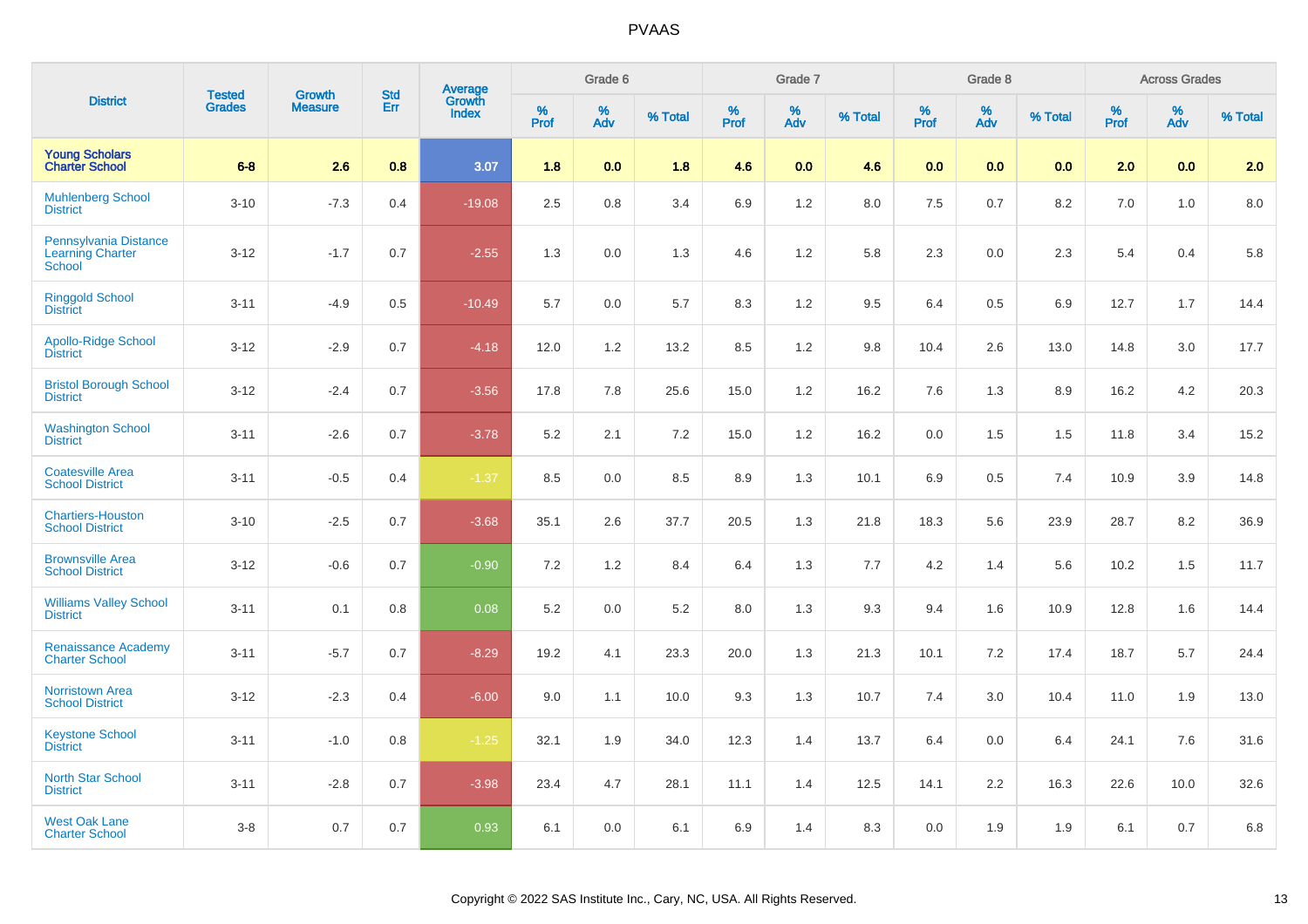|                                                          | <b>Tested</b> | <b>Growth</b>  | <b>Std</b> |                                          |                     | Grade 6  |         |                     | Grade 7  |         |                     | Grade 8  |         |                     | <b>Across Grades</b> |         |
|----------------------------------------------------------|---------------|----------------|------------|------------------------------------------|---------------------|----------|---------|---------------------|----------|---------|---------------------|----------|---------|---------------------|----------------------|---------|
| <b>District</b>                                          | <b>Grades</b> | <b>Measure</b> | Err        | <b>Average</b><br>Growth<br><b>Index</b> | $\%$<br><b>Prof</b> | %<br>Adv | % Total | $\%$<br><b>Prof</b> | %<br>Adv | % Total | $\%$<br><b>Prof</b> | %<br>Adv | % Total | $\%$<br><b>Prof</b> | $\%$<br>Adv          | % Total |
| <b>Young Scholars</b><br><b>Charter School</b>           | $6-8$         | 2.6            | 0.8        | 3.07                                     | 1.8                 | 0.0      | 1.8     | 4.6                 | 0.0      | 4.6     | 0.0                 | 0.0      | 0.0     | 2.0                 | 0.0                  | 2.0     |
| <b>New Castle Area</b><br><b>School District</b>         | $3 - 12$      | $-0.5$         | 0.4        | $-1.11$                                  | 3.3                 | 1.9      | 5.2     | 7.7                 | 1.4      | 9.1     | 3.3                 | 0.9      | 4.2     | 4.4                 | 1.1                  | 5.5     |
| <b>Northwood Academy</b><br><b>Charter School</b>        | $3-8$         | $-3.7$         | 0.7        | $-5.33$                                  | 5.2                 | $0.0\,$  | 5.2     | 8.7                 | 1.4      | 10.1    | 10.7                | 1.8      | 12.5    | 6.3                 | 0.9                  | $7.2\,$ |
| Columbia Borough<br><b>School District</b>               | $3 - 12$      | $-4.8$         | 0.7        | $-6.40$                                  | 1.4                 | 0.0      | 1.4     | $6.2\,$             | 1.5      | 7.7     | 0.0                 | 0.0      | 0.0     | 8.7                 | 1.4                  | 10.0    |
| <b>Erie City School</b><br><b>District</b>               | $3 - 12$      | $-1.7$         | 0.3        | $-6.47$                                  | 2.9                 | 0.5      | 3.4     | 5.9                 | 1.6      | 7.4     | 5.2                 | 0.3      | 5.5     | 6.4                 | 1.4                  | 7.8     |
| <b>Millersburg Area</b><br><b>School District</b>        | $3 - 11$      | $-2.3$         | 0.8        | $-2.81$                                  | 15.1                | 3.8      | 18.9    | 18.8                | 1.6      | 20.3    | 8.1                 | 1.6      | 9.7     | 23.6                | 9.2                  | 32.8    |
| <b>Lakeview School</b><br><b>District</b>                | $3 - 11$      | $-3.9$         | 0.8        | $-4.99$                                  | 30.0                | 7.1      | 37.1    | 22.2                | 1.6      | 23.8    | 21.0                | 1.6      | 22.6    | 28.3                | 13.3                 | 41.6    |
| Penn Hills School<br><b>District</b>                     | $3 - 11$      | $-4.0$         | 0.5        | $-8.42$                                  | 2.7                 | 0.7      | 3.4     | 2.1                 | 1.6      | 3.7     | 3.4                 | 0.0      | 3.4     | 6.8                 | 2.1                  | 8.9     |
| <b>Conrad Weiser Area</b><br><b>School District</b>      | $3 - 11$      | $-1.9$         | 0.5        | $-4.09$                                  | 18.5                | 2.6      | 21.2    | 15.6                | 1.6      | 17.2    | 9.4                 | 3.0      | 12.3    | 17.9                | 5.0                  | 23.0    |
| <b>Ad Prima Charter</b><br><b>School</b>                 | $3-8$         | 1.5            | 0.8        | 2.00                                     | 15.7                | 0.0      | 15.7    | 8.2                 | 1.6      | 9.8     | 9.8                 | 1.6      | 11.5    | 10.9                | 0.7                  | 11.6    |
| <b>Discovery Charter</b><br><b>School</b>                | $3-8$         | 2.6            | 0.9        | 2.98                                     | 0.0                 | 0.0      | 0.0     | 6.6                 | 1.6      | 8.2     | 5.4                 | 0.0      | 5.4     | 5.2                 | 1.1                  | 6.2     |
| <b>Baldwin-Whitehall</b><br><b>School District</b>       | $3 - 11$      | $-5.8$         | 0.4        | $-14.93$                                 | 18.6                | 1.2      | 19.8    | 16.0                | 1.6      | 17.7    | 11.5                | 2.1      | 13.6    | 22.2                | 6.8                  | 29.0    |
| Northern Lehigh<br><b>School District</b>                | $3 - 12$      | $-2.6$         | 0.7        | $-4.01$                                  | 13.8                | 0.0      | 13.8    | 15.0                | 1.7      | 16.7    | 12.5                | 0.0      | 12.5    | 18.6                | 3.9                  | 22.5    |
| <b>Northern Bedford</b><br><b>County School District</b> | $3 - 11$      | $-1.5$         | 0.8        | $-1.83$                                  | 30.5                | 1.7      | 32.2    | 19.0                | 1.7      | 20.7    | 9.4                 | 3.1      | 12.5    | 24.6                | 5.2                  | 29.8    |
| <b>Sharon City School</b><br><b>District</b>             | $3 - 11$      | $-0.3$         | 0.5        | $-0.53$                                  | 13.9                | 4.1      | 18.0    | 6.0                 | 1.7      | 7.8     | 5.9                 | 1.5      | 7.4     | 12.0                | 2.8                  | 14.8    |
| <b>California Area School</b><br><b>District</b>         | $3 - 10$      | $-1.0$         | 0.8        | $-1.19$                                  | 13.8                | 0.0      | 13.8    | 24.6                | 1.8      | 26.3    | 20.4                | 5.6      | 25.9    | 22.4                | 4.3                  | 26.6    |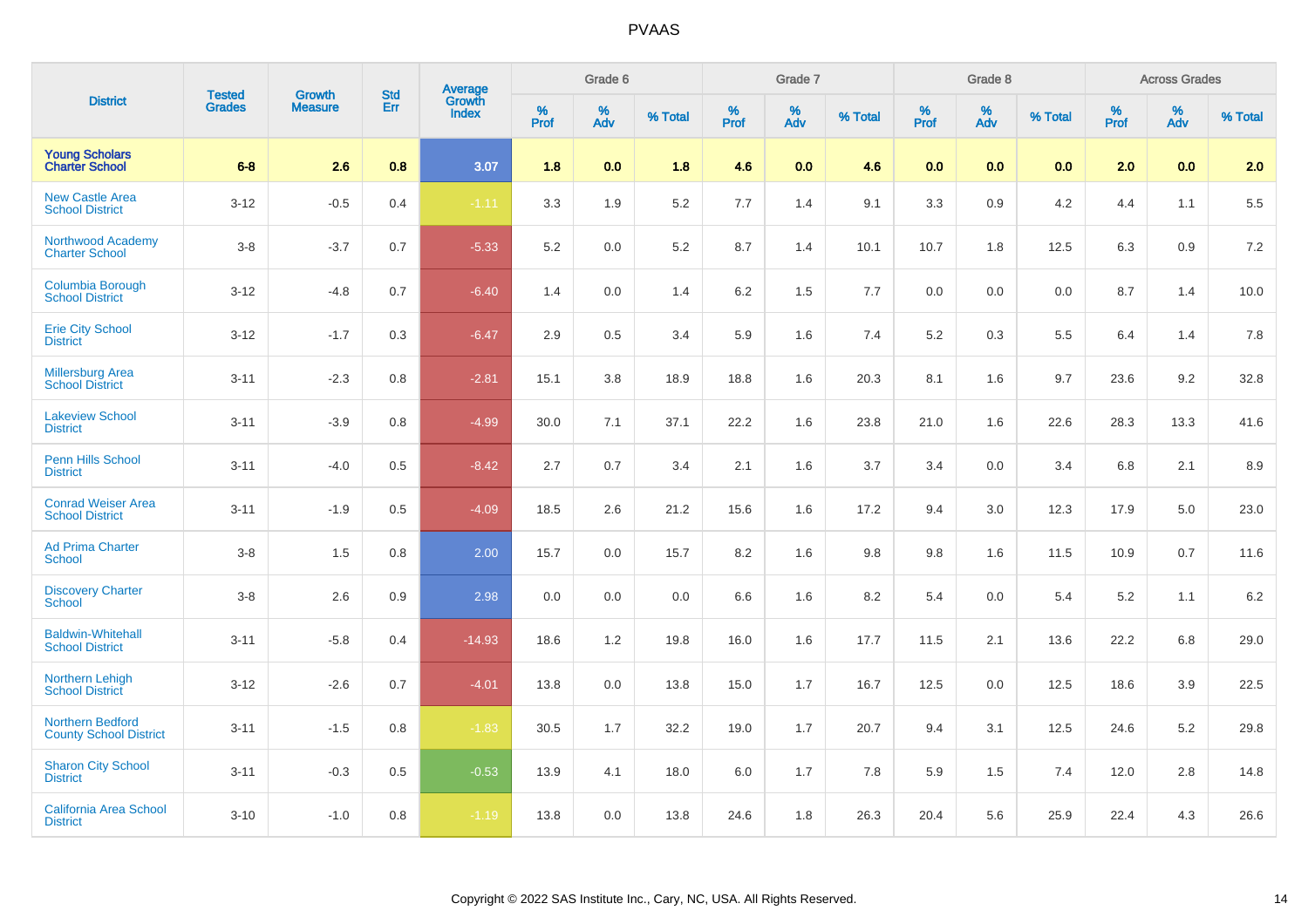|                                                                          | <b>Tested</b> | <b>Growth</b>  | <b>Std</b> | Average<br>Growth |          | Grade 6  |         |          | Grade 7  |         |           | Grade 8  |         |          | <b>Across Grades</b> |         |
|--------------------------------------------------------------------------|---------------|----------------|------------|-------------------|----------|----------|---------|----------|----------|---------|-----------|----------|---------|----------|----------------------|---------|
| <b>District</b>                                                          | <b>Grades</b> | <b>Measure</b> | Err        | <b>Index</b>      | $%$ Prof | %<br>Adv | % Total | $%$ Prof | %<br>Adv | % Total | %<br>Prof | %<br>Adv | % Total | $%$ Prof | %<br>Adv             | % Total |
| <b>Young Scholars</b><br><b>Charter School</b>                           | $6 - 8$       | 2.6            | 0.8        | 3.07              | 1.8      | 0.0      | 1.8     | 4.6      | 0.0      | 4.6     | 0.0       | 0.0      | 0.0     | 2.0      | 0.0                  | 2.0     |
| <b>Hanover Area School</b><br><b>District</b>                            | $3 - 11$      | $-2.5$         | 0.9        | $-2.86$           | 10.0     | 4.0      | 14.0    | 5.3      | 1.8      | 7.0     | 0.0       | 0.0      | 0.0     | 7.4      | 1.9                  | 9.3     |
| <b>Southern Fulton</b><br><b>School District</b>                         | $3 - 11$      | $-2.2$         | 0.9        | $-2.62$           | 15.2     | 10.2     | 25.4    | 12.3     | 1.8      | 14.0    | 5.9       | 3.9      | 9.8     | 18.9     | 4.4                  | 23.3    |
| <b>Keystone Academy</b><br><b>Charter School</b>                         | $3 - 8$       | 0.8            | 0.8        | 1.00              | 9.7      | 4.8      | 14.5    | 12.3     | 1.8      | 14.0    | 6.8       | 1.7      | 8.5     | 12.4     | 2.8                  | 15.1    |
| <b>Northern Cambria</b><br><b>School District</b>                        | $3 - 11$      | $-0.4$         | 0.8        | $-0.51$           | 3.8      | 0.0      | 3.8     | 19.6     | 1.8      | 21.4    | 18.2      | 1.5      | 19.7    | 17.9     | 3.6                  | 21.4    |
| <b>Wilkes-Barre Area</b><br><b>School District</b>                       | $3 - 11$      | $-0.9$         | 0.5        | $-2.00$           | 10.1     | 4.4      | 14.5    | 6.0      | 1.8      | 7.8     | 3.1       | 1.3      | 4.4     | 9.8      | 3.0                  | 12.7    |
| <b>Canton Area School</b><br><b>District</b>                             | $3 - 11$      | $-0.5$         | 0.8        | $-0.61$           | 32.3     | 3.2      | 35.5    | 9.1      | 1.8      | 10.9    | 4.8       | 0.0      | 4.8     | 23.4     | 6.2                  | 29.6    |
| <b>Northwest Area School</b><br><b>District</b>                          | $3 - 10$      | 0.9            | 0.8        | 1.12              | 19.3     | 3.5      | 22.8    | 7.3      | 1.8      | 9.1     | 5.4       | 0.0      | 5.4     | 13.2     | 1.5                  | 14.8    |
| Claysburg-Kimmel<br><b>School District</b>                               | $3 - 11$      | 3.0            | 0.8        | 3.68              | 30.0     | 2.0      | 32.0    | 21.8     | 1.8      | 23.6    | 10.5      | 1.8      | 12.3    | 24.4     | 5.7                  | 30.1    |
| <b>Greenwood School</b><br><b>District</b>                               | $3 - 11$      | 3.3            | 0.8        | 4.02              | 32.1     | 7.6      | 39.6    | 9.1      | 1.8      | 10.9    | 25.9      | 14.8     | 40.7    | 28.8     | 15.4                 | 44.2    |
| <b>Lehigh Valley</b><br><b>Academy Regional</b><br><b>Charter School</b> | $3 - 11$      | $-3.0$         | 0.5        | $-5.67$           | 16.4     | 3.1      | 19.5    | 7.4      | 1.8      | 9.3     | 5.5       | 0.9      | 6.4     | 17.4     | 4.4                  | 21.8    |
| <b>Panther Valley School</b><br><b>District</b>                          | $3 - 12$      | 0.8            | 0.6        | 1.32              | 10.2     | 1.7      | 11.9    | 11.1     | 1.8      | 13.0    | 4.7       | 0.0      | 4.7     | 12.1     | 1.6                  | 13.6    |
| Penns Manor Area<br><b>School District</b>                               | $3 - 12$      | 1.5            | 0.8        | 1.88              | 14.6     | 0.0      | 14.6    | 18.5     | 1.8      | 20.4    | 16.7      | 8.3      | 25.0    | 19.0     | 3.6                  | 22.6    |
| <b>Upper Adams School</b><br><b>District</b>                             | $3 - 11$      | 1.7            | 0.6        | 3.00              | 18.0     | 7.7      | 25.6    | 18.1     | 1.9      | 20.0    | 11.4      | 3.8      | 15.3    | 22.6     | 6.3                  | 28.9    |
| <b>MaST Community</b><br>Charter School II <sup>7</sup>                  | $3 - 10$      | $-8.4$         | 0.7        | $-4.62$           | 7.2      | 1.0      | 8.2     | 8.9      | 2.0      | 10.9    |           |          |         | 12.6     | 3.2                  | 15.8    |
| <b>Lincoln Leadership</b><br><b>Academy Charter</b><br>School            | $3 - 12$      | $-1.2$         | 0.9        | $-1.38$           | 2.0      | 0.0      | 2.0     | 4.0      | 2.0      | 6.0     | 0.0       | 0.0      | 0.0     | 3.8      | 0.7                  | 4.4     |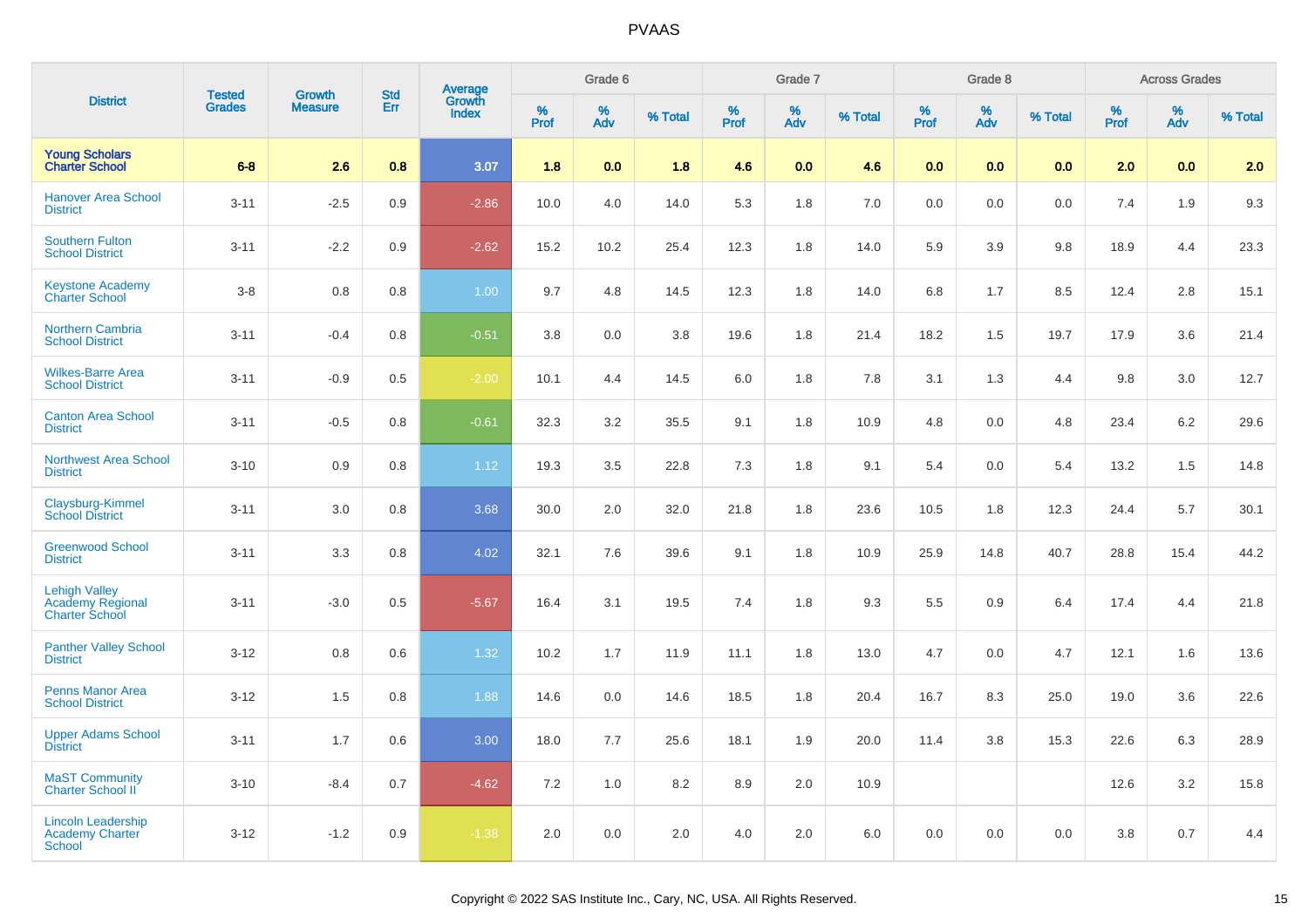|                                                                 | <b>Tested</b> | <b>Growth</b>  | <b>Std</b> |                                   |              | Grade 6  |         |           | Grade 7  |         |                  | Grade 8  |         |           | <b>Across Grades</b> |         |
|-----------------------------------------------------------------|---------------|----------------|------------|-----------------------------------|--------------|----------|---------|-----------|----------|---------|------------------|----------|---------|-----------|----------------------|---------|
| <b>District</b>                                                 | <b>Grades</b> | <b>Measure</b> | Err        | Average<br>Growth<br><b>Index</b> | $\%$<br>Prof | %<br>Adv | % Total | %<br>Prof | %<br>Adv | % Total | %<br><b>Prof</b> | %<br>Adv | % Total | %<br>Prof | %<br>Adv             | % Total |
| <b>Young Scholars</b><br><b>Charter School</b>                  | $6 - 8$       | 2.6            | 0.8        | 3.07                              | 1.8          | 0.0      | 1.8     | 4.6       | 0.0      | 4.6     | 0.0              | 0.0      | 0.0     | 2.0       | 0.0                  | 2.0     |
| Northeast Bradford<br><b>School District</b>                    | $3 - 10$      | 1.9            | 0.9        | 2.12                              | 34.8         | 2.2      | 37.0    | 24.0      | 2.0      | 26.0    | 13.8             | 5.2      | 19.0    | 29.7      | 6.0                  | 35.7    |
| <b>West Middlesex Area</b><br><b>School District</b>            | $3 - 10$      | 0.9            | 0.9        | 1.06                              | 39.3         | 4.9      | 44.3    | 30.0      | 2.0      | 32.0    | 7.1              | 0.0      | 7.1     | 30.3      | 7.4                  | 37.7    |
| <b>Agora Cyber Charter</b><br>School                            | $3 - 11$      | $-0.3$         | 0.6        | $-0.46$                           | 7.8          | 0.7      | 8.5     | 6.2       | 2.1      | 8.3     | 3.3              | 1.3      | 4.6     | 9.7       | 2.4                  | 12.1    |
| <b>Southern Tioga School</b><br><b>District</b>                 | $3 - 11$      | 0.3            | 0.6        | 0.47                              | 17.9         | 1.9      | 19.8    | 8.0       | 2.2      | 10.2    | 10.8             | 2.5      | 13.3    | 18.0      | 4.1                  | 22.1    |
| <b>Juniata County School</b><br><b>District</b>                 | $3 - 12$      | $-0.1$         | 0.5        | $-0.28$                           | 11.1         | 3.7      | 14.8    | 13.1      | 2.2      | 15.3    | 11.9             | 1.8      | 13.7    | 16.9      | 4.3                  | 21.2    |
| Rockwood Area<br><b>School District</b>                         | $3 - 11$      | $-2.1$         | 0.9        | $-2.35$                           | 16.7         | 21.4     | 38.1    | 15.6      | 2.2      | 17.8    | 12.7             | 7.9      | 20.6    | 19.1      | 9.4                  | 28.5    |
| Susquehanna<br><b>Township School</b><br><b>District</b>        | $3 - 12$      | $-3.4$         | 0.5        | $-7.32$                           | 3.0          | 0.5      | 3.5     | 6.2       | 2.3      | 8.5     | 9.8              | 0.5      | 10.3    | 11.5      | 3.0                  | 14.4    |
| <b>Folk Arts-Cultural</b><br><b>Treasures Charter</b><br>School | $3 - 7$       | $-1.8$         | 1.0        | $-1.76$                           | 28.9         | 4.4      | 33.3    | 20.4      | 2.3      | 22.7    |                  |          |         | 28.1      | 6.2                  | 34.4    |
| <b>Collegium Charter</b><br>School                              | $3 - 10$      | $-1.0$         | 0.4        | $-2.20$                           | 10.6         | 1.1      | 11.6    | 8.0       | 2.3      | 10.3    | 7.6              | 2.8      | 10.3    | 14.4      | 3.4                  | 17.8    |
| Antonia Pantoja<br><b>Community Charter</b><br>School           | $3 - 8$       | $-3.9$         | 0.8        | $-4.62$                           | 0.0          | 0.0      | 0.0     | 4.6       | 2.3      | 7.0     | 5.6              | 0.0      | 5.6     | 1.8       | 0.9                  | 2.8     |
| <b>Widener Partnership</b><br><b>Charter School</b>             | $3 - 7$       | 2.8            | 1.0        | 2.65                              | 2.5          | 0.0      | 2.5     | 0.0       | 2.3      | $2.3\,$ |                  |          |         | 1.4       | 0.5                  | 1.9     |
| Pequea Valley School<br><b>District</b>                         | $3 - 11$      | 2.4            | 0.6        | 4.09                              | 14.0         | 2.2      | 16.1    | 11.7      | $2.3\,$  | 14.1    | 13.1             | 2.0      | 15.2    | 16.9      | 3.8                  | 20.7    |
| <b>East Pennsboro Area</b><br><b>School District</b>            | $3 - 11$      | $-2.6$         | 0.5        | $-5.54$                           | 9.9          | 3.7      | 13.7    | 11.8      | 2.4      | 14.1    | 10.3             | $4.2\,$  | 14.6    | 18.3      | $6.2\,$              | 24.5    |
| <b>Oil City Area School</b><br><b>District</b>                  | $3 - 11$      | $-3.7$         | 0.5        | $-6.90$                           | 7.9          | 0.8      | 8.7     | 10.2      | 2.4      | 12.6    | 3.8              | 0.0      | 3.8     | 13.2      | 2.5                  | 15.8    |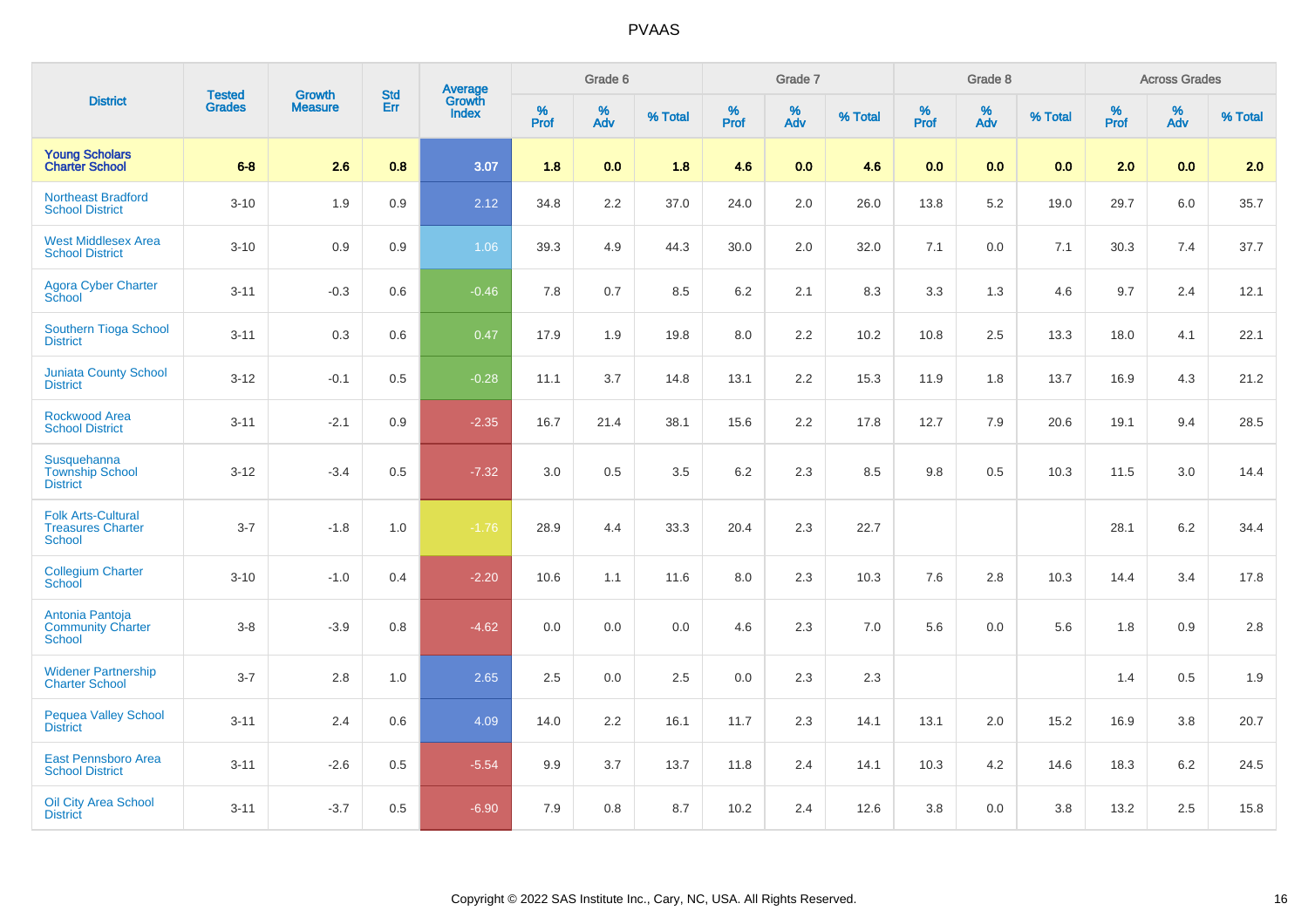|                                                     | <b>Tested</b> | <b>Growth</b>  | <b>Std</b> |                                   |           | Grade 6  |         |           | Grade 7  |         |              | Grade 8  |         |                  | <b>Across Grades</b> |         |
|-----------------------------------------------------|---------------|----------------|------------|-----------------------------------|-----------|----------|---------|-----------|----------|---------|--------------|----------|---------|------------------|----------------------|---------|
| <b>District</b>                                     | <b>Grades</b> | <b>Measure</b> | Err        | Average<br>Growth<br><b>Index</b> | %<br>Prof | %<br>Adv | % Total | %<br>Prof | %<br>Adv | % Total | $\%$<br>Prof | %<br>Adv | % Total | %<br><b>Prof</b> | %<br>Adv             | % Total |
| <b>Young Scholars</b><br><b>Charter School</b>      | $6-8$         | 2.6            | 0.8        | 3.07                              | 1.8       | 0.0      | 1.8     | 4.6       | 0.0      | 4.6     | 0.0          | 0.0      | 0.0     | 2.0              | 0.0                  | 2.0     |
| Shippensburg Area<br><b>School District</b>         | $3 - 11$      | $-3.6$         | 0.4        | $-8.90$                           | 12.9      | 4.2      | 17.0    | 13.4      | 2.4      | 15.8    | 13.6         | 4.0      | 17.7    | 17.3             | 7.6                  | 24.9    |
| <b>Connellsville Area</b><br><b>School District</b> | $3 - 11$      | $-3.8$         | 0.4        | $-10.18$                          | 10.8      | 3.6      | 14.3    | 9.5       | 2.4      | 11.9    | 9.4          | 2.2      | 11.6    | 15.5             | 4.5                  | 20.0    |
| <b>Burgettstown Area</b><br><b>School District</b>  | $3 - 11$      | $-6.3$         | 0.7        | $-8.88$                           | 15.4      | 0.0      | 15.4    | 3.6       | 2.4      | 6.0     | 9.3          | 4.0      | 13.3    | 15.1             | 3.7                  | 18.9    |
| South Williamsport<br><b>Area School District</b>   | $3 - 10$      | $-0.6$         | 0.6        | $-0.85$                           | 25.8      | 4.5      | 30.3    | 15.5      | 2.4      | 17.9    | 15.1         | 0.0      | 15.1    | 20.2             | 2.8                  | 23.0    |
| <b>Moniteau School</b><br><b>District</b>           | $3 - 11$      | $-2.7$         | 0.7        | $-3.99$                           | 22.9      | 8.4      | 31.3    | 11.0      | 2.4      | 13.4    | 11.1         | 0.0      | 11.1    | 23.7             | 9.2                  | 32.9    |
| <b>Brookville Area School</b><br><b>District</b>    | $3 - 11$      | 4.3            | 0.6        | 7.27                              | 28.1      | 16.8     | 44.9    | 13.8      | 2.4      | 16.3    | 19.4         | 9.3      | 28.7    | 21.6             | 9.4                  | 31.0    |
| <b>Valley View School</b><br><b>District</b>        | $3 - 11$      | $-2.3$         | 0.8        | $-3.04$                           | 5.8       | 1.2      | 6.9     | 9.8       | 2.4      | 12.2    | 7.9          | 0.0      | 7.9     | 18.2             | 2.7                  | 20.9    |
| <b>Cameron County</b><br><b>School District</b>     | $3 - 12$      | $1.0$          | 1.0        | 1.04                              | 29.0      | 2.6      | 31.6    | 7.3       | 2.4      | 9.8     | 13.5         | 0.0      | 13.5    | 30.3             | 6.8                  | 37.2    |
| <b>Mount Union Area</b><br><b>School District</b>   | $3 - 10$      | 3.0            | 0.7        | 4.49                              | 12.4      | 0.0      | 12.4    | 13.4      | 2.4      | 15.8    | $0.0\,$      | 1.2      | 1.2     | 12.2             | 3.3                  | 15.5    |
| <b>Tyrone Area School</b><br><b>District</b>        | $3 - 12$      | $-0.7$         | 0.5        | $-1.29$                           | 12.4      | 4.6      | 17.0    | 18.0      | 2.5      | 20.5    | 12.4         | 5.3      | 17.7    | 20.5             | 8.1                  | 28.6    |
| <b>Whitehall-Coplay</b><br><b>School District</b>   | $3 - 11$      | $-3.3$         | 0.4        | $-8.97$                           | 12.7      | 1.9      | 14.7    | 11.1      | 2.5      | 13.6    | 10.5         | 3.2      | 13.7    | 18.5             | 4.9                  | 23.5    |
| <b>Ellwood City Area</b><br><b>School District</b>  | $3 - 11$      | $-1.7$         | 0.6        | $-3.02$                           | 19.0      | 2.6      | 21.6    | 21.7      | 2.5      | 24.2    | $5.5\,$      | 2.8      | 8.3     | 17.5             | 4.7                  | 22.2    |
| <b>Sugar Valley Rural</b><br><b>Charter School</b>  | $3 - 11$      | $-0.5$         | 1.0        | $-0.55$                           | 8.3       | 0.0      | 8.3     | 5.1       | 2.6      | 7.7     | 2.8          | 0.0      | 2.8     | 16.0             | $2.8\,$              | 18.9    |
| Penn Hills Charter<br>School of<br>Entrepreneurship | $3 - 8$       | $-0.2$         | 0.9        | $-0.20$                           | 13.5      | 10.8     | 24.3    | 15.4      | 2.6      | 18.0    | 5.3          | 0.0      | 5.3     | 17.0             | 3.8                  | 20.8    |
| Northern Tioga School<br><b>District</b>            | $3 - 12$      | 3.4            | 0.5        | 6.67                              | 32.2      | 4.2      | 36.4    | 16.8      | 2.6      | 19.4    | 23.8         | 6.2      | 30.0    | 25.9             | 7.0                  | 32.8    |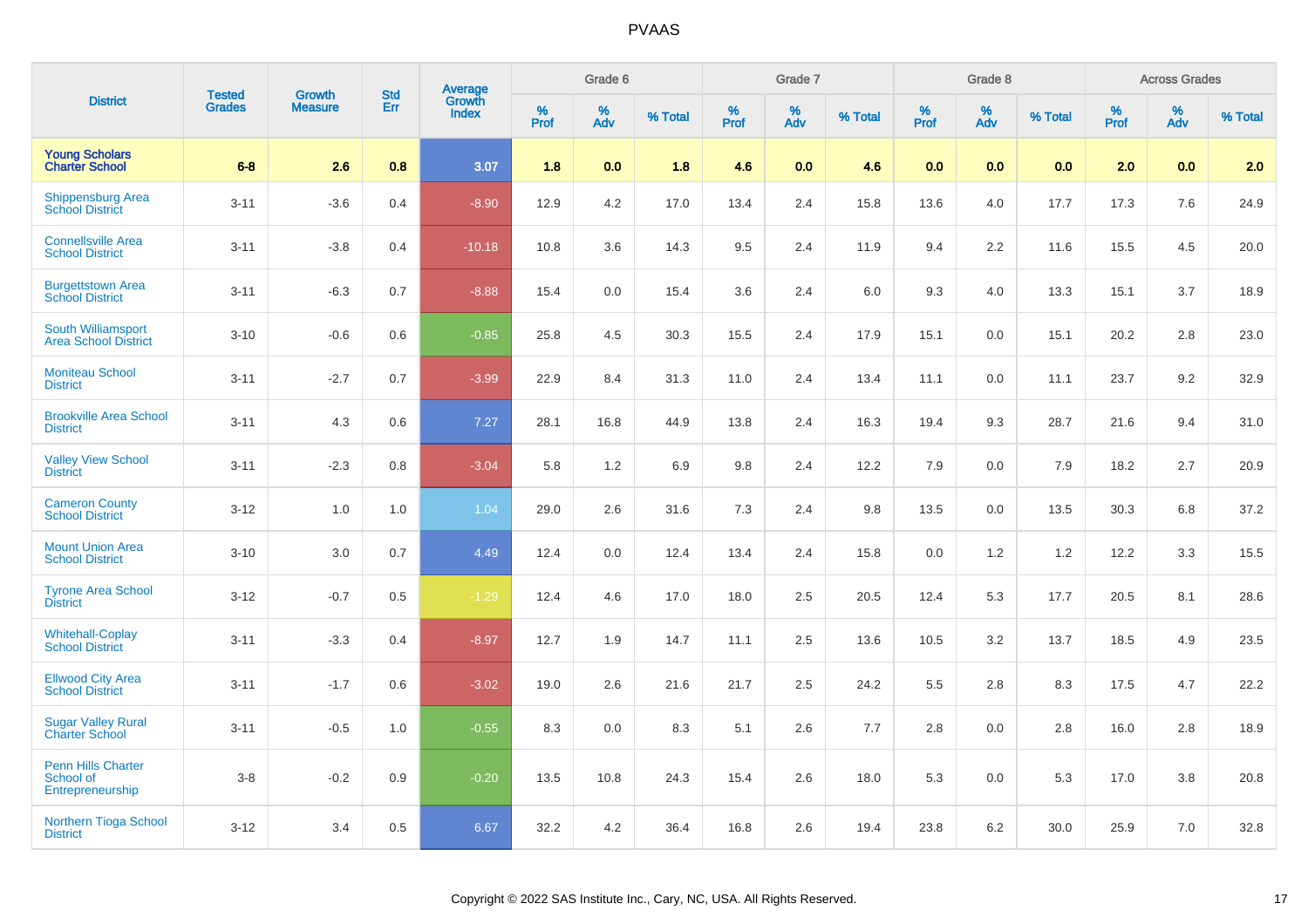|                                                       | <b>Tested</b> | <b>Growth</b>  | <b>Std</b> | <b>Average</b><br>Growth |                     | Grade 6  |         |                  | Grade 7     |         |                     | Grade 8  |         |                     | <b>Across Grades</b> |         |
|-------------------------------------------------------|---------------|----------------|------------|--------------------------|---------------------|----------|---------|------------------|-------------|---------|---------------------|----------|---------|---------------------|----------------------|---------|
| <b>District</b>                                       | <b>Grades</b> | <b>Measure</b> | Err        | <b>Index</b>             | $\%$<br><b>Prof</b> | %<br>Adv | % Total | %<br><b>Prof</b> | $\%$<br>Adv | % Total | $\%$<br><b>Prof</b> | %<br>Adv | % Total | $\%$<br><b>Prof</b> | $\%$<br><b>Adv</b>   | % Total |
| <b>Young Scholars</b><br><b>Charter School</b>        | $6-8$         | 2.6            | 0.8        | 3.07                     | 1.8                 | 0.0      | 1.8     | 4.6              | 0.0         | 4.6     | 0.0                 | 0.0      | 0.0     | 2.0                 | 0.0                  | 2.0     |
| <b>South Allegheny</b><br><b>School District</b>      | $3 - 11$      | $-5.4$         | 0.9        | $-5.93$                  | 2.0                 | 2.0      | 4.1     | 7.9              | 2.6         | 10.5    | 12.5                | 2.5      | 15.0    | 16.9                | 2.7                  | 19.6    |
| <b>Ferndale Area School</b><br><b>District</b>        | $3 - 10$      | $-0.9$         | 0.9        | $-0.96$                  | 19.5                | 7.3      | 26.8    | 31.6             | 2.6         | 34.2    | 11.1                | 8.9      | 20.0    | 21.3                | 7.9                  | 29.1    |
| Northern Lebanon<br><b>School District</b>            | $3 - 11$      | $-3.8$         | 0.5        | $-7.72$                  | 12.8                | 0.8      | 13.6    | 8.1              | 2.7         | 10.8    | 7.2                 | 0.6      | 7.8     | 19.9                | 7.9                  | 27.9    |
| <b>Commodore Perry</b><br><b>School District</b>      | $3 - 11$      | $-5.2$         | 1.1        | $-4.77$                  | 9.7                 | 0.0      | 9.7     | 8.1              | 2.7         | 10.8    | 20.0                | 8.0      | 28.0    | 20.6                | 7.2                  | 27.8    |
| <b>Stroudsburg Area</b><br><b>School District</b>     | $3 - 11$      | $-0.2$         | 0.4        | 3.95                     | 18.8                | 4.9      | 23.8    | 21.6             | 2.7         | 24.3    | 15.4                | 1.8      | 17.1    | 20.2                | 6.4                  | 26.6    |
| <b>Southmoreland School</b><br><b>District</b>        | $3 - 11$      | $-3.6$         | 0.6        | $-6.11$                  | 15.6                | 3.7      | 19.3    | 11.1             | 2.8         | 13.9    | 10.5                | 1.0      | 11.4    | 17.8                | 4.1                  | 21.9    |
| <b>Albert Gallatin Area</b><br><b>School District</b> | $3 - 11$      | $-1.4$         | 0.5        | $-3.01$                  | 18.6                | 1.6      | 20.2    | 12.8             | 2.8         | 15.6    | 14.8                | 2.0      | 16.8    | 17.4                | 4.9                  | 22.3    |
| <b>Mount Pleasant Area</b><br><b>School District</b>  | $3 - 11$      | $-5.7$         | 0.5        | $-10.59$                 | 12.8                | 2.4      | 15.2    | 12.7             | 2.8         | 15.5    | 7.4                 | 0.8      | 8.3     | 18.3                | 4.3                  | 22.6    |
| <b>School Lane Charter</b><br><b>School</b>           | $3 - 11$      | $-4.8$         | 0.7        | 0.49                     | 11.9                | 1.7      | 13.6    | 7.0              | 2.8         | 9.9     | 18.8                | 3.1      | 21.9    | 21.0                | 6.5                  | 27.5    |
| <b>Elizabethtown Area</b><br><b>School District</b>   | $3 - 12$      | $0.2\,$        | 0.4        | 0.58                     | 22.2                | 10.9     | 33.1    | 20.8             | 2.8         | 23.7    | 20.8                | 3.3      | 24.1    | 26.7                | 14.6                 | 41.2    |
| <b>Avella Area School</b><br><b>District</b>          | $3 - 12$      | 1.2            | 1.0        | 1.13                     | 36.4                | 6.1      | 42.4    | 17.1             | 2.9         | 20.0    | 21.4                | 10.7     | 32.1    | 22.4                | 9.4                  | 31.8    |
| <b>Woodland Hills School</b><br><b>District</b>       | $3 - 12$      | $-6.1$         | 0.5        | $-11.93$                 | 4.8                 | 1.4      | 6.2     | 8.7              | 2.9         | 11.6    | 2.3                 | 3.0      | 5.3     | 7.9                 | 2.7                  | 10.6    |
| <b>Port Allegany School</b><br><b>District</b>        | $3 - 11$      | 1.7            | 0.7        | 2.30                     | 7.4                 | 1.5      | 8.8     | 17.4             | 2.9         | 20.3    | 13.1                | 9.8      | 23.0    | 16.8                | 5.7                  | 22.5    |
| <b>Upper Darby School</b><br><b>District</b>          | $3 - 12$      | $-0.4$         | 0.3        | $-1.42$                  | 6.9                 | 0.7      | 7.6     | 5.4              | 2.9         | 8.3     | 7.5                 | 1.4      | 8.8     | 10.5                | 2.2                  | 12.8    |
| <b>Western Wayne</b><br><b>School District</b>        | $3 - 11$      | $-2.5$         | 0.6        | $-4.02$                  | 18.7                | 0.9      | 19.6    | 21.6             | 2.9         | 24.5    | 14.1                | 5.4      | 19.6    | 23.6                | 9.6                  | 33.2    |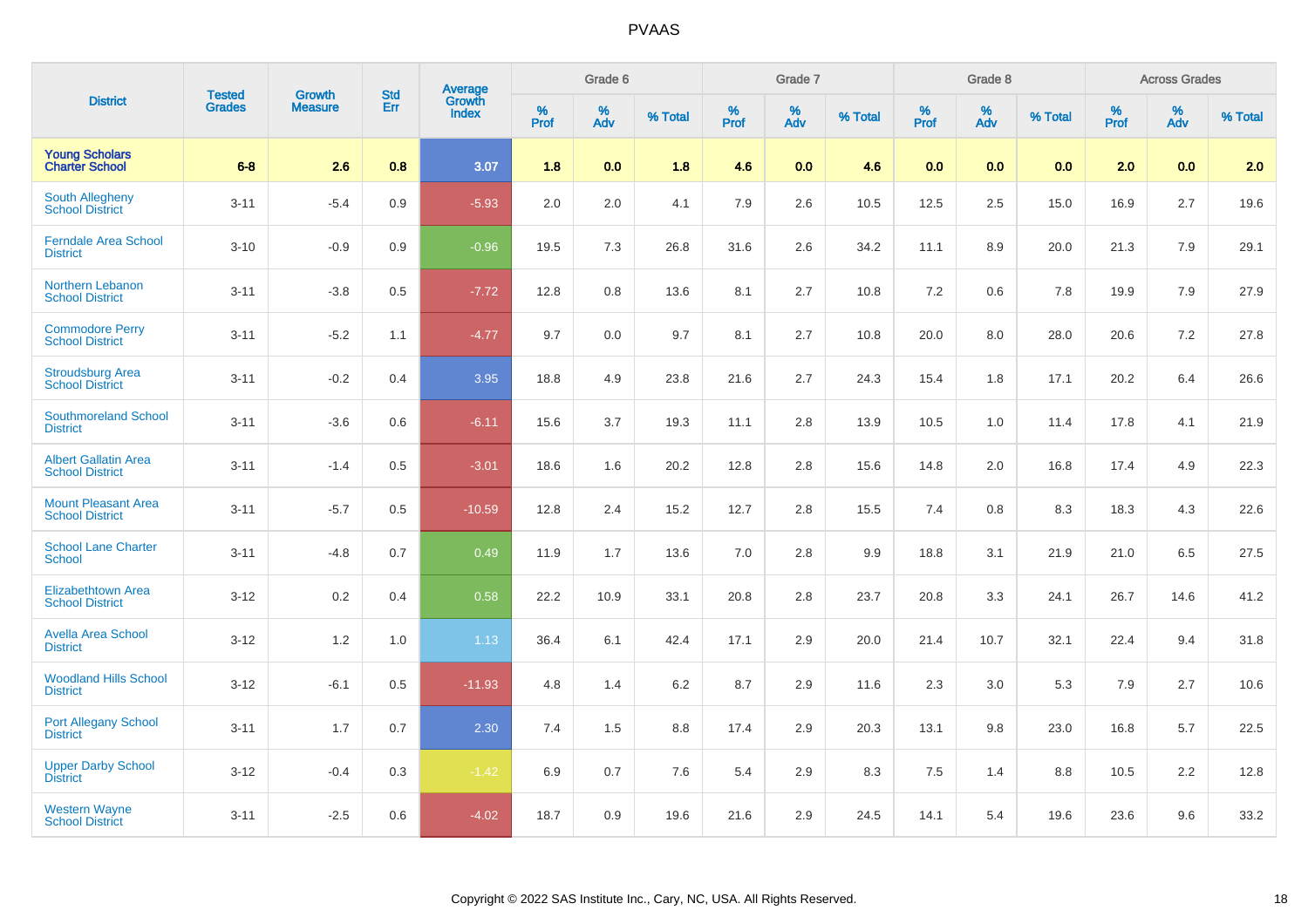|                                                         | <b>Tested</b> | <b>Growth</b>  | <b>Std</b> | <b>Average</b><br>Growth |                     | Grade 6  |         |                  | Grade 7  |         |                     | Grade 8  |         |                  | <b>Across Grades</b> |         |
|---------------------------------------------------------|---------------|----------------|------------|--------------------------|---------------------|----------|---------|------------------|----------|---------|---------------------|----------|---------|------------------|----------------------|---------|
| <b>District</b>                                         | <b>Grades</b> | <b>Measure</b> | Err        | <b>Index</b>             | $\%$<br><b>Prof</b> | %<br>Adv | % Total | %<br><b>Prof</b> | %<br>Adv | % Total | $\%$<br><b>Prof</b> | %<br>Adv | % Total | %<br><b>Prof</b> | %<br>Adv             | % Total |
| <b>Young Scholars</b><br><b>Charter School</b>          | $6-8$         | 2.6            | 0.8        | 3.07                     | 1.8                 | 0.0      | 1.8     | 4.6              | 0.0      | 4.6     | 0.0                 | 0.0      | 0.0     | 2.0              | 0.0                  | 2.0     |
| <b>Freedom Area School</b><br><b>District</b>           | $3 - 11$      | $-0.8$         | 0.7        | 0.76                     | 21.4                | 2.4      | 23.8    | 18.6             | 2.9      | 21.6    | 10.7                | 1.3      | 12.0    | 17.8             | 3.7                  | 21.6    |
| <b>Vision Academy</b><br>Charter School                 | $3 - 8$       | 1.7            | 1.1        | 1.45                     | 0.0                 | 0.0      | 0.0     | 2.9              | 2.9      | 5.9     | 9.5                 | 4.8      | 14.3    | 6.4              | 1.6                  | 8.0     |
| New Brighton Area<br>School District                    | $3 - 11$      | $-2.4$         | 0.6        | $-3.88$                  | 7.9                 | 0.0      | 7.9     | 8.9              | 3.0      | 11.9    | 4.8                 | 1.0      | 5.8     | 11.1             | 1.9                  | 13.0    |
| <b>Purchase Line School</b><br><b>District</b>          | $3 - 12$      | 1.0            | 0.8        | 1.21                     | 6.1                 | 3.0      | 9.1     | 7.5              | 3.0      | 10.4    | 5.3                 | 0.0      | 5.3     | 16.1             | 3.3                  | 19.4    |
| <b>Carmichaels Area</b><br><b>School District</b>       | $3 - 10$      | $-5.5$         | 0.7        | $-7.62$                  | 1.5                 | 0.0      | 1.5     | 3.0              | 3.0      | 6.0     | 6.8                 | 0.0      | 6.8     | 11.3             | 2.2                  | 13.4    |
| <b>East Stroudsburg Area</b><br><b>School District</b>  | $3 - 11$      | $-4.6$         | 0.5        | $-9.94$                  | 8.8                 | 1.6      | 10.4    | 9.7              | 3.0      | 12.7    | 7.7                 | 1.9      | 9.7     | 16.0             | 4.5                  | 20.5    |
| <b>Wyoming Area School</b><br><b>District</b>           | $3 - 10$      | $-7.7$         | 0.6        | $-12.89$                 | 4.8                 | 1.0      | 5.8     | 9.3              | 3.1      | 12.4    | 7.4                 | 1.8      | 9.3     | 14.1             | 4.3                  | 18.4    |
| <b>Eastern Lebanon</b><br><b>County School District</b> | $3 - 11$      | $-3.3$         | 0.5        | $-6.92$                  | 9.1                 | 0.6      | 9.7     | 13.1             | 3.1      | 16.2    | 8.9                 | 1.8      | 10.6    | 17.0             | 5.0                  | 22.0    |
| <b>Sharpsville Area</b><br><b>School District</b>       | $3 - 11$      | $-2.3$         | 0.8        | $-3.04$                  | 16.4                | 1.5      | 17.9    | 21.9             | 3.1      | 25.0    | 20.0                | 7.1      | 27.1    | 27.3             | 8.8                  | 36.1    |
| <b>Propel Charter School</b><br>- East                  | $3 - 8$       | $-4.2$         | 1.0        | $-4.26$                  | 11.4                | 0.0      | 11.4    | 9.4              | 3.1      | 12.5    | 0.0                 | 0.0      | 0.0     | 9.4              | 0.5                  | 9.9     |
| <b>Cranberry Area School</b><br><b>District</b>         | $3 - 12$      | $0.9\,$        | 0.7        | 1.27                     | 26.0                | 2.1      | 28.1    | 14.7             | 3.2      | 17.9    | 18.7                | 2.7      | 21.3    | 22.6             | 3.9                  | 26.5    |
| Philipsburg-Osceola<br>Area School District             | $3 - 11$      | $-4.9$         | 0.6        | $-8.59$                  | 27.8                | 7.4      | 35.2    | 23.0             | 3.2      | 26.2    | 15.6                | 5.2      | 20.8    | 27.5             | 12.4                 | 40.0    |
| <b>Pittston Area School</b><br><b>District</b>          | $3 - 11$      | $-8.4$         | 0.8        | $-11.15$                 | 4.2                 | 0.0      | 4.2     | 4.8              | 3.2      | 7.9     | 7.1                 | 1.8      | 8.9     | 10.7             | 3.8                  | 14.4    |
| <b>Governor Mifflin</b><br><b>School District</b>       | $3 - 11$      | $-1.6$         | 0.4        | $-3.91$                  | 18.8                | 4.8      | 23.6    | 20.6             | 3.2      | 23.7    | 11.2                | 2.2      | 13.4    | 20.0             | 7.5                  | 27.4    |
| <b>Blue Ridge School</b><br><b>District</b>             | $3 - 11$      | $-1.1$         | 0.7        | $-1.44$                  | 14.9                | 0.0      | 14.9    | 25.8             | 3.2      | 29.0    | 12.9                | 4.3      | 17.1    | 23.5             | 4.1                  | 27.7    |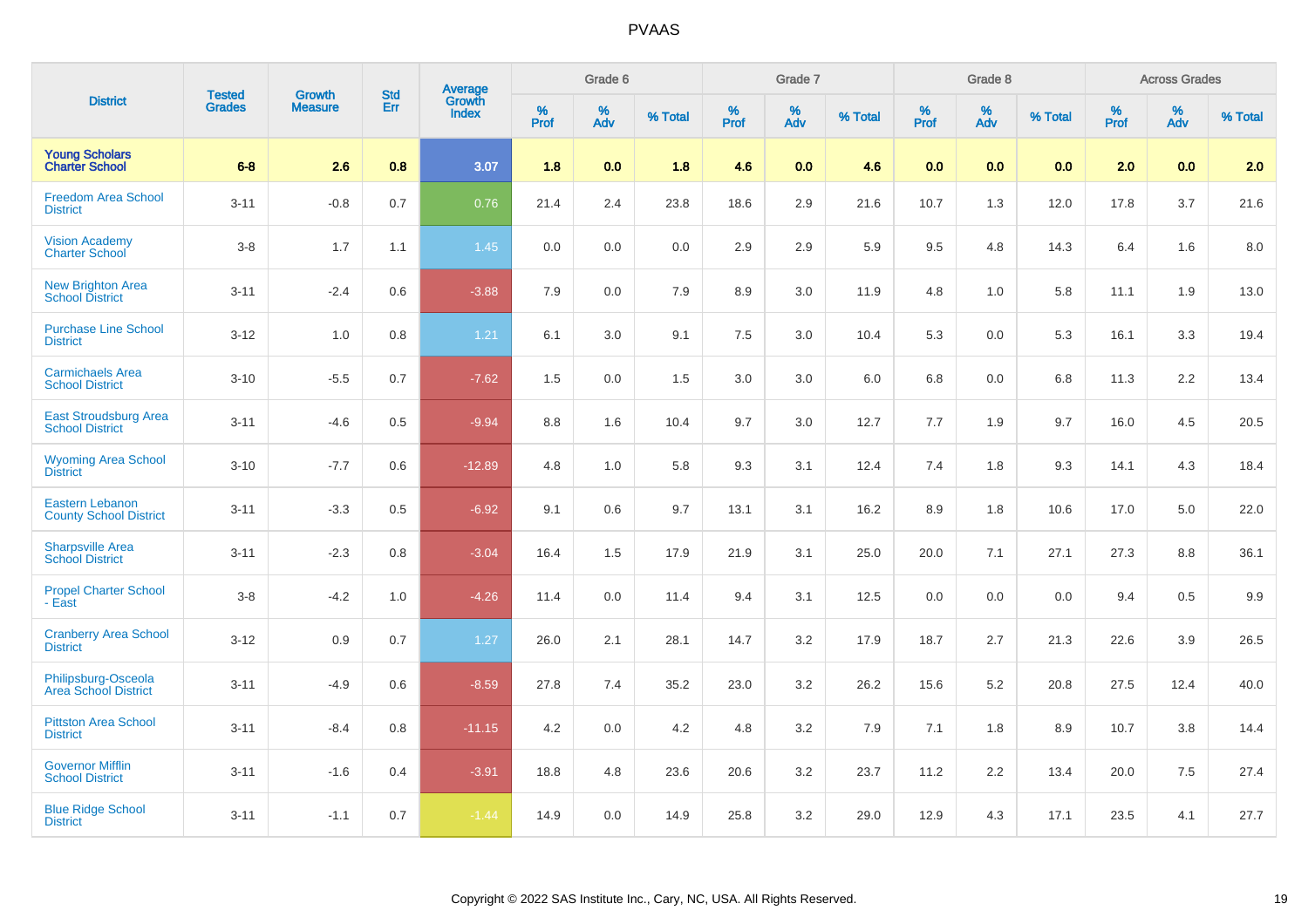|                                                                           | <b>Tested</b> | <b>Growth</b>  | <b>Std</b> | <b>Average</b><br>Growth |           | Grade 6  |         |           | Grade 7  |         |           | Grade 8  |         |           | <b>Across Grades</b> |         |
|---------------------------------------------------------------------------|---------------|----------------|------------|--------------------------|-----------|----------|---------|-----------|----------|---------|-----------|----------|---------|-----------|----------------------|---------|
| <b>District</b>                                                           | <b>Grades</b> | <b>Measure</b> | Err        | <b>Index</b>             | %<br>Prof | %<br>Adv | % Total | %<br>Prof | %<br>Adv | % Total | %<br>Prof | %<br>Adv | % Total | %<br>Prof | %<br>Adv             | % Total |
| <b>Young Scholars</b><br><b>Charter School</b>                            | $6-8$         | 2.6            | 0.8        | 3.07                     | 1.8       | 0.0      | 1.8     | 4.6       | 0.0      | 4.6     | 0.0       | 0.0      | 0.0     | 2.0       | 0.0                  | 2.0     |
| <b>Tussey Mountain</b><br><b>School District</b>                          | $3 - 12$      | 0.2            | 0.7        | 0.24                     | 12.4      | 0.0      | 12.4    | 11.3      | 3.2      | 14.5    | 12.5      | 1.4      | 13.9    | 16.3      | 5.5                  | 21.8    |
| <b>Berwick Area School</b><br><b>District</b>                             | $3 - 11$      | $-3.7$         | 0.5        | $-7.56$                  | 18.3      | 3.0      | 21.3    | 16.8      | 3.2      | 20.0    | 12.0      | 2.0      | 14.0    | 20.4      | 9.0                  | 29.4    |
| <b>Keystone Central</b><br><b>School District</b>                         | $3 - 11$      | 1.5            | 0.4        | 3.96                     | 20.9      | 8.6      | 29.5    | 10.9      | 3.3      | 14.1    | 10.5      | 2.2      | 12.6    | 19.2      | 8.0                  | 27.2    |
| <b>New Foundations</b><br><b>Charter School</b>                           | $3 - 11$      | $-1.5$         | 0.7        | $-2.10$                  | 6.4       | 0.0      | 6.4     | 21.3      | 3.3      | 24.6    | 13.1      | 2.4      | 15.5    | 17.1      | 2.9                  | 20.0    |
| <b>Riverview School</b><br><b>District</b>                                | $3 - 11$      | $-6.6$         | 0.8        | $-8.70$                  | 29.9      | 9.1      | 39.0    | 21.7      | 3.3      | 25.0    | 12.7      | 5.1      | 17.7    | 25.8      | 15.0                 | 40.8    |
| <b>Interboro School</b><br><b>District</b>                                | $3 - 12$      | $-3.0$         | 0.4        | $-7.05$                  | 11.8      | 2.4      | 14.2    | 14.4      | 3.4      | 17.8    | 10.7      | 2.1      | 12.8    | 16.4      | 3.1                  | 19.6    |
| <b>Shenandoah Valley</b><br><b>School District</b>                        | $3 - 11$      | $-5.1$         | 0.8        | $-6.16$                  | 19.6      | 2.0      | 21.6    | 1.7       | 3.4      | 5.1     | 3.6       | 0.0      | 3.6     | 12.0      | 3.5                  | 15.5    |
| <b>Benton Area School</b><br><b>District</b>                              | $3 - 10$      | $-0.9$         | 0.9        | $-0.98$                  | 17.4      | 4.4      | 21.7    | 13.6      | 3.4      | 17.0    | 10.3      | 2.6      | 12.8    | 21.6      | 7.1                  | 28.7    |
| <b>Elk Lake School</b><br><b>District</b>                                 | $3 - 11$      | 1.9            | 0.7        | 2.92                     | 35.8      | 12.6     | 48.4    | 11.4      | 3.4      | 14.8    | 8.5       | 4.9      | 13.4    | 21.4      | 7.2                  | 28.5    |
| <b>Pittsburgh School</b><br><b>District</b>                               | $3 - 11$      | $-4.7$         | 0.2        | $-25.88$                 | 9.4       | 2.2      | 11.5    | 9.3       | 3.4      | 12.7    | 6.4       | 2.4      | 8.8     | 10.0      | 3.5                  | 13.5    |
| Commonwealth<br><b>Charter Academy</b><br><b>Charter School</b>           | $3 - 10$      | $-2.6$         | 0.8        | $-3.07$                  | 26.0      | 4.0      | 30.0    | 17.2      | 3.4      | 20.7    | 14.6      | 2.1      | 16.7    | 23.9      | 5.7                  | 29.6    |
| <b>Young Scholars Of</b><br>Western Pennsylvania<br><b>Charter School</b> | $3-8$         | $-0.4$         | 1.1        | $-0.37$                  | 5.9       | 5.9      | 11.8    | 20.7      | 3.4      | 24.1    | 8.7       | 0.0      | 8.7     | 12.3      | 4.8                  | 17.1    |
| <b>Jamestown Area</b><br><b>School District</b>                           | $3 - 11$      | 0.7            | 1.2        | 0.63                     | 16.7      | 0.0      | 16.7    | 24.1      | 3.4      | 27.6    | 19.0      | 0.0      | 19.0    | 18.3      | 6.1                  | 24.4    |
| <b>Karns City Area</b><br><b>School District</b>                          | $3 - 11$      | 3.6            | 0.6        | 5.98                     | 29.6      | 1.1      | 30.7    | 22.4      | 3.4      | 25.9    | 16.8      | 3.7      | 20.6    | 24.0      | 3.2                  | 27.2    |
| Pennsylvania Cyber<br><b>Charter School</b>                               | $3 - 11$      | 1.9            | 0.5        | 3.93                     | 10.8      | 3.4      | 14.2    | 11.7      | 3.5      | 15.2    | 6.5       | 1.6      | 8.1     | 12.6      | 4.4                  | 17.1    |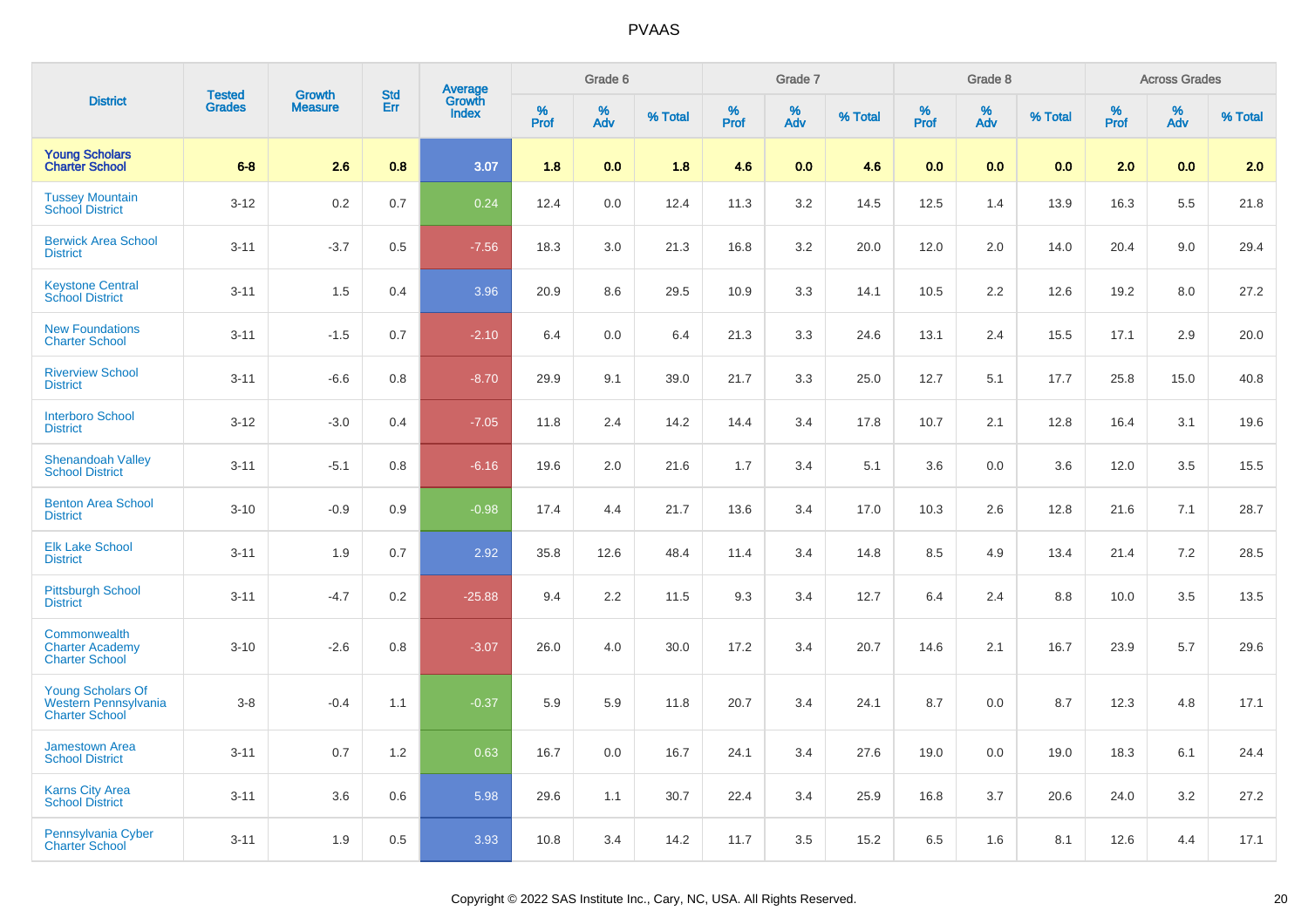|                                                                     | <b>Tested</b> | <b>Growth</b>  | <b>Std</b> |                                          |           | Grade 6  |         |              | Grade 7  |         |              | Grade 8  |         |                  | <b>Across Grades</b> |         |
|---------------------------------------------------------------------|---------------|----------------|------------|------------------------------------------|-----------|----------|---------|--------------|----------|---------|--------------|----------|---------|------------------|----------------------|---------|
| <b>District</b>                                                     | <b>Grades</b> | <b>Measure</b> | Err        | <b>Average</b><br>Growth<br><b>Index</b> | %<br>Prof | %<br>Adv | % Total | $\%$<br>Prof | %<br>Adv | % Total | $\%$<br>Prof | %<br>Adv | % Total | %<br><b>Prof</b> | %<br>Adv             | % Total |
| <b>Young Scholars</b><br><b>Charter School</b>                      | $6-8$         | 2.6            | 0.8        | 3.07                                     | 1.8       | 0.0      | 1.8     | 4.6          | 0.0      | 4.6     | 0.0          | 0.0      | 0.0     | 2.0              | 0.0                  | 2.0     |
| <b>Union Area School</b><br><b>District</b>                         | $3 - 11$      | $-0.6$         | 0.9        | $-0.72$                                  | 32.8      | 5.2      | 37.9    | 26.3         | 3.5      | 29.8    | 17.8         | 0.0      | 17.8    | 30.2             | 7.4                  | 37.6    |
| Pocono Mountain<br><b>School District</b>                           | $3 - 12$      | $-3.0$         | 0.6        | $-5.22$                                  | 12.4      | 4.3      | 16.7    | 10.6         | 3.5      | 14.2    | 7.8          | 2.9      | 10.8    | 18.3             | 6.6                  | 24.9    |
| <b>Pleasant Valley School</b><br><b>District</b>                    | $3 - 11$      | $-2.3$         | 0.4        | $-5.33$                                  | 17.4      | 2.3      | 19.7    | 23.2         | 3.5      | 26.8    | 8.3          | 3.2      | 11.5    | 20.4             | 5.0                  | 25.4    |
| <b>Eastern Lancaster</b><br><b>County School District</b>           | $3 - 12$      | 1.1            | 0.4        | 2.40                                     | 14.7      | 3.1      | 17.8    | 15.7         | 3.6      | 19.3    | 16.7         | 5.9      | 22.6    | 21.1             | 6.7                  | 27.8    |
| <b>Franklin Towne</b><br><b>Charter Elementary</b><br><b>School</b> | $3 - 8$       | $-6.2$         | 1.2        | $-5.29$                                  | 18.5      | 14.8     | 33.3    | 14.3         | 3.6      | 17.9    | 4.6          | 0.0      | 4.6     | 24.3             | 9.6                  | 33.9    |
| <b>Sayre Area School</b><br><b>District</b>                         | $3 - 11$      | 1.9            | 0.7        | 2.58                                     | 36.2      | 5.0      | 41.2    | 21.4         | 3.6      | 25.0    | 13.4         | 0.0      | 13.4    | 25.9             | 6.1                  | 32.0    |
| <b>Carbondale Area</b><br><b>School District</b>                    | $3 - 10$      | 1.1            | 0.6        | 1.72                                     | 4.2       | 0.0      | 4.2     | 4.8          | 3.6      | 8.4     | 13.9         | 0.0      | 13.9    | 9.4              | 0.8                  | 10.1    |
| <b>Mount Carmel Area</b><br><b>School District</b>                  | $3 - 11$      | 0.2            | 0.6        | 0.29                                     | 12.5      | 7.1      | 19.6    | 13.6         | 3.6      | 17.3    | 8.8          | 2.6      | 11.5    | 12.2             | 4.5                  | 16.7    |
| Jefferson-Morgan<br><b>School District</b>                          | $3 - 10$      | $-0.4$         | 0.8        | $-0.51$                                  | 23.6      | 0.0      | 23.6    | 10.9         | 3.6      | 14.6    | 24.4         | 2.2      | 26.7    | 17.1             | 4.8                  | 21.9    |
| <b>Crawford Central</b><br><b>School District</b>                   | $3 - 11$      | 1.9            | 0.4        | 4.77                                     | 15.7      | 3.8      | 19.6    | 16.7         | 3.7      | 20.4    | 9.0          | 2.6      | 11.6    | 18.4             | 5.5                  | 23.8    |
| Insight PA Cyber<br><b>Charter School</b>                           | $3 - 11$      | $-6.7$         | 1.5        | $-4.37$                                  | 0.0       | 0.0      | 0.0     | 3.7          | 3.7      | 7.4     | 11.1         | 3.7      | 14.8    | 9.0              | 3.7                  | 12.7    |
| <b>Wilson Area School</b><br><b>District</b>                        | $3 - 11$      | $-11.7$        | 0.5        | $-22.42$                                 | 16.4      | 5.7      | 22.1    | 14.4         | 3.8      | 18.1    | 6.7          | 3.0      | 9.7     | 17.4             | 6.4                  | 23.7    |
| <b>Charleroi School</b><br><b>District</b>                          | $3 - 11$      | $-4.8$         | 0.6        | $-7.70$                                  | 13.1      | 0.0      | 13.1    | 8.5          | 3.8      | 12.3    | 11.6         | 1.0      | 12.6    | 12.5             | 2.4                  | 14.9    |
| Conewago Valley<br>School District                                  | $3 - 12$      | 1.2            | 0.4        | 3.28                                     | 29.9      | 10.6     | 40.5    | 19.9         | 3.8      | 23.6    | 17.4         | 1.1      | 18.4    | 25.3             | 8.6                  | 33.9    |
| <b>Reach Cyber Charter</b><br><b>School</b>                         | $3 - 11$      | $-2.4$         | 0.9        | $-2.71$                                  | 9.1       | 0.0      | 9.1     | 17.0         | 3.8      | 20.8    | 17.5         | 5.3      | 22.8    | 21.3             | 4.7                  | 26.0    |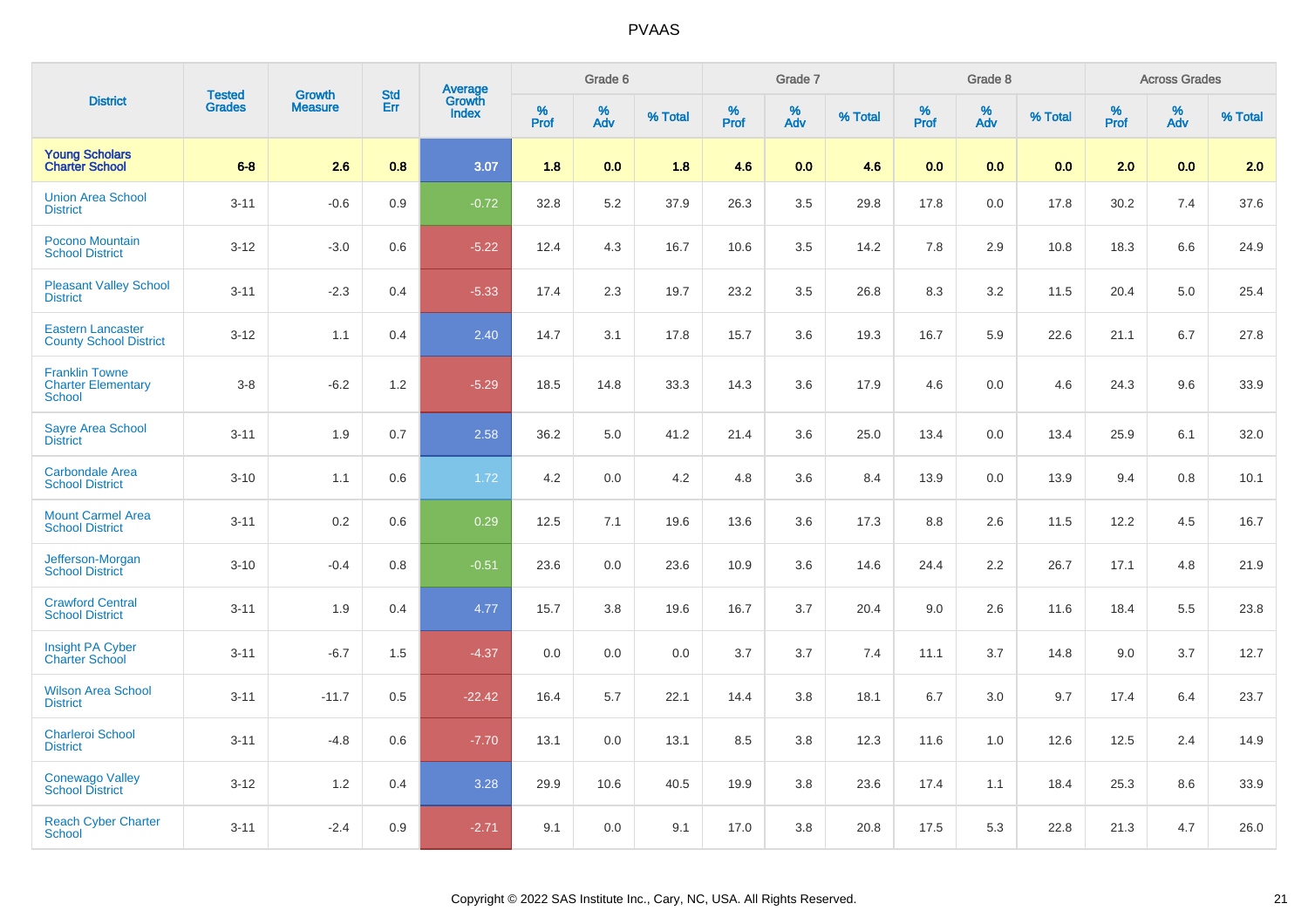|                                                        | <b>Tested</b> | <b>Growth</b>  | <b>Std</b> | <b>Average</b><br>Growth |                     | Grade 6  |         |                     | Grade 7  |         |                     | Grade 8                 |         |                     | <b>Across Grades</b> |         |
|--------------------------------------------------------|---------------|----------------|------------|--------------------------|---------------------|----------|---------|---------------------|----------|---------|---------------------|-------------------------|---------|---------------------|----------------------|---------|
| <b>District</b>                                        | <b>Grades</b> | <b>Measure</b> | Err        | <b>Index</b>             | $\%$<br><b>Prof</b> | %<br>Adv | % Total | $\%$<br><b>Prof</b> | %<br>Adv | % Total | $\%$<br><b>Prof</b> | $\frac{\%}{\text{Adv}}$ | % Total | $\%$<br><b>Prof</b> | $\%$<br>Adv          | % Total |
| <b>Young Scholars</b><br><b>Charter School</b>         | $6-8$         | 2.6            | 0.8        | 3.07                     | 1.8                 | 0.0      | 1.8     | 4.6                 | 0.0      | 4.6     | 0.0                 | 0.0                     | 0.0     | 2.0                 | 0.0                  | 2.0     |
| <b>Hamburg Area School</b><br><b>District</b>          | $3 - 11$      | $-0.0$         | 0.5        | $-0.00$                  | 28.4                | 2.4      | 30.7    | 10.1                | 3.8      | 13.8    | 9.9                 | 2.1                     | 12.1    | 20.9                | 6.6                  | 27.5    |
| <b>Phoenixville Area</b><br><b>School District</b>     | $3 - 11$      | $-3.6$         | 0.4        | $-8.80$                  | 17.6                | 8.6      | 26.1    | 18.6                | 3.8      | 22.5    | 13.4                | 3.6                     | 17.0    | 25.5                | 11.8                 | 37.3    |
| <b>Carlynton School</b><br><b>District</b>             | $3 - 11$      | $-1.3$         | 0.7        | $-1.90$                  | 35.7                | 7.1      | 42.9    | 9.5                 | 3.8      | 13.3    | 11.7                | 0.0                     | 11.7    | 20.9                | 6.7                  | 27.6    |
| <b>Mifflin County School</b><br><b>District</b>        | $3 - 11$      | 1.8            | 0.3        | 5.33                     | 13.8                | 4.6      | 18.4    | 10.3                | 3.8      | 14.1    | 10.7                | 1.5                     | 12.2    | 17.7                | 5.5                  | 23.2    |
| <b>Greensburg Salem</b><br><b>School District</b>      | $3 - 11$      | $-3.8$         | 0.5        | $-8.11$                  | 12.0                | 1.2      | 13.2    | 16.5                | 3.8      | 20.3    | 17.6                | 4.6                     | 22.2    | 20.7                | 7.4                  | 28.2    |
| <b>Berlin Brothersvalley</b><br><b>School District</b> | $3 - 11$      | 2.2            | 0.8        | 2.66                     | 21.2                | 3.0      | 24.2    | 30.8                | 3.8      | 34.6    | 18.8                | 8.3                     | 27.1    | 25.8                | 10.8                 | 36.6    |
| <b>North Schuylkill School</b><br><b>District</b>      | $3 - 11$      | 0.5            | 0.5        | 1.05                     | 4.8                 | 0.8      | 5.6     | 5.8                 | 3.9      | 9.7     | 11.8                | 6.7                     | 18.5    | 12.1                | 4.1                  | 16.1    |
| <b>MaST Community</b><br><b>Charter School</b>         | $3 - 10$      | $-8.7$         | 0.6        | $-15.16$                 | 20.0                | $3.8\,$  | 23.8    | 24.3                | 3.9      | 28.2    | 17.5                | 1.9                     | 19.4    | 23.1                | 3.6                  | 26.7    |
| <b>Halifax Area School</b><br><b>District</b>          | $3 - 11$      | 0.1            | 0.7        | 0.13                     | 18.5                | 3.7      | 22.2    | 9.1                 | 3.9      | 13.0    | 5.3                 | 1.3                     | 6.6     | 17.3                | 7.4                  | 24.8    |
| <b>Union City Area</b><br><b>School District</b>       | $3 - 12$      | 0.2            | 0.7        | 0.30                     | 19.4                | 11.3     | 30.6    | 23.4                | 3.9      | 27.3    | 10.1                | 5.6                     | 15.7    | 21.6                | 9.8                  | 31.4    |
| <b>Titusville Area School</b><br><b>District</b>       | $3 - 11$      | $-1.7$         | 0.5        | $-3.31$                  | 18.9                | 4.2      | 23.1    | 18.0                | 3.9      | 21.9    | 8.0                 | 3.6                     | 11.6    | 21.8                | 10.0                 | 31.8    |
| Wilmington Area<br>School District                     | $3 - 11$      | $-0.8$         | 0.8        | $-0.96$                  | 12.7                | 1.6      | 14.3    | 29.4                | 3.9      | 33.3    | 13.6                | 3.4                     | 17.0    | 26.8                | 7.9                  | 34.7    |
| <b>Bloomsburg Area</b><br><b>School District</b>       | $3 - 10$      | 1.2            | 0.6        | 1.95                     | 16.7                | 3.3      | 20.0    | 14.7                | 3.9      | 18.6    | 16.8                | 9.9                     | 26.7    | 21.5                | 8.7                  | 30.2    |
| South Eastern School<br><b>District</b>                | $3 - 11$      | 1.8            | 0.5        | 0.14                     | 25.4                | 14.4     | 39.9    | 20.8                | 3.9      | 24.7    | 20.4                | 5.2                     | 25.6    | 26.2                | 11.6                 | 37.7    |
| <b>Laurel Highlands</b><br><b>School District</b>      | $3 - 11$      | $-4.3$         | 0.5        | $-8.68$                  | 9.7                 | 7.1      | 16.8    | 11.0                | 3.9      | 15.0    | 12.6                | 4.8                     | 17.5    | 17.1                | 7.0                  | 24.1    |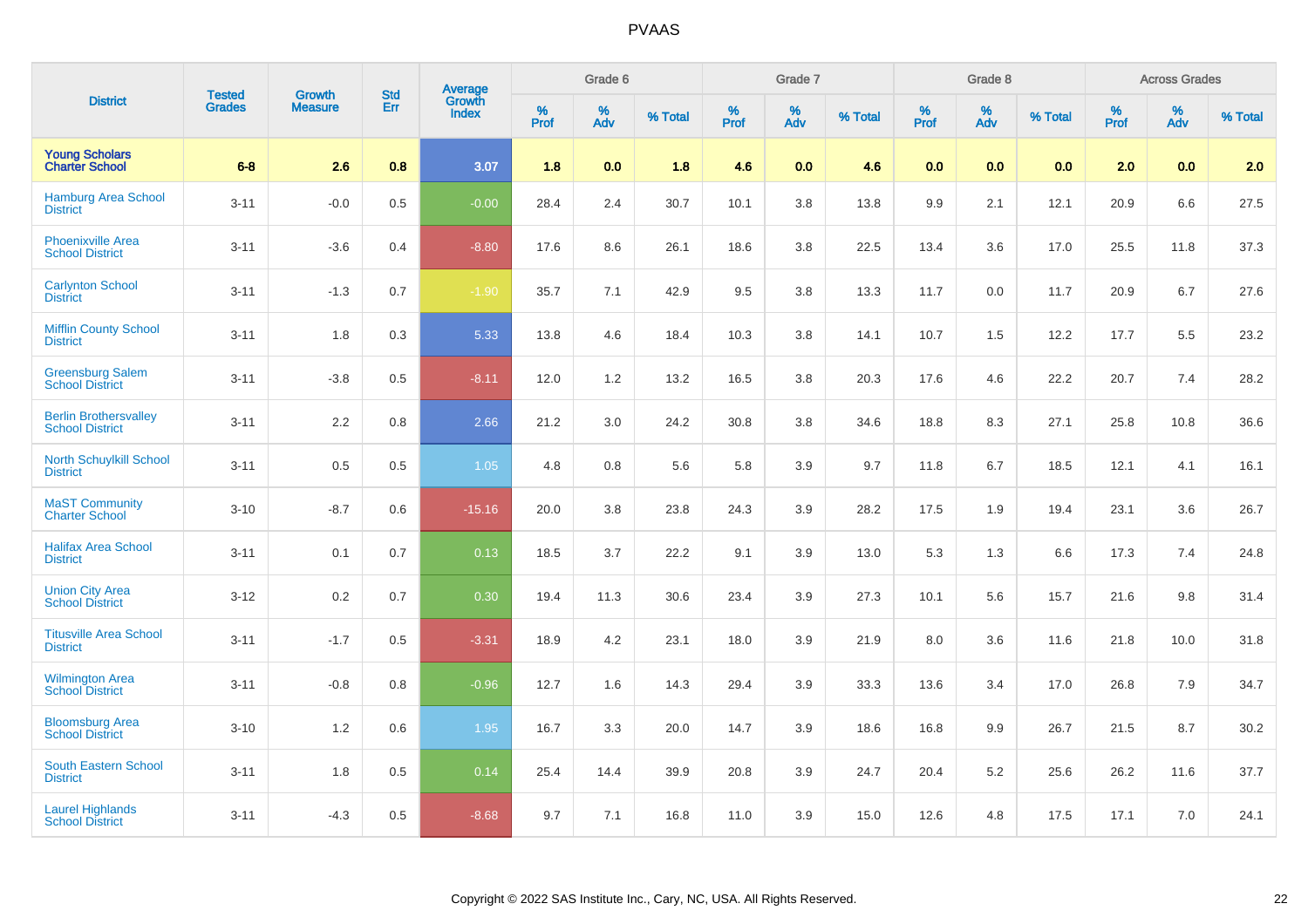|                                                        | <b>Tested</b> | <b>Growth</b>  | <b>Std</b> | <b>Average</b><br>Growth |                     | Grade 6  |         |                  | Grade 7  |         |                     | Grade 8  |         |                  | <b>Across Grades</b> |         |
|--------------------------------------------------------|---------------|----------------|------------|--------------------------|---------------------|----------|---------|------------------|----------|---------|---------------------|----------|---------|------------------|----------------------|---------|
| <b>District</b>                                        | <b>Grades</b> | <b>Measure</b> | Err        | <b>Index</b>             | $\%$<br><b>Prof</b> | %<br>Adv | % Total | %<br><b>Prof</b> | %<br>Adv | % Total | $\%$<br><b>Prof</b> | %<br>Adv | % Total | %<br><b>Prof</b> | %<br>Adv             | % Total |
| <b>Young Scholars</b><br><b>Charter School</b>         | $6-8$         | 2.6            | 0.8        | 3.07                     | 1.8                 | 0.0      | 1.8     | 4.6              | 0.0      | 4.6     | 0.0                 | 0.0      | 0.0     | 2.0              | 0.0                  | 2.0     |
| <b>Spring Cove School</b><br><b>District</b>           | $3 - 11$      | 0.9            | 0.5        | 1.67                     | 15.1                | 4.8      | 19.8    | 11.0             | 3.9      | 15.0    | 12.7                | 4.0      | 16.7    | 20.0             | 7.4                  | 27.4    |
| <b>Cocalico School</b><br><b>District</b>              | $3 - 11$      | $2.0\,$        | 0.4        | 4.68                     | 25.2                | 17.5     | 42.7    | 27.3             | 4.0      | 31.3    | 22.2                | 6.2      | 28.4    | 28.3             | 12.1                 | 40.4    |
| <b>Southeastern Greene</b><br><b>School District</b>   | $3 - 10$      | $-11.8$        | 1.0        | $-11.73$                 | 32.4                | 2.9      | 35.3    | 8.2              | 4.1      | 12.2    | 25.6                | 2.3      | 27.9    | 26.6             | 12.9                 | 39.5    |
| <b>Pottsgrove School</b><br><b>District</b>            | $3 - 11$      | $-3.5$         | 0.4        | $-7.79$                  | 10.2                | 5.4      | 15.6    | 21.6             | 4.1      | 25.7    | 9.8                 | 1.6      | 11.4    | 19.2             | 4.4                  | 23.5    |
| <b>Western Beaver</b><br><b>County School District</b> | $3 - 11$      | 3.4            | 1.1        | 3.00                     | 32.6                | 11.6     | 44.2    | 29.2             | 4.2      | 33.3    | 27.8                | 2.8      | 30.6    | 26.5             | 9.8                  | 36.3    |
| <b>Franklin Area School</b><br><b>District</b>         | $3 - 11$      | 0.9            | 0.5        | 1.73                     | 25.8                | 3.1      | 28.9    | 10.1             | 4.2      | 14.3    | 8.2                 | 0.7      | 8.9     | 19.0             | 4.3                  | 23.2    |
| Schuylkill Haven Area<br><b>School District</b>        | $3 - 11$      | $-3.0$         | 0.7        | $-4.43$                  | 4.9                 | 1.2      | 6.2     | 20.0             | 4.2      | 24.2    | 5.8                 | 0.0      | 5.8     | 17.6             | 5.5                  | 23.1    |
| <b>Chestnut Ridge School</b><br><b>District</b>        | $3 - 12$      | 4.2            | 0.6        | 6.77                     | 22.2                | 3.7      | 25.9    | 36.8             | 4.2      | 41.0    | 18.4                | 10.2     | 28.6    | 26.7             | 9.7                  | 36.4    |
| <b>Ephrata Area School</b><br><b>District</b>          | $3 - 11$      | 0.9            | 0.4        | 2.40                     | 24.8                | 8.0      | 32.8    | 18.0             | 4.2      | 22.2    | 18.9                | 4.3      | 23.1    | 25.6             | 12.5                 | 38.1    |
| <b>Gateway School</b><br><b>District</b>               | $3 - 11$      | $-4.4$         | 0.4        | $-10.58$                 | 16.5                | 7.1      | 23.6    | 14.6             | 4.2      | 18.8    | 16.2                | 6.9      | 23.2    | 21.5             | 9.7                  | 31.2    |
| <b>Curwensville Area</b><br><b>School District</b>     | $3 - 11$      | 1.8            | 0.8        | 2.29                     | 21.4                | 7.1      | 28.6    | 27.1             | 4.3      | 31.4    | 21.7                | 2.9      | 24.6    | 32.0             | 11.2                 | 43.3    |
| <b>Pottsville Area School</b><br><b>District</b>       | $3 - 12$      | $-0.7$         | 0.5        | $-1.35$                  | 17.6                | 4.7      | 22.3    | 14.2             | 4.3      | 18.5    | 16.1                | 2.4      | 18.4    | 18.0             | 6.0                  | 23.9    |
| Huntingdon Area<br>School District                     | $3 - 11$      | 9.5            | 0.5        | 17.36                    | 17.8                | 10.2     | 28.0    | 18.0             | 4.3      | 22.3    | 13.6                | 4.8      | 18.4    | 19.7             | 9.1                  | 28.8    |
| <b>Armstrong School</b><br><b>District</b>             | $3 - 11$      | 0.7            | 0.3        | 11.41                    | 26.6                | 13.3     | 39.9    | 21.4             | 4.3      | 25.7    | 20.5                | 3.8      | 24.3    | 25.7             | 9.4                  | 35.1    |
| <b>Montrose Area School</b><br><b>District</b>         | $3 - 10$      | 1.4            | 0.7        | 2.04                     | 27.2                | 4.4      | 31.5    | 25.0             | 4.4      | 29.4    | 14.5                | 2.4      | 16.9    | 24.4             | 7.4                  | 31.8    |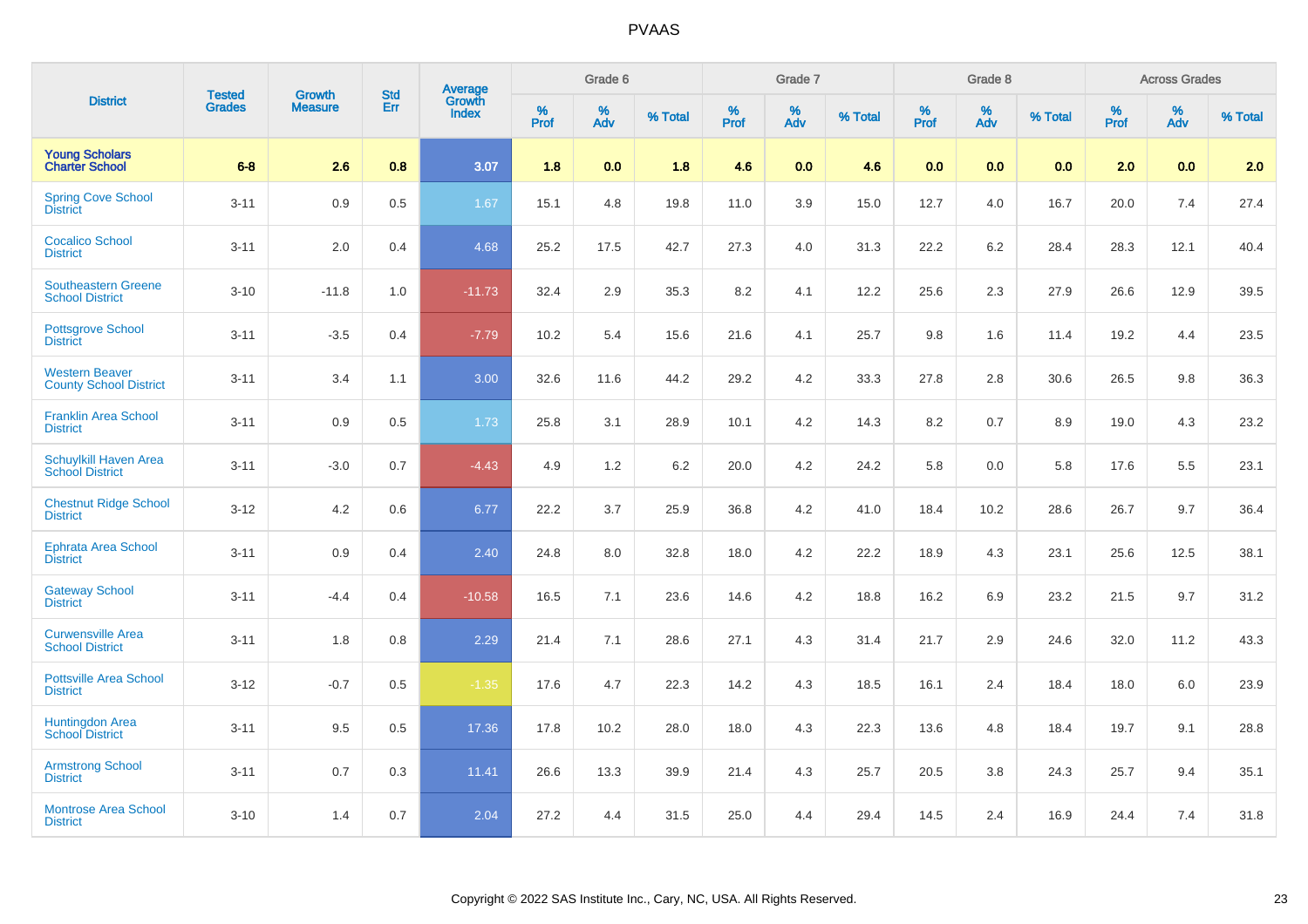|                                                            | <b>Tested</b> | <b>Growth</b>  | <b>Std</b> |                                          |           | Grade 6  |         |           | Grade 7  |         |              | Grade 8  |         |                     | <b>Across Grades</b> |         |
|------------------------------------------------------------|---------------|----------------|------------|------------------------------------------|-----------|----------|---------|-----------|----------|---------|--------------|----------|---------|---------------------|----------------------|---------|
| <b>District</b>                                            | <b>Grades</b> | <b>Measure</b> | Err        | <b>Average</b><br>Growth<br><b>Index</b> | %<br>Prof | %<br>Adv | % Total | %<br>Prof | %<br>Adv | % Total | $\%$<br>Prof | %<br>Adv | % Total | $\%$<br><b>Prof</b> | %<br>Adv             | % Total |
| <b>Young Scholars</b><br><b>Charter School</b>             | $6-8$         | 2.6            | 0.8        | 3.07                                     | 1.8       | 0.0      | 1.8     | 4.6       | 0.0      | 4.6     | 0.0          | 0.0      | 0.0     | 2.0                 | 0.0                  | 2.0     |
| <b>Tuscarora School</b><br><b>District</b>                 | $3 - 11$      | $-2.4$         | 0.5        | $-5.11$                                  | 11.3      | 2.7      | 14.0    | 13.4      | 4.5      | 17.9    | 11.0         | 2.1      | 13.1    | 17.7                | 6.0                  | 23.6    |
| <b>Hopewell Area School</b><br><b>District</b>             | $3 - 11$      | $-1.6$         | 0.5        | $-3.03$                                  | 28.6      | 11.8     | 40.3    | 18.7      | 4.5      | 23.1    | 12.5         | 2.5      | 15.0    | 23.5                | 8.4                  | 32.0    |
| <b>Philadelphia City</b><br><b>School District</b>         | $3 - 12$      | $-0.5$         | 0.2        | $-2.89$                                  | 9.6       | 3.1      | 12.7    | 10.6      | 4.5      | 15.1    | 5.0          | 4.4      | 9.4     | 9.8                 | 5.2                  | 15.0    |
| <b>Bensalem Township</b><br><b>School District</b>         | $3 - 11$      | $-2.0$         | 0.3        | $-5.92$                                  | 13.0      | 2.3      | 15.3    | 9.8       | 4.6      | 14.3    | 8.2          | 1.9      | 10.1    | 12.0                | 3.5                  | 15.5    |
| <b>Littlestown Area</b><br><b>School District</b>          | $3 - 11$      | 1.5            | 0.6        | 2.76                                     | 16.3      | 1.6      | 17.9    | 14.0      | 4.7      | 18.7    | 21.0         | 4.0      | 25.0    | 23.5                | 4.6                  | 28.1    |
| <b>Propel Charter School-</b><br><b>Hazelwood</b>          | $3-8$         | $-1.6$         | 1.2        | $-1.32$                                  | 0.0       | 0.0      | 0.0     | 0.0       | 4.8      | 4.8     | 0.0          | 0.0      | 0.0     | 0.6                 | 0.6                  | 1.3     |
| <b>Old Forge School</b><br><b>District</b>                 | $3 - 12$      | $-2.1$         | 0.8        | $-2.75$                                  | 11.3      | 0.0      | 11.3    | 19.0      | 4.8      | 23.8    | 5.9          | 0.0      | 5.9     | 14.0                | 2.9                  | 16.9    |
| Williamsburg<br><b>Community School</b><br><b>District</b> | $3 - 11$      | 4.8            | 1.0        | 4.64                                     | 34.3      | 8.6      | 42.9    | 26.2      | 4.8      | 31.0    | 40.6         | 0.0      | 40.6    | 28.1                | 8.4                  | 36.4    |
| <b>Punxsutawney Area</b><br><b>School District</b>         | $3 - 11$      | 4.6            | 0.6        | 8.24                                     | 36.3      | 10.6     | 46.9    | 22.4      | 4.8      | 27.2    | 20.5         | 7.1      | 27.6    | 27.8                | 11.1                 | 38.8    |
| <b>Lakeland School</b><br><b>District</b>                  | $3 - 11$      | $-2.1$         | 0.6        | $-3.30$                                  | 25.5      | 6.4      | 31.9    | 26.9      | 4.8      | 31.7    | 5.7          | 0.0      | 5.7     | 24.0                | 5.5                  | 29.5    |
| <b>Steel Valley School</b><br><b>District</b>              | $3 - 11$      | $-2.8$         | 0.7        | $-3.99$                                  | 11.3      | 6.4      | 17.7    | 18.1      | 4.8      | 22.9    | 9.5          | 4.0      | 13.5    | 18.3                | 7.3                  | 25.6    |
| <b>Fleetwood Area</b><br><b>School District</b>            | $3 - 10$      | $-1.9$         | 0.5        | $-3.73$                                  | 19.9      | 4.0      | 23.8    | 20.7      | 4.8      | 25.5    | 21.4         | 2.5      | 23.9    | 21.9                | 5.2                  | 27.1    |
| <b>Jeannette City School</b><br><b>District</b>            | $3 - 11$      | 3.0            | 0.8        | 3.70                                     | 22.6      | 1.9      | 24.5    | 12.9      | 4.8      | 17.7    | 15.4         | 3.8      | 19.2    | 16.1                | 3.6                  | 19.7    |
| <b>Moshannon Valley</b><br><b>School District</b>          | $3 - 10$      | 2.3            | 0.8        | 2.85                                     | 14.8      | 18.5     | 33.3    | 21.0      | 4.8      | 25.8    | 16.9         | 6.2      | 23.1    | 19.9                | 8.5                  | 28.4    |
| <b>Highlands School</b><br><b>District</b>                 | $3 - 11$      | 0.4            | 0.5        | 0.78                                     | 16.6      | 1.4      | 17.9    | 28.5      | 4.9      | 33.3    | 13.2         | 8.6      | 21.8    | 20.4                | 5.9                  | 26.3    |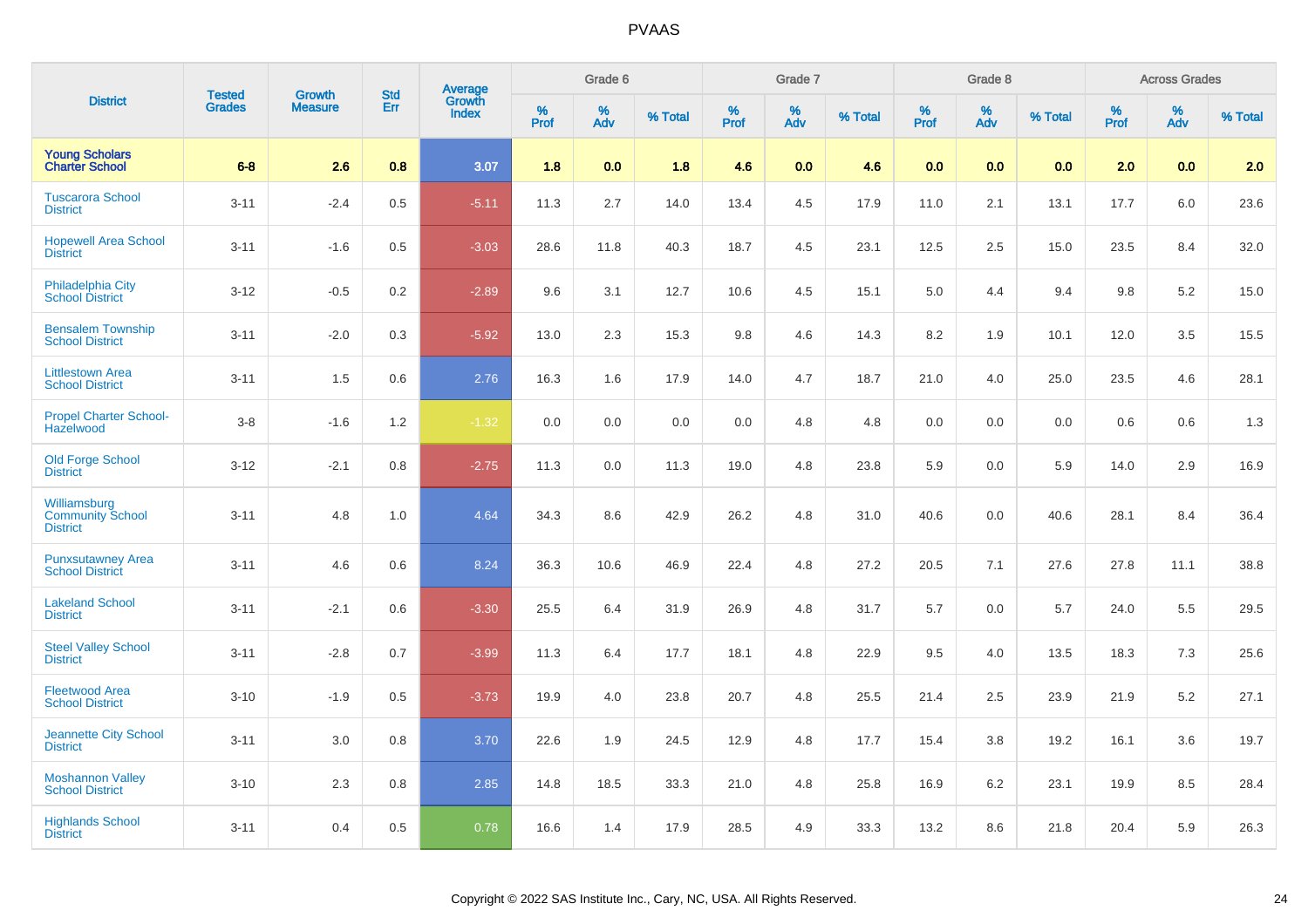|                                                             |                                | <b>Growth</b>  | <b>Std</b> |                                          |              | Grade 6  |         |              | Grade 7  |         |                     | Grade 8                 |         |              | <b>Across Grades</b> |         |
|-------------------------------------------------------------|--------------------------------|----------------|------------|------------------------------------------|--------------|----------|---------|--------------|----------|---------|---------------------|-------------------------|---------|--------------|----------------------|---------|
| <b>District</b>                                             | <b>Tested</b><br><b>Grades</b> | <b>Measure</b> | Err        | <b>Average</b><br>Growth<br><b>Index</b> | $\%$<br>Prof | %<br>Adv | % Total | $\%$<br>Prof | %<br>Adv | % Total | $\%$<br><b>Prof</b> | $\frac{\%}{\text{Adv}}$ | % Total | $\%$<br>Prof | %<br>Adv             | % Total |
| <b>Young Scholars</b><br><b>Charter School</b>              | $6-8$                          | 2.6            | 0.8        | 3.07                                     | 1.8          | 0.0      | 1.8     | 4.6          | 0.0      | 4.6     | 0.0                 | 0.0                     | 0.0     | 2.0          | 0.0                  | 2.0     |
| <b>Chambersburg Area</b><br><b>School District</b>          | $3 - 11$                       | $-1.4$         | 0.3        | $-5.59$                                  | 14.1         | 3.8      | 17.9    | 15.1         | 4.9      | 20.0    | 11.2                | 4.5                     | 15.7    | 16.9         | 5.3                  | 22.3    |
| Cornwall-Lebanon<br><b>School District</b>                  | $3 - 11$                       | $-0.5$         | 0.3        | $-1.48$                                  | 18.2         | 6.2      | 24.4    | 16.1         | 4.9      | 21.0    | 16.4                | 9.4                     | 25.8    | 23.1         | 8.6                  | 31.8    |
| Catasauqua Area<br><b>School District</b>                   | $3 - 12$                       | 1.1            | 0.6        | 1.77                                     | 22.7         | 4.0      | 26.7    | 9.8          | 4.9      | 14.7    | 8.9                 | 3.3                     | 12.2    | 15.4         | 4.4                  | 19.8    |
| Altoona Area School<br><b>District</b>                      | $3 - 12$                       | $-0.5$         | 0.3        | $-1.84$                                  | 17.8         | 5.2      | 23.0    | 14.6         | 4.9      | 19.5    | 15.8                | 4.3                     | 20.1    | 19.6         | 6.6                  | 26.2    |
| <b>Independence Charter</b><br><b>School</b>                | $3 - 8$                        | 1.4            | 0.7        | 5.93                                     | 26.8         | 4.9      | 31.7    | 21.0         | 4.9      | 25.9    | 24.1                | 8.6                     | 32.8    | 19.7         | 7.2                  | 26.9    |
| <b>Penncrest School</b><br><b>District</b>                  | $3 - 11$                       | 1.8            | 0.4        | 3.94                                     | 21.6         | 1.8      | 23.4    | 17.5         | 5.0      | 22.5    | 17.1                | 3.5                     | 20.6    | 22.0         | 5.3                  | 27.3    |
| Shanksville-<br><b>Stonycreek School</b><br><b>District</b> | $3 - 10$                       | 6.4            | 1.4        | 4.61                                     | 25.0         | 4.2      | 29.2    | 20.0         | 5.0      | 25.0    | 22.2                | 0.0                     | 22.2    | 26.3         | 1.7                  | 28.0    |
| <b>Susquenita School</b><br><b>District</b>                 | $3 - 11$                       | 1.6            | 0.6        | 2.79                                     | 15.4         | 5.8      | 21.2    | 19.2         | 5.0      | 24.2    | 12.3                | 5.7                     | 17.9    | 23.0         | 9.7                  | 32.7    |
| <b>Kiski Area School</b><br><b>District</b>                 | $3 - 11$                       | $-4.9$         | 0.4        | $-11.28$                                 | 11.1         | 1.8      | 13.0    | 22.9         | 5.0      | 27.9    | 9.6                 | 2.8                     | 12.4    | 20.2         | 7.5                  | 27.7    |
| <b>Corry Area School</b><br><b>District</b>                 | $3 - 11$                       | $-1.0$         | 0.5        | $-1.92$                                  | 25.2         | 3.6      | 28.8    | 17.4         | 5.1      | 22.5    | 15.8                | 1.4                     | 17.1    | 23.2         | $7.5\,$              | 30.7    |
| <b>Bermudian Springs</b><br><b>School District</b>          | $3 - 11$                       | 0.4            | 0.6        | 0.78                                     | 17.5         | 3.9      | 21.4    | 20.5         | 5.1      | 25.6    | 11.1                | 4.3                     | 15.4    | 19.0         | 9.1                  | 28.1    |
| <b>Laurel School District</b>                               | $3 - 11$                       | $-0.4$         | 0.7        | $-0.55$                                  | 23.9         | 12.7     | 36.6    | 29.5         | 5.1      | 34.6    | 18.8                | 8.7                     | 27.5    | 28.6         | 13.6                 | 42.2    |
| <b>Centennial School</b><br><b>District</b>                 | $3 - 10$                       | 1.6            | 0.3        | 4.90                                     | 18.3         | 3.0      | 21.3    | 22.2         | 5.1      | 27.4    | 13.0                | 8.2                     | 21.2    | 21.7         | 6.7                  | 28.4    |
| <b>Manheim Central</b><br><b>School District</b>            | $3 - 11$                       | 2.8            | 0.4        | 6.35                                     | 23.6         | 5.8      | 29.3    | 15.0         | 5.2      | 20.2    | 20.9                | 6.2                     | 27.1    | 22.8         | 9.4                  | 32.2    |
| Hatboro-Horsham<br><b>School District</b>                   | $3 - 11$                       | 0.6            | 0.4        | 1.72                                     | 30.0         | 11.1     | 41.1    | 20.8         | 5.2      | 26.0    | 19.7                | 5.7                     | 25.4    | 25.9         | 8.7                  | 34.6    |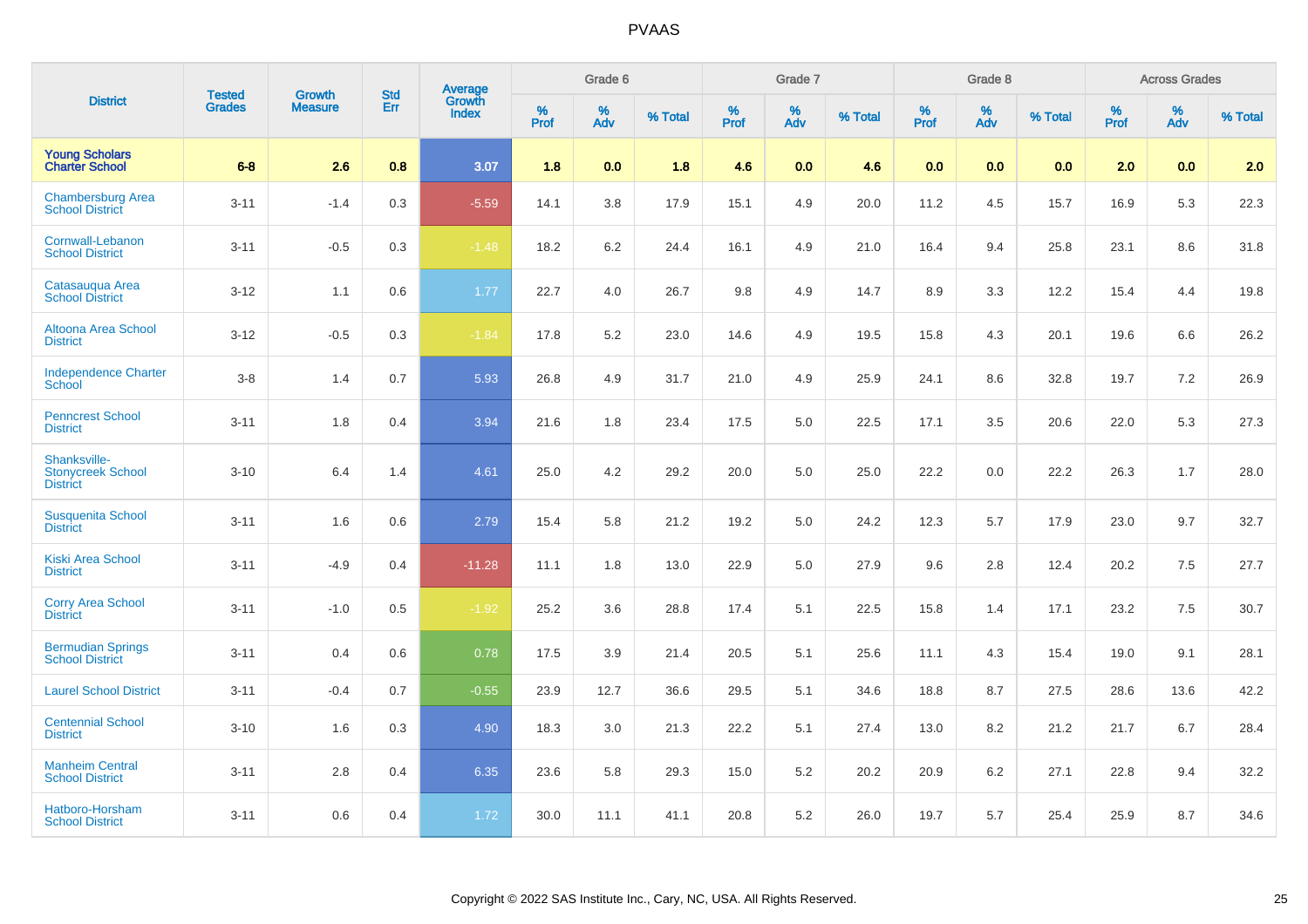|                                                                        | <b>Tested</b> | <b>Growth</b>  | <b>Std</b> |                                   |           | Grade 6  |         |           | Grade 7  |         |           | Grade 8  |         |           | <b>Across Grades</b> |         |
|------------------------------------------------------------------------|---------------|----------------|------------|-----------------------------------|-----------|----------|---------|-----------|----------|---------|-----------|----------|---------|-----------|----------------------|---------|
| <b>District</b>                                                        | <b>Grades</b> | <b>Measure</b> | Err        | Average<br>Growth<br><b>Index</b> | %<br>Prof | %<br>Adv | % Total | %<br>Prof | %<br>Adv | % Total | %<br>Prof | %<br>Adv | % Total | %<br>Prof | %<br>Adv             | % Total |
| <b>Young Scholars</b><br><b>Charter School</b>                         | $6-8$         | 2.6            | 0.8        | 3.07                              | 1.8       | 0.0      | 1.8     | 4.6       | 0.0      | 4.6     | 0.0       | 0.0      | 0.0     | 2.0       | 0.0                  | 2.0     |
| <b>Athens Area School</b><br><b>District</b>                           | $3 - 11$      | 3.8            | 0.5        | 7.01                              | 28.2      | 5.9      | 34.1    | 22.2      | 5.2      | 27.4    | 19.3      | 10.7     | 30.0    | 26.5      | 8.2                  | 34.6    |
| <b>Elizabeth Forward</b><br><b>School District</b>                     | $3 - 11$      | $-1.6$         | 0.5        | $-3.31$                           | 29.6      | 10.5     | 40.1    | 21.6      | 5.2      | 26.8    | 16.8      | 2.9      | 19.6    | 27.0      | 11.3                 | 38.3    |
| <b>Juniata Valley School</b><br><b>District</b>                        | $3 - 11$      | 2.4            | 0.9        | 2.82                              | 5.4       | 3.6      | 8.9     | 21.0      | 5.3      | 26.3    | 12.5      | 2.1      | 14.6    | 18.7      | 5.0                  | 23.8    |
| <b>Bethlehem Area</b><br><b>School District</b>                        | $3 - 11$      | 0.4            | 0.4        | 1.18                              | 13.0      | 2.9      | 15.9    | 14.3      | 5.3      | 19.6    | 9.9       | 3.9      | 13.8    | 18.1      | 8.8                  | 26.8    |
| <b>Northampton Area</b><br><b>School District</b>                      | $3 - 11$      | $-3.1$         | 0.7        | $-4.80$                           | 23.7      | 5.3      | 29.0    | 18.7      | 5.3      | 24.0    | 13.3      | 1.7      | 15.0    | 29.6      | 9.8                  | 39.4    |
| <b>Northern York County</b><br><b>School District</b>                  | $3 - 11$      | 1.3            | 0.4        | 3.28                              | 24.5      | 8.2      | 32.7    | 20.4      | 5.3      | 25.7    | 10.9      | 0.9      | 11.8    | 23.2      | 8.9                  | 32.1    |
| <b>Fort Cherry School</b><br><b>District</b>                           | $3 - 10$      | $-3.8$         | 0.8        | $-4.96$                           | 29.8      | 8.8      | 38.6    | 14.3      | 5.4      | 19.6    | 9.3       | 4.6      | 14.0    | 21.9      | 9.6                  | 31.5    |
| <b>Lincoln Park</b><br><b>Performing Arts</b><br><b>Charter School</b> | $7 - 11$      | $-4.4$         | 1.0        | $-4.17$                           |           |          |         | 33.9      | 5.4      | 39.3    | 11.5      | 3.4      | 14.9    | 20.3      | 4.2                  | 24.5    |
| <b>Green Woods Charter</b><br><b>School</b>                            | $3 - 8$       | $-0.3$         | 0.8        | $-0.38$                           | 27.1      | 11.9     | 39.0    | 16.1      | 5.4      | 21.4    | 17.3      | 3.8      | 21.2    | 21.3      | 8.3                  | 29.6    |
| Saint Marys Area<br><b>School District</b>                             | $3 - 11$      | $-2.5$         | 0.5        | $-4.59$                           | 21.8      | 1.6      | 23.4    | 10.0      | 5.4      | 15.4    | 13.3      | 1.3      | 14.7    | 24.9      | 7.3                  | 32.3    |
| Pen Argyl Area School<br><b>District</b>                               | $3 - 12$      | 0.7            | 0.6        | 1.06                              | 26.8      | 0.0      | 26.8    | 17.1      | 5.4      | 22.5    | 14.8      | 5.9      | 20.8    | 23.5      | 8.4                  | 32.0    |
| <b>Hanover Public School</b><br><b>District</b>                        | $3 - 11$      | $-2.3$         | 0.5        | $-4.31$                           | 19.7      | 2.2      | 21.9    | 17.8      | 5.4      | 23.3    | 11.4      | 4.9      | 16.3    | 20.4      | 9.6                  | 30.0    |
| <b>York Academy</b><br><b>Regional Charter</b><br>School               | $3 - 11$      | $-4.4$         | 0.8        | $-5.58$                           | 13.6      | 6.8      | 20.3    | 7.3       | 5.4      | 12.7    | 19.3      | 0.0      | 19.3    | 18.4      | 9.5                  | 27.9    |
| <b>Mechanicsburg Area</b><br><b>School District</b>                    | $3 - 11$      | $-1.3$         | 0.4        | $-3.51$                           | 16.3      | 2.8      | 19.1    | 20.3      | 5.4      | 25.8    | 14.5      | 4.6      | 19.1    | 24.3      | 10.0                 | 34.2    |
| <b>Southern York County</b><br><b>School District</b>                  | $3 - 11$      | $-0.3$         | 0.5        | $-0.61$                           | 36.1      | 8.9      | 45.0    | 18.8      | 5.4      | 24.3    | 11.5      | 3.0      | 14.5    | 25.1      | 8.0                  | 33.0    |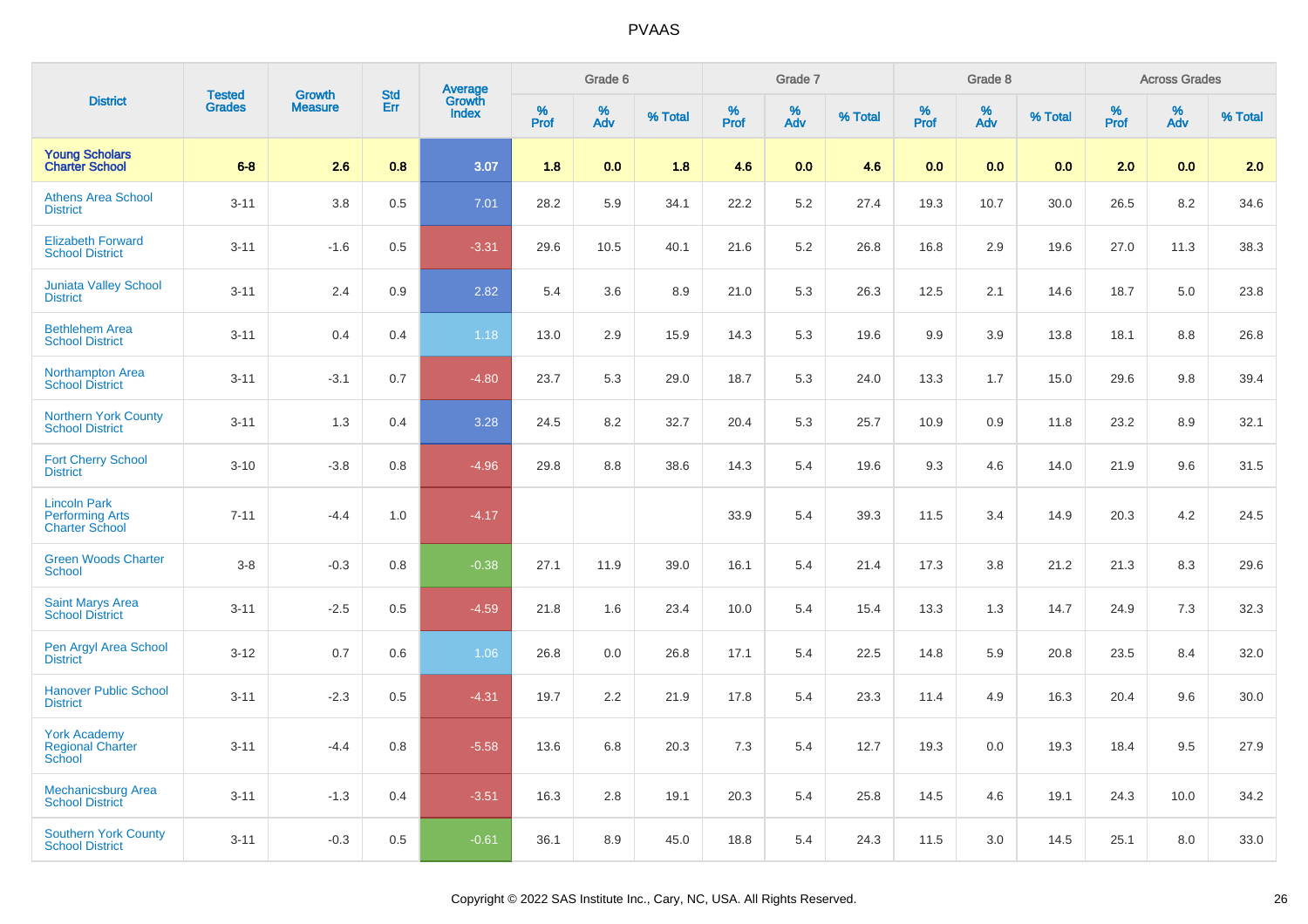|                                                                | <b>Tested</b> | <b>Growth</b>  | <b>Std</b> |                                          |           | Grade 6  |         |              | Grade 7  |         |                     | Grade 8  |         |              | <b>Across Grades</b> |         |
|----------------------------------------------------------------|---------------|----------------|------------|------------------------------------------|-----------|----------|---------|--------------|----------|---------|---------------------|----------|---------|--------------|----------------------|---------|
| <b>District</b>                                                | <b>Grades</b> | <b>Measure</b> | Err        | <b>Average</b><br>Growth<br><b>Index</b> | %<br>Prof | %<br>Adv | % Total | $\%$<br>Prof | %<br>Adv | % Total | $\%$<br><b>Prof</b> | %<br>Adv | % Total | $\%$<br>Prof | %<br>Adv             | % Total |
| <b>Young Scholars</b><br><b>Charter School</b>                 | $6-8$         | 2.6            | 0.8        | 3.07                                     | 1.8       | 0.0      | 1.8     | 4.6          | 0.0      | 4.6     | 0.0                 | 0.0      | 0.0     | 2.0          | 0.0                  | 2.0     |
| <b>Tunkhannock Area</b><br><b>School District</b>              | $3 - 11$      | 1.2            | 0.5        | 2.30                                     | 22.7      | 2.3      | 25.0    | 12.6         | 5.5      | 18.1    | 14.7                | 1.4      | 16.1    | 18.1         | 5.2                  | 23.3    |
| <b>Bellefonte Area School</b><br><b>District</b>               | $3 - 11$      | 3.1            | 0.5        | 6.77                                     | 31.6      | 7.3      | 39.0    | 23.4         | 5.5      | 29.0    | 14.8                | 9.9      | 24.8    | 28.6         | 15.7                 | 44.3    |
| <b>Shaler Area School</b><br><b>District</b>                   | $3 - 11$      | $-6.1$         | 0.4        | $-16.48$                                 | 12.6      | 1.9      | 14.5    | 22.1         | 5.5      | 27.7    | 19.6                | 5.2      | 24.8    | 23.3         | 7.8                  | 31.2    |
| <b>Valley Grove School</b><br><b>District</b>                  | $3 - 10$      | $-2.4$         | 0.8        | $-2.89$                                  | 27.6      | 1.7      | 29.3    | 18.5         | 5.6      | 24.1    | 14.3                | 1.8      | 16.1    | 25.5         | 6.8                  | 32.2    |
| <b>Maritime Academy</b><br><b>Charter School</b>               | $3 - 10$      | $-3.7$         | 0.6        | $-5.88$                                  | 1.2       | 3.6      | 4.8     | 7.9          | 5.6      | 13.5    | 3.3                 | 0.0      | 3.3     | 4.6          | 2.1                  | 6.7     |
| <b>Forest Hills School</b><br><b>District</b>                  | $3 - 11$      | 0.8            | 0.5        | 1.46                                     | 20.8      | 3.3      | 24.2    | 18.6         | 5.6      | 24.2    | 10.6                | 3.2      | 13.8    | 24.0         | 11.0                 | 35.1    |
| <b>Coudersport Area</b><br><b>School District</b>              | $3 - 11$      | 1.4            | 0.9        | 1.69                                     | 16.7      | 4.8      | 21.4    | 18.9         | 5.7      | 24.5    | 15.1                | 3.8      | 18.9    | 22.0         | 5.7                  | 27.7    |
| <b>Lehighton Area School</b><br><b>District</b>                | $3 - 11$      | 3.8            | 0.5        | 4.93                                     | 26.0      | 4.1      | 30.1    | 12.0         | 5.7      | 17.7    | 14.7                | 1.8      | 16.6    | 23.4         | 5.4                  | 28.8    |
| <b>Gettysburg Area</b><br><b>School District</b>               | $3 - 11$      | 1.3            | 0.4        | 2.96                                     | 22.0      | 12.0     | 34.0    | 15.9         | 5.7      | 21.6    | 21.4                | 7.3      | 28.6    | 25.4         | 14.7                 | 40.1    |
| <b>Bear Creek</b><br><b>Community Charter</b><br><b>School</b> | $3-8$         | 4.4            | 0.8        | 5.44                                     | 19.6      | 13.7     | 33.3    | 23.1         | 5.8      | 28.8    | 18.4                | 0.0      | 18.4    | 27.2         | 7.9                  | 35.1    |
| <b>Central Greene School</b><br><b>District</b>                | $3 - 11$      | $-1.8$         | 0.6        | $-3.06$                                  | 17.1      | 0.0      | 17.1    | 11.7         | 5.8      | 17.5    | 9.3                 | 0.9      | 10.2    | 14.7         | 3.7                  | 18.4    |
| <b>West York Area</b><br><b>School District</b>                | $3 - 12$      | 2.3            | 0.4        | 5.18                                     | 14.8      | 4.8      | 19.6    | 15.0         | 5.8      | 20.9    | 16.3                | 4.2      | 20.5    | 19.8         | 5.9                  | 25.6    |
| <b>Tulpehocken Area</b><br><b>School District</b>              | $3 - 12$      | $-1.2$         | 0.6        | $-2.02$                                  | 15.7      | 11.8     | 27.4    | 18.4         | 5.8      | 24.3    | 14.3                | 2.7      | 17.0    | 21.6         | 11.0                 | 32.6    |
| <b>Dubois Area School</b><br><b>District</b>                   | $3 - 11$      | 2.1            | 0.4        | 5.38                                     | 21.6      | 8.3      | 29.9    | 18.7         | 5.9      | 24.5    | 14.1                | 5.2      | 19.4    | 22.6         | 11.7                 | 34.2    |
| <b>Greenville Area School</b><br><b>District</b>               | $3 - 11$      | 0.3            | 0.7        | 0.48                                     | 19.2      | 5.1      | 24.4    | 16.7         | 5.9      | 22.6    | 10.0                | 2.5      | 12.5    | 23.6         | 5.4                  | 29.1    |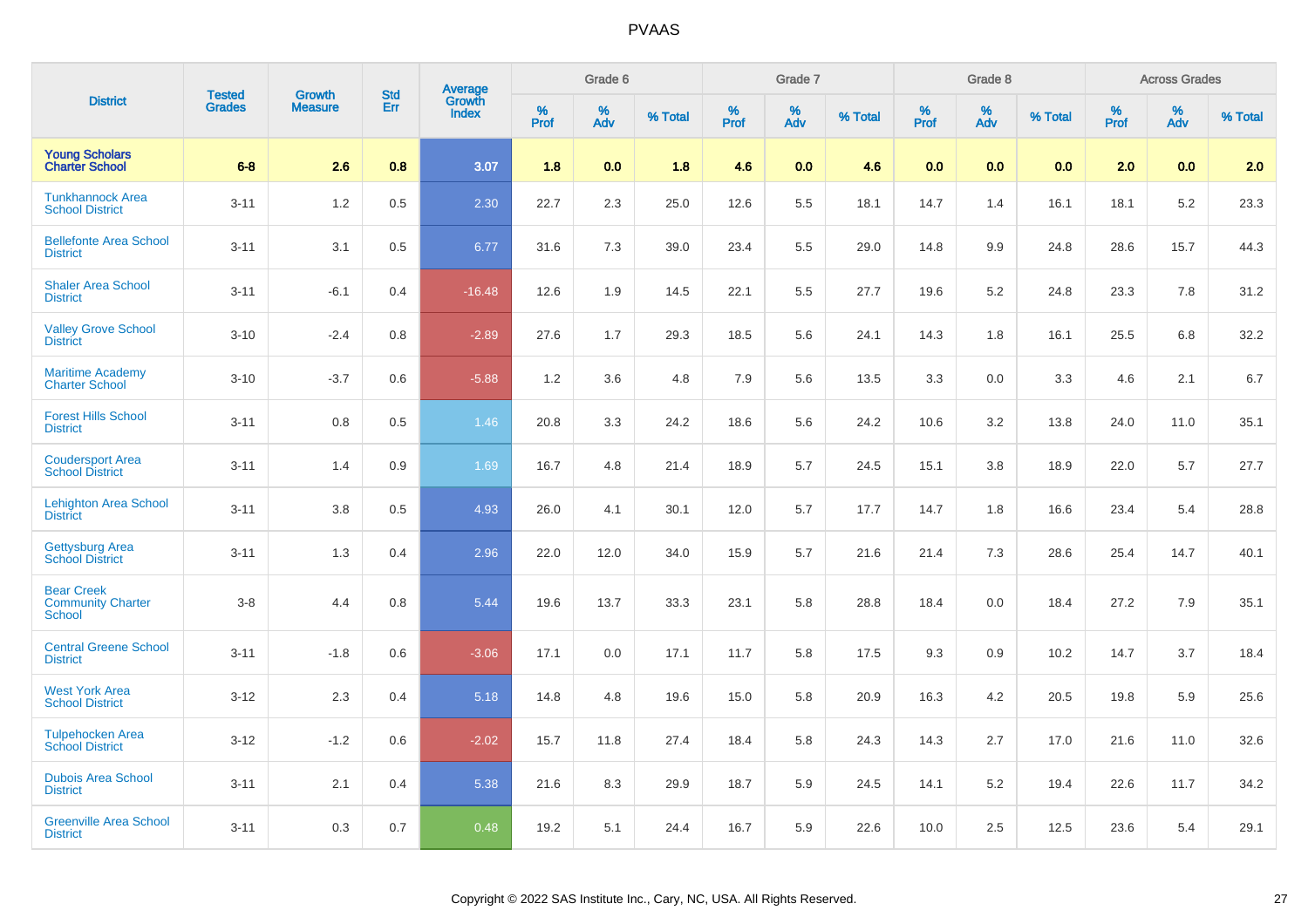|                                                       | <b>Tested</b> | <b>Growth</b>  | <b>Std</b> | <b>Average</b><br>Growth |           | Grade 6  |         |           | Grade 7  |         |                  | Grade 8  |         |           | <b>Across Grades</b> |         |
|-------------------------------------------------------|---------------|----------------|------------|--------------------------|-----------|----------|---------|-----------|----------|---------|------------------|----------|---------|-----------|----------------------|---------|
| <b>District</b>                                       | <b>Grades</b> | <b>Measure</b> | Err        | <b>Index</b>             | %<br>Prof | %<br>Adv | % Total | %<br>Prof | %<br>Adv | % Total | %<br><b>Prof</b> | %<br>Adv | % Total | %<br>Prof | %<br>Adv             | % Total |
| <b>Young Scholars</b><br><b>Charter School</b>        | $6-8$         | 2.6            | 0.8        | 3.07                     | 1.8       | 0.0      | 1.8     | 4.6       | 0.0      | 4.6     | 0.0              | 0.0      | 0.0     | 2.0       | 0.0                  | 2.0     |
| 21st Century Cyber<br>Charter School                  | $6 - 12$      | $-3.4$         | 0.7        | $-5.20$                  | 19.1      | 9.1      | 28.2    | 21.6      | $6.0\,$  | 27.6    | 11.3             | 3.3      | 14.7    | 17.0      | 5.8                  | 22.8    |
| <b>Central York School</b><br><b>District</b>         | $3 - 12$      | $7.2\,$        | 0.3        | 21.64                    | 23.6      | 5.8      | 29.4    | 18.8      | 6.0      | 24.8    | 13.4             | 4.5      | 17.9    | 20.9      | 7.4                  | 28.3    |
| <b>Waynesboro Area</b><br><b>School District</b>      | $3 - 12$      | $-0.5$         | 0.4        | $-1.53$                  | 20.4      | 10.5     | 31.0    | 19.2      | $6.0\,$  | 25.2    | 20.1             | 4.8      | 24.8    | 22.3      | 9.3                  | 31.6    |
| <b>Northeastern York</b><br><b>School District</b>    | $3 - 11$      | 1.4            | 0.4        | 3.38                     | 21.2      | 8.1      | 29.3    | 21.9      | 6.0      | 27.9    | 29.2             | 15.0     | 44.1    | 27.8      | 13.2                 | 41.0    |
| South Western School<br><b>District</b>               | $3 - 12$      | 2.8            | 0.4        | 7.84                     | 15.7      | 11.7     | 27.4    | 17.8      | 6.0      | 23.8    | 19.1             | 10.1     | 29.2    | 21.6      | 8.9                  | 30.4    |
| Pennsylvania Virtual<br><b>Charter School</b>         | $3 - 11$      | 3.5            | 0.6        | 5.47                     | 17.6      | 3.3      | 20.9    | 10.1      | 6.1      | 16.2    | 14.8             | 5.7      | 20.4    | 18.4      | 5.2                  | 23.5    |
| <b>Line Mountain School</b><br><b>District</b>        | $3 - 11$      | $-0.5$         | 0.7        | $-0.63$                  | 15.3      | 2.8      | 18.1    | 13.3      | 6.1      | 19.4    | 9.9              | 2.8      | 12.7    | 17.8      | 7.7                  | 25.5    |
| Lake-Lehman School<br><b>District</b>                 | $3 - 11$      | 2.9            | 0.6        | 5.05                     | 21.0      | 6.7      | 27.6    | 23.7      | 6.1      | 29.8    | 14.2             | 4.4      | 18.6    | 26.3      | 6.7                  | 33.1    |
| <b>Palmerton Area</b><br><b>School District</b>       | $3 - 11$      | 3.0            | 0.6        | 5.04                     | 30.6      | 9.3      | 39.8    | 20.8      | $6.2\,$  | 26.9    | 17.9             | 4.7      | 22.6    | 24.8      | 8.0                  | 32.8    |
| <b>Universal Creighton</b><br><b>Charter School</b>   | $3-8$         | 1.1            | 0.7        | 1.65                     | 3.5       | 1.2      | 4.7     | 7.7       | 6.2      | 13.8    | 4.7              | 4.7      | 9.4     | 8.6       | 4.4                  | 13.1    |
| <b>Smethport Area</b><br><b>School District</b>       | $3 - 12$      | 7.1            | 0.8        | 8.76                     | 24.6      | 8.8      | 33.3    | 16.9      | $6.2\,$  | 23.1    | 22.6             | 4.8      | 27.4    | 22.1      | 9.4                  | 31.5    |
| <b>Westmont Hilltop</b><br><b>School District</b>     | $3 - 11$      | 2.7            | 0.6        | 4.21                     | 18.4      | 8.2      | 26.5    | 22.2      | 6.2      | 28.4    | 26.1             | 8.7      | 34.8    | 24.1      | 11.7                 | 35.7    |
| <b>Chichester School</b><br><b>District</b>           | $3 - 11$      | $-3.7$         | 0.7        | $-5.34$                  | 6.8       | 2.7      | 9.5     | 5.0       | 6.2      | 11.2    | 4.2              | 0.0      | 4.2     | 9.0       | 3.2                  | 12.2    |
| <b>Dallas School District</b>                         | $3 - 11$      | $-5.7$         | 0.5        | $-11.04$                 | 24.3      | 2.8      | 27.1    | 18.1      | 6.3      | 24.4    | 17.9             | 0.0      | 17.9    | 30.9      | 12.9                 | 43.8    |
| <b>West Jefferson Hills</b><br><b>School District</b> | $3 - 11$      | $-1.1$         | 0.4        | $-2.85$                  | 24.8      | 3.3      | 28.0    | 22.8      | 6.3      | 29.1    | 21.7             | 4.4      | 26.1    | 30.8      | 13.4                 | 44.3    |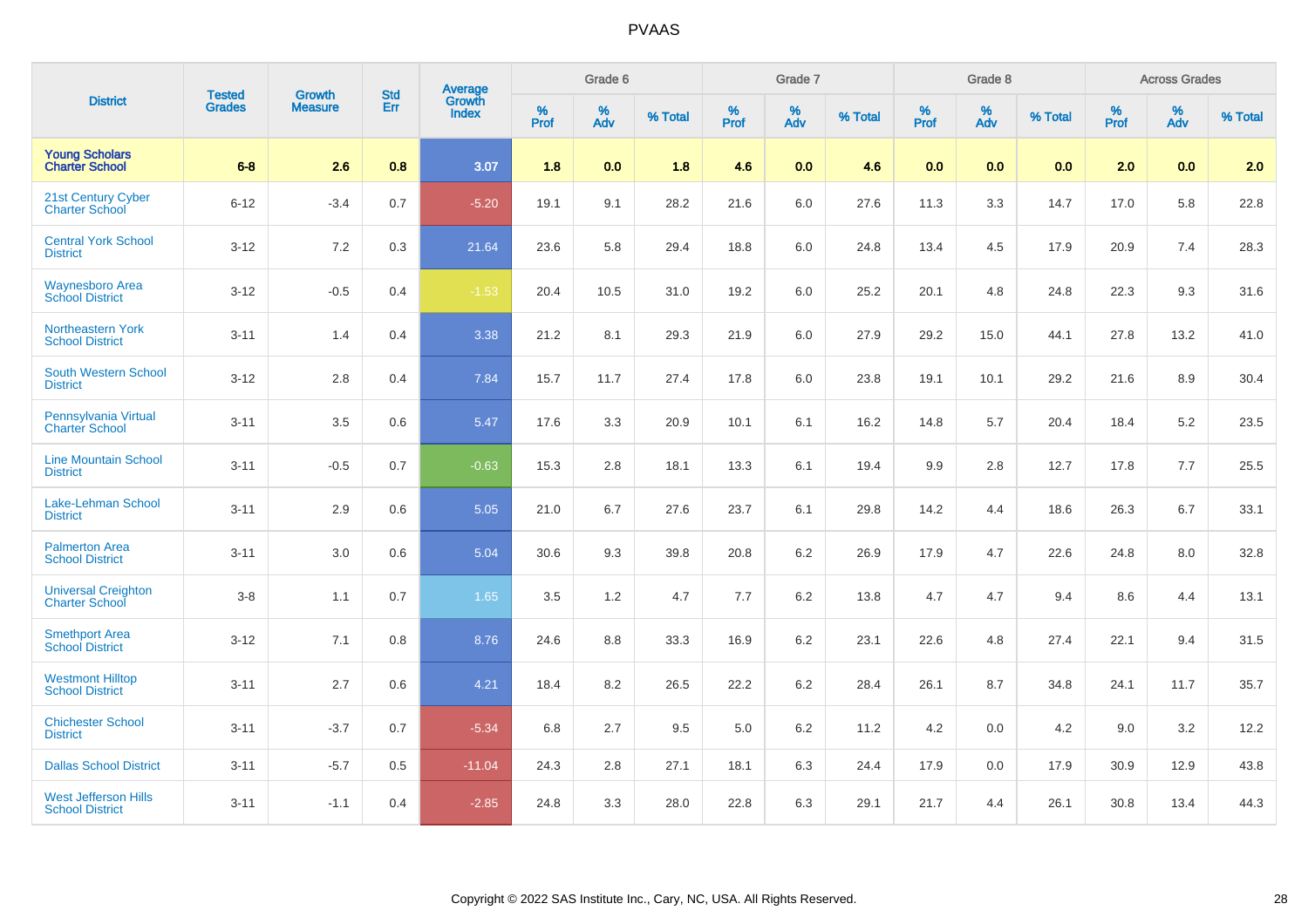|                                                     | <b>Tested</b> |                          | <b>Std</b> | <b>Average</b><br>Growth |           | Grade 6     |         |           | Grade 7  |         |                  | Grade 8  |         |           | <b>Across Grades</b> |         |
|-----------------------------------------------------|---------------|--------------------------|------------|--------------------------|-----------|-------------|---------|-----------|----------|---------|------------------|----------|---------|-----------|----------------------|---------|
| <b>District</b>                                     | <b>Grades</b> | Growth<br><b>Measure</b> | Err        | <b>Index</b>             | %<br>Prof | $\%$<br>Adv | % Total | %<br>Prof | %<br>Adv | % Total | %<br><b>Prof</b> | %<br>Adv | % Total | %<br>Prof | %<br>Adv             | % Total |
| <b>Young Scholars</b><br><b>Charter School</b>      | $6-8$         | 2.6                      | 0.8        | 3.07                     | 1.8       | 0.0         | 1.8     | 4.6       | 0.0      | 4.6     | 0.0              | 0.0      | 0.0     | 2.0       | 0.0                  | 2.0     |
| <b>Abington School</b><br><b>District</b>           | $3 - 10$      | $-3.8$                   | 0.3        | $-12.26$                 | 30.8      | 10.8        | 41.6    | 23.9      | 6.4      | 30.2    | 14.9             | 1.1      | 15.9    | 26.9      | 10.4                 | 37.3    |
| <b>Lower Dauphin School</b><br><b>District</b>      | $3 - 11$      | $-1.8$                   | 0.4        | $-4.56$                  | 23.7      | 4.8         | 28.5    | 22.0      | 6.4      | 28.4    | 18.6             | 9.5      | 28.0    | 25.6      | 14.4                 | 39.9    |
| <b>Neshaminy School</b><br><b>District</b>          | $3 - 11$      | $-0.6$                   | 0.3        | $-2.16$                  | 18.4      | 3.5         | 21.9    | 21.1      | 6.5      | 27.6    | 17.0             | 5.4      | 22.4    | 24.8      | 10.8                 | 35.6    |
| <b>Wyomissing Area</b><br><b>School District</b>    | $3 - 12$      | $-3.5$                   | 0.6        | $-6.26$                  | 30.0      | 7.3         | 37.3    | 12.3      | 6.6      | 18.8    | 13.6             | 6.4      | 20.0    | 25.7      | 12.9                 | 38.6    |
| <b>Ridley School District</b>                       | $3 - 12$      | $-1.6$                   | 0.3        | $-4.52$                  | 16.6      | 2.2         | 18.8    | 11.2      | 6.6      | 17.8    | 12.6             | 6.5      | 19.1    | 19.6      | 9.1                  | 28.7    |
| <b>Montoursville Area</b><br><b>School District</b> | $3 - 12$      | $-1.9$                   | 0.5        | $-3.54$                  | 28.8      | $8.0\,$     | 36.8    | 25.2      | 6.7      | 31.8    | 19.9             | 8.5      | 28.4    | 28.2      | 11.2                 | 39.4    |
| <b>West Perry School</b><br><b>District</b>         | $3 - 11$      | 2.7                      | 0.5        | 5.67                     | 20.9      | 5.7         | 26.6    | 14.0      | 6.7      | 20.7    | 15.2             | 8.5      | 23.6    | 21.6      | 10.7                 | 32.3    |
| <b>Big Spring School</b><br><b>District</b>         | $3 - 11$      | $-1.2$                   | 0.5        | $-2.55$                  | 22.0      | 3.8         | 25.8    | 20.9      | 6.7      | 27.6    | 10.9             | 3.3      | 14.1    | 24.6      | 10.4                 | 35.0    |
| <b>Exeter Township</b><br><b>School District</b>    | $3 - 11$      | 2.9                      | 0.4        | 7.16                     | 26.9      | 9.0         | 35.9    | 23.5      | 6.7      | 30.2    | 19.9             | 8.5      | 28.4    | 25.7      | 9.5                  | 35.3    |
| <b>Conneaut School</b><br><b>District</b>           | $3 - 12$      | 3.7                      | 0.5        | 6.95                     | 23.8      | 9.8         | 33.6    | 19.4      | 6.7      | 26.1    | 17.9             | 3.4      | 21.4    | 24.4      | 10.4                 | 34.8    |
| <b>Upper Dauphin Area</b><br><b>School District</b> | $3 - 11$      | 1.0                      | 0.7        | 1.32                     | 18.3      | 8.4         | 26.8    | 18.9      | 6.8      | 25.7    | 24.3             | 7.1      | 31.4    | 22.1      | 9.5                  | 31.6    |
| <b>Nazareth Area School</b><br><b>District</b>      | $3 - 11$      | $-2.2$                   | 0.4        | $-5.78$                  | 27.3      | 13.5        | 40.8    | 27.8      | 6.8      | 34.6    | 17.3             | 3.5      | 20.9    | 28.9      | 10.3                 | 39.2    |
| <b>Derry Area School</b><br><b>District</b>         | $3 - 11$      | $-0.6$                   | 0.6        | $-1.03$                  | 32.5      | 13.0        | 45.5    | 11.9      | 6.8      | 18.6    | 10.2             | 6.5      | 16.7    | 23.2      | 13.2                 | 36.4    |
| <b>Bald Eagle Area</b><br><b>School District</b>    | $3 - 11$      | 2.6                      | 0.6        | 4.48                     | 25.7      | 8.9         | 34.6    | 17.0      | 6.8      | 23.7    | 15.0             | 10.6     | 25.7    | 25.1      | 13.7                 | 38.8    |
| <b>Penn-Delco School</b><br><b>District</b>         | $3 - 11$      | $-4.5$                   | 0.4        | $-10.57$                 | 20.2      | 6.6         | 26.8    | 22.0      | 6.8      | 28.8    | 10.9             | 1.6      | 12.5    | 25.2      | 8.0                  | 33.2    |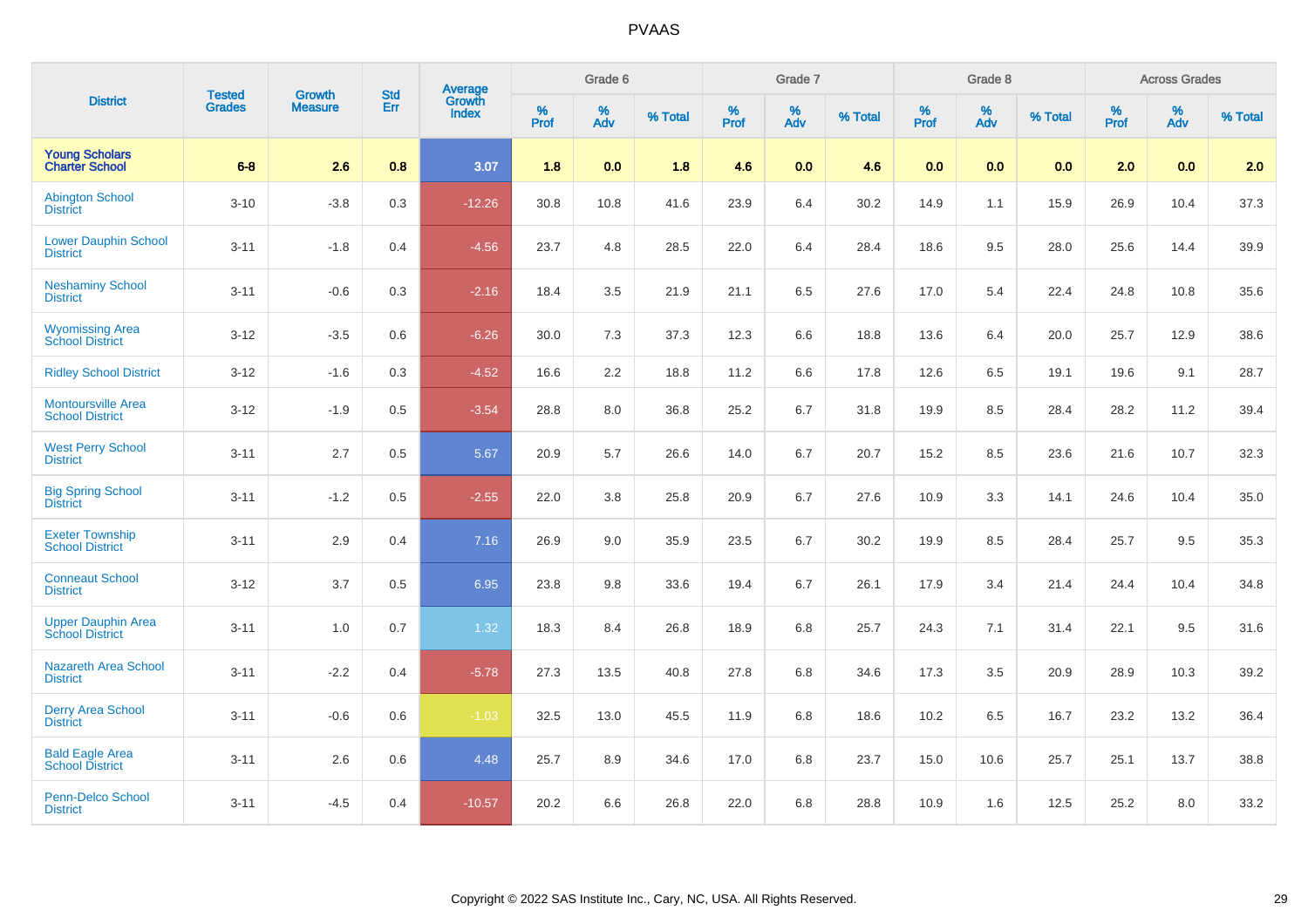|                                                       | <b>Tested</b> | <b>Growth</b>  | <b>Std</b> | Average                |              | Grade 6     |         |                  | Grade 7  |         |           | Grade 8  |         |                  | <b>Across Grades</b> |         |
|-------------------------------------------------------|---------------|----------------|------------|------------------------|--------------|-------------|---------|------------------|----------|---------|-----------|----------|---------|------------------|----------------------|---------|
| <b>District</b>                                       | <b>Grades</b> | <b>Measure</b> | Err        | Growth<br><b>Index</b> | $\%$<br>Prof | $\%$<br>Adv | % Total | %<br><b>Prof</b> | %<br>Adv | % Total | %<br>Prof | %<br>Adv | % Total | %<br><b>Prof</b> | %<br>Adv             | % Total |
| <b>Young Scholars</b><br><b>Charter School</b>        | $6-8$         | 2.6            | 0.8        | 3.07                   | 1.8          | 0.0         | 1.8     | 4.6              | 0.0      | 4.6     | 0.0       | 0.0      | 0.0     | 2.0              | 0.0                  | 2.0     |
| <b>Palisades School</b><br><b>District</b>            | $3 - 11$      | 1.0            | 0.6        | 1.58                   | 27.6         | 4.1         | 31.6    | 32.4             | 6.9      | 39.2    | 19.3      | 1.1      | 20.4    | 31.4             | 13.6                 | 45.0    |
| <b>Jersey Shore Area</b><br><b>School District</b>    | $3 - 11$      | 1.3            | 0.5        | 2.69                   | 32.5         | 7.1         | 39.7    | 22.6             | 6.9      | 29.6    | 18.1      | 1.6      | 19.8    | 27.4             | 10.1                 | 37.6    |
| <b>Easton Area School</b><br><b>District</b>          | $3 - 12$      | $-1.1$         | 0.3        | $-3.25$                | 14.6         | 3.3         | 17.9    | 11.0             | 6.9      | 18.0    | 10.3      | 2.2      | 12.4    | 18.5             | 8.4                  | 26.9    |
| <b>Montgomery Area</b><br><b>School District</b>      | $3 - 11$      | 0.8            | 0.8        | 1.00 <sub>1</sub>      | 29.0         | 30.6        | 59.7    | 33.3             | 6.9      | 40.3    | 17.2      | 1.7      | 19.0    | 28.4             | 13.2                 | 41.6    |
| <b>Johnsonburg Area</b><br><b>School District</b>     | $3 - 11$      | 2.2            | 1.0        | 2.28                   | 21.2         | 12.1        | 33.3    | 18.6             | 7.0      | 25.6    | 15.6      | 2.2      | 17.8    | 25.5             | 10.2                 | 35.7    |
| <b>Neshannock Township</b><br><b>School District</b>  | $3 - 10$      | $-3.2$         | 0.7        | $-4.79$                | 30.9         | 13.2        | 44.1    | 20.0             | 7.0      | 27.0    | 15.6      | 3.9      | 19.5    | 23.6             | 9.2                  | 32.8    |
| <b>Central Dauphin</b><br><b>School District</b>      | $3 - 11$      | $-0.5$         | 0.2        | $-2.35$                | 14.9         | 2.6         | 17.4    | 14.8             | 7.0      | 21.8    | 12.5      | 4.2      | 16.7    | 19.3             | 7.8                  | 27.1    |
| <b>Wilson School District</b>                         | $3 - 12$      | $-3.7$         | 0.5        | $-7.79$                | 24.6         | 4.2         | 28.8    | 19.9             | 7.0      | 26.9    | 13.0      | 9.8      | 22.8    | 28.3             | 14.3                 | 42.6    |
| <b>Pennsbury School</b><br><b>District</b>            | $3 - 11$      | $-2.3$         | 0.3        | $-9.26$                | 23.0         | 10.9        | 34.0    | 19.4             | 7.0      | 26.4    | 15.8      | 9.8      | 25.6    | 26.7             | 15.5                 | 42.2    |
| <b>Upper Merion Area</b><br><b>School District</b>    | $3 - 11$      | $-1.3$         | 0.4        | $-2.87$                | 27.9         | 11.7        | 39.6    | 26.4             | 7.1      | 33.5    | 11.7      | 7.8      | 19.4    | 26.8             | 17.0                 | 43.8    |
| <b>South Middleton</b><br><b>School District</b>      | $3 - 11$      | $-1.1$         | 0.5        | $-2.15$                | 23.8         | 4.0         | 27.8    | 20.7             | 7.1      | 27.8    | 16.8      | 9.2      | 26.0    | 25.9             | 15.1                 | 41.0    |
| Lampeter-Strasburg<br><b>School District</b>          | $3 - 12$      | $-0.2$         | 0.4        | $-0.49$                | 32.4         | 4.9         | 37.2    | 36.0             | 7.1      | 43.2    | 22.6      | 10.6     | 33.2    | 34.5             | 12.8                 | 47.4    |
| <b>North Clarion County</b><br><b>School District</b> | $3 - 12$      | 5.1            | 0.9        | 5.51                   | 31.7         | 12.2        | 43.9    | 21.4             | 7.1      | 28.6    | 15.9      | 11.4     | 27.3    | 26.5             | 10.6                 | 37.1    |
| <b>Central Valley School</b><br><b>District</b>       | $3 - 10$      | $-3.2$         | 0.5        | $-6.14$                | 22.1         | 2.2         | 24.3    | 20.3             | 7.2      | 27.4    | 20.4      | 8.0      | 28.5    | 26.6             | 9.0                  | 35.6    |
| <b>Tamaqua Area School</b><br><b>District</b>         | $3 - 12$      | 2.4            | 0.5        | 6.23                   | 18.6         | 1.6         | 20.2    | 19.7             | $7.2\,$  | 27.0    | 11.4      | 2.1      | 13.5    | 22.6             | 5.9                  | 28.4    |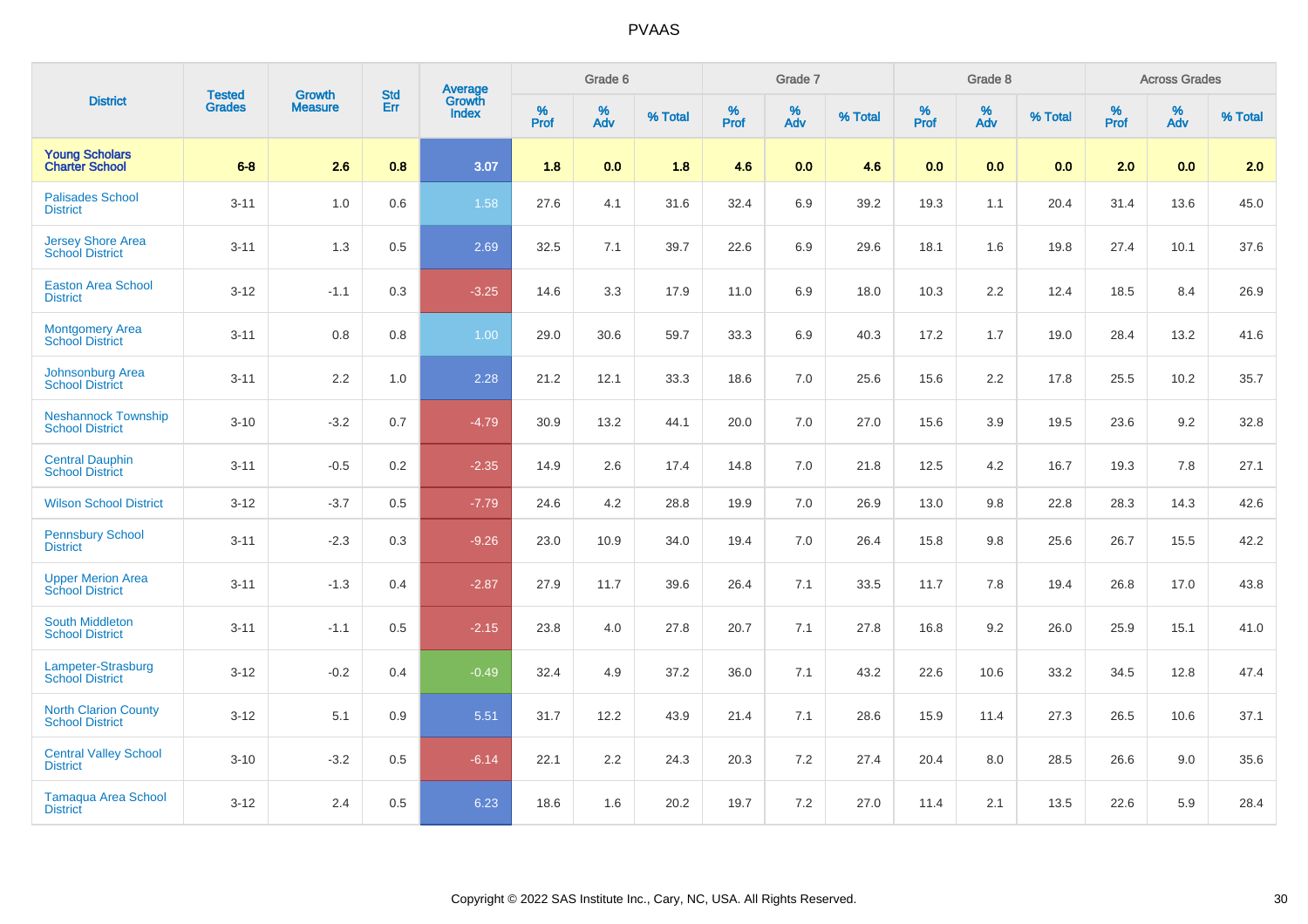|                                                   | <b>Tested</b> | <b>Growth</b>  | <b>Std</b> | Average                |              | Grade 6     |         |                  | Grade 7  |         |           | Grade 8  |         |           | <b>Across Grades</b> |         |
|---------------------------------------------------|---------------|----------------|------------|------------------------|--------------|-------------|---------|------------------|----------|---------|-----------|----------|---------|-----------|----------------------|---------|
| <b>District</b>                                   | <b>Grades</b> | <b>Measure</b> | Err        | Growth<br><b>Index</b> | $\%$<br>Prof | $\%$<br>Adv | % Total | %<br><b>Prof</b> | %<br>Adv | % Total | %<br>Prof | %<br>Adv | % Total | %<br>Prof | %<br>Adv             | % Total |
| <b>Young Scholars</b><br><b>Charter School</b>    | $6-8$         | 2.6            | 0.8        | 3.07                   | 1.8          | 0.0         | 1.8     | 4.6              | 0.0      | 4.6     | 0.0       | 0.0      | 0.0     | 2.0       | 0.0                  | 2.0     |
| <b>Warwick School</b><br><b>District</b>          | $3 - 11$      | 4.0            | 0.4        | 10.87                  | 30.7         | 6.4         | 37.0    | 22.5             | 7.2      | 29.7    | 13.2      | 3.6      | 16.8    | 25.6      | 9.8                  | 35.4    |
| <b>Allegheny Valley</b><br><b>School District</b> | $3 - 11$      | $-1.2$         | 0.8        | $-1.50$                | 11.1         | 5.6         | 16.7    | 16.2             | 7.4      | 23.5    | 13.1      | 8.2      | 21.3    | 18.0      | 6.9                  | 24.9    |
| <b>Chartiers Valley</b><br><b>School District</b> | $3 - 11$      | $-2.3$         | 0.4        | $-5.52$                | 16.8         | 5.3         | 22.1    | 15.6             | 7.4      | 22.9    | 10.8      | 4.2      | 15.1    | 23.4      | 11.6                 | 35.0    |
| <b>West Shore School</b><br><b>District</b>       | $3 - 12$      | $-1.6$         | 0.3        | $-5.93$                | 24.5         | 4.3         | 28.8    | 13.5             | 7.4      | 20.9    | 16.1      | 7.2      | 23.3    | 22.8      | 10.8                 | 33.5    |
| <b>Mountain View School</b><br><b>District</b>    | $3 - 11$      | 5.6            | 0.8        | 6.82                   | 16.3         | 2.0         | 18.4    | 25.9             | 7.4      | 33.3    | 27.1      | 8.5      | 35.6    | 21.4      | 4.2                  | 25.6    |
| <b>Solanco School</b><br><b>District</b>          | $3 - 11$      | 0.3            | 0.4        | 0.81                   | 12.6         | 5.6         | 18.1    | 17.0             | 7.4      | 24.4    | 11.9      | 2.9      | 14.8    | 20.0      | 7.2                  | 27.1    |
| <b>Blackhawk School</b><br><b>District</b>        | $3 - 11$      | $-1.6$         | 0.5        | $-3.31$                | 28.3         | 8.8         | 37.1    | 27.3             | 7.4      | 34.8    | 13.5      | 1.7      | 15.2    | 28.7      | 9.2                  | 37.8    |
| <b>Milton Area School</b><br><b>District</b>      | $3 - 11$      | $0.2\,$        | 0.5        | 0.34                   | 17.3         | 3.2         | 20.5    | 20.2             | 7.5      | 27.6    | 19.8      | 12.7     | 32.5    | 22.0      | 8.8                  | 30.9    |
| <b>Northwestern School</b><br><b>District</b>     | $3 - 11$      | $-6.8$         | 0.6        | $-11.09$               | 21.8         | 1.2         | 23.0    | 16.8             | 7.5      | 24.3    | 9.1       | 1.8      | 10.9    | 25.1      | 6.0                  | 31.1    |
| <b>Brockway Area School</b><br><b>District</b>    | $3 - 11$      | 2.7            | 0.7        | 3.81                   | 29.4         | 36.8        | 66.2    | 22.5             | 7.5      | 30.0    | 20.8      | 5.6      | 26.4    | 28.7      | 18.6                 | 47.4    |
| <b>Conemaugh Valley</b><br><b>School District</b> | $3 - 12$      | $-2.6$         | 0.8        | $-3.10$                | 22.0         | 4.0         | 26.0    | 18.9             | 7.6      | 26.4    | 9.4       | 1.9      | 11.3    | 20.1      | 6.4                  | 26.5    |
| <b>Burrell School District</b>                    | $3 - 11$      | $-3.1$         | 0.7        | $-4.49$                | 15.4         | 3.8         | 19.2    | 21.5             | 7.6      | 29.1    | 17.2      | 0.0      | 17.2    | 25.3      | 6.1                  | 31.4    |
| <b>Wattsburg Area</b><br><b>School District</b>   | $3 - 11$      | 4.1            | 0.6        | 6.55                   | 27.2         | 17.4        | 44.6    | 19.6             | 7.6      | 27.2    | 31.7      | 12.9     | 44.6    | 26.7      | 12.5                 | 39.2    |
| <b>Carlisle Area School</b><br><b>District</b>    | $3 - 11$      | 0.5            | 0.4        | 1.21                   | 20.5         | 3.3         | 23.8    | 18.9             | 7.6      | 26.5    | 11.6      | 5.6      | 17.1    | 21.3      | 7.2                  | 28.5    |
| <b>Towanda Area School</b><br><b>District</b>     | $3 - 11$      | 2.2            | 0.6        | 3.88                   | 22.6         | 11.3        | 34.0    | 14.5             | 7.7      | 22.2    | 17.1      | 8.6      | 25.6    | 19.2      | 10.3                 | 29.5    |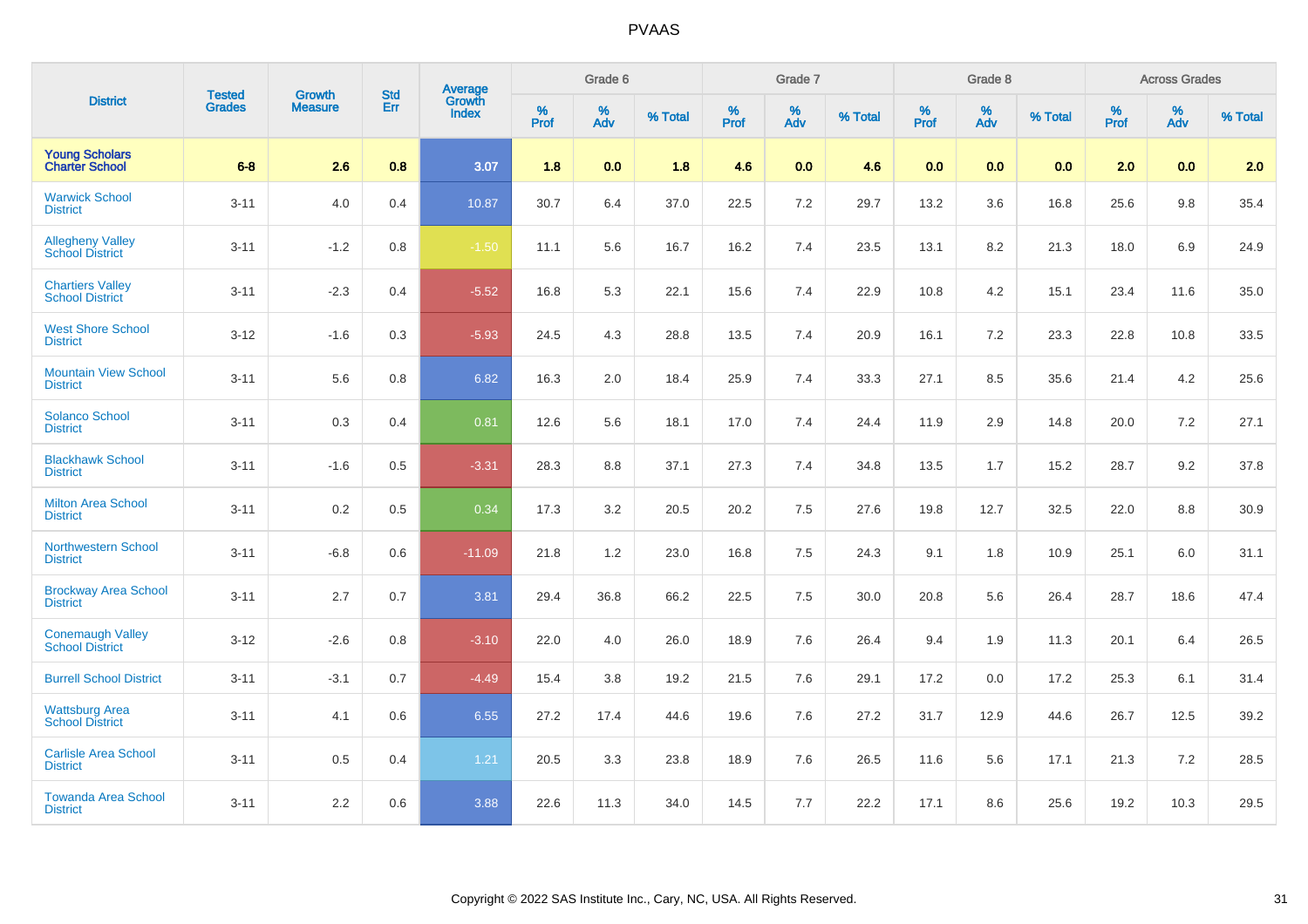|                                                        | <b>Tested</b> | <b>Growth</b>  | <b>Std</b> | <b>Average</b><br>Growth |                     | Grade 6  |         |                  | Grade 7  |         |                     | Grade 8                 |         |                     | <b>Across Grades</b> |         |
|--------------------------------------------------------|---------------|----------------|------------|--------------------------|---------------------|----------|---------|------------------|----------|---------|---------------------|-------------------------|---------|---------------------|----------------------|---------|
| <b>District</b>                                        | <b>Grades</b> | <b>Measure</b> | Err        | <b>Index</b>             | $\%$<br><b>Prof</b> | %<br>Adv | % Total | %<br><b>Prof</b> | %<br>Adv | % Total | $\%$<br><b>Prof</b> | $\frac{\%}{\text{Adv}}$ | % Total | $\%$<br><b>Prof</b> | $\%$<br>Adv          | % Total |
| <b>Young Scholars</b><br><b>Charter School</b>         | $6-8$         | 2.6            | 0.8        | 3.07                     | 1.8                 | 0.0      | 1.8     | 4.6              | 0.0      | 4.6     | 0.0                 | 0.0                     | 0.0     | 2.0                 | 0.0                  | 2.0     |
| <b>Saint Clair Area</b><br><b>School District</b>      | $3-8$         | 1.1            | 0.9        | $1.25$                   | 24.0                | 4.0      | 28.0    | 19.2             | 7.7      | 26.9    | 12.5                | 2.5                     | 15.0    | 24.2                | 7.2                  | 31.4    |
| <b>Shikellamy School</b><br><b>District</b>            | $3 - 10$      | $2.8\,$        | 0.4        | 6.42                     | 18.3                | 8.4      | 26.7    | 18.0             | $7.7$    | 25.8    | 11.5                | 7.8                     | 19.3    | 21.2                | 9.8                  | 31.0    |
| <b>Oley Valley School</b><br><b>District</b>           | $3 - 11$      | 0.7            | 0.6        | 1.09                     | 30.8                | 11.2     | 42.1    | 19.0             | 7.8      | 26.7    | 12.8                | 2.3                     | 15.1    | 25.2                | 6.6                  | 31.8    |
| <b>Daniel Boone Area</b><br><b>School District</b>     | $3 - 12$      | $-1.1$         | 0.5        | $-2.33$                  | 28.7                | 6.6      | 35.4    | 18.6             | 7.8      | 26.4    | 13.8                | 2.4                     | 16.2    | 25.4                | 7.1                  | 32.4    |
| <b>Bentworth School</b><br><b>District</b>             | $3 - 11$      | $-1.7$         | 0.7        | $-2.39$                  | 9.6                 | 0.0      | 9.6     | 16.9             | 7.8      | 24.7    | 21.2                | 1.5                     | 22.7    | 22.6                | 9.6                  | 32.3    |
| <b>Greencastle-Antrim</b><br><b>School District</b>    | $3 - 11$      | $-0.1$         | 0.4        | $-0.31$                  | 31.2                | 8.1      | 39.3    | 24.8             | 7.8      | 32.6    | 18.7                | 5.6                     | 24.4    | 26.8                | 11.4                 | 38.2    |
| South Side Area<br><b>School District</b>              | $3 - 11$      | 1.2            | 0.8        | 1.62                     | 17.7                | 0.0      | 17.7    | 26.6             | 7.8      | 34.4    | 12.7                | 2.8                     | 15.5    | 21.2                | 6.3                  | 27.6    |
| <b>Dallastown Area</b><br><b>School District</b>       | $3 - 11$      | 0.6            | 0.3        | 1.77                     | 31.1                | 11.5     | 42.6    | 23.7             | 7.8      | 31.6    | 19.0                | 9.4                     | 28.4    | 27.7                | 14.8                 | 42.4    |
| <b>Abington Heights</b><br><b>School District</b>      | $3 - 11$      | $-1.7$         | 0.5        | $-3.75$                  | 21.1                | 6.7      | 27.8    | 31.5             | 7.9      | 39.4    |                     |                         |         | 30.5                | 14.3                 | 44.8    |
| <b>Wyalusing Area</b><br><b>School District</b>        | $3 - 12$      | 1.6            | 0.6        | 2.51                     | 17.8                | 4.0      | 21.8    | 14.6             | 7.9      | 22.5    | 9.6                 | $1.0$                   | 10.6    | 16.5                | 5.1                  | 21.5    |
| <b>Propel Charter School-</b><br><b>Mckeesport</b>     | $3 - 8$       | $-3.2$         | 1.0        | $-3.30$                  | 2.7                 | 0.0      | 2.7     | 5.3              | 7.9      | 13.2    | 2.7                 | 2.7                     | 5.4     | 5.4                 | 2.3                  | $7.7$   |
| <b>Trinity Area School</b><br><b>District</b>          | $3 - 11$      | $-4.0$         | 0.4        | $-10.13$                 | 20.9                | 3.2      | 24.1    | 21.5             | 8.0      | 29.5    | 15.3                | 3.2                     | 18.6    | 25.6                | 9.6                  | 35.2    |
| <b>Blairsville-Saltsburg</b><br><b>School District</b> | $3 - 11$      | $-2.7$         | 0.6        | $-4.22$                  | 15.4                | 9.9      | 25.3    | 19.4             | 8.2      | 27.6    | 18.8                | 8.2                     | 27.1    | 22.2                | 12.6                 | 34.8    |
| <b>Wallenpaupack Area</b><br><b>School District</b>    | $3 - 11$      | 0.7            | 0.5        | 1.44                     | 11.1                | 3.7      | 14.8    | 30.6             | 8.2      | 38.8    | 13.2                | 3.5                     | 16.7    | 24.0                | 7.0                  | 31.1    |
| <b>Delaware Valley</b><br><b>School District</b>       | $3 - 11$      | 0.1            | 0.4        | 0.32                     | 19.0                | 8.6      | 27.6    | 21.8             | 8.2      | 30.0    | 17.9                | 3.4                     | 21.3    | 25.0                | 9.4                  | 34.4    |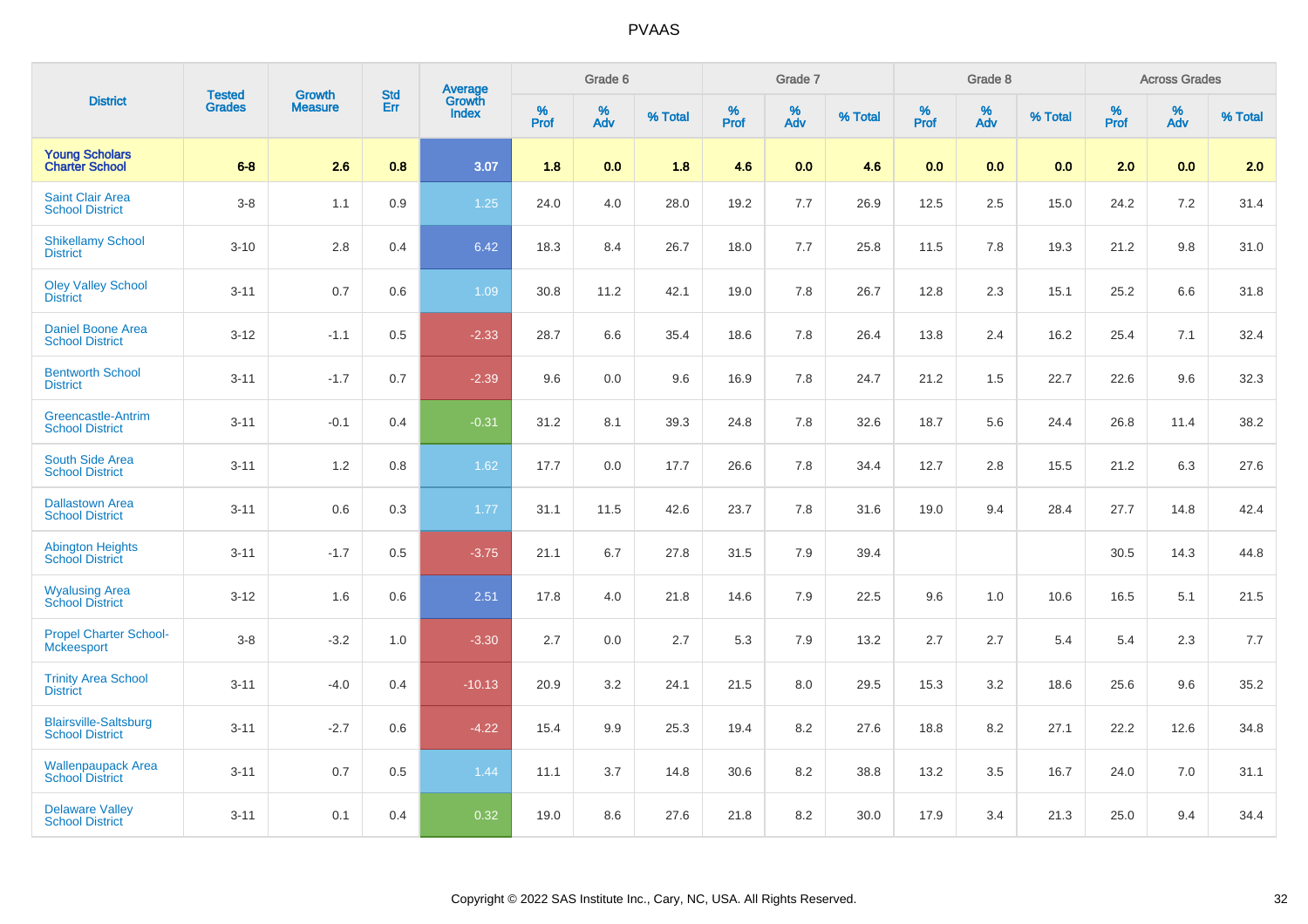|                                                          | <b>Tested</b> | <b>Growth</b>  | <b>Std</b> |                                          |           | Grade 6  |         |              | Grade 7  |         |           | Grade 8  |         |           | <b>Across Grades</b> |         |
|----------------------------------------------------------|---------------|----------------|------------|------------------------------------------|-----------|----------|---------|--------------|----------|---------|-----------|----------|---------|-----------|----------------------|---------|
| <b>District</b>                                          | <b>Grades</b> | <b>Measure</b> | Err        | <b>Average</b><br>Growth<br><b>Index</b> | %<br>Prof | %<br>Adv | % Total | $\%$<br>Prof | %<br>Adv | % Total | %<br>Prof | %<br>Adv | % Total | %<br>Prof | %<br>Adv             | % Total |
| <b>Young Scholars</b><br><b>Charter School</b>           | $6 - 8$       | 2.6            | 0.8        | 3.07                                     | 1.8       | 0.0      | 1.8     | 4.6          | 0.0      | 4.6     | 0.0       | 0.0      | 0.0     | 2.0       | 0.0                  | 2.0     |
| <b>Mifflinburg Area</b><br><b>School District</b>        | $3 - 11$      | 2.1            | 0.6        | 3.70                                     | 29.7      | 4.5      | 34.2    | 17.4         | 8.3      | 25.6    | 25.2      | 7.8      | 33.0    | 29.9      | 8.8                  | 38.6    |
| <b>Marple Newtown</b><br><b>School District</b>          | $3 - 11$      | $-3.4$         | 0.4        | $-7.77$                                  | 31.7      | 20.2     | 51.9    | 27.1         | 8.3      | 35.4    | 20.5      | 6.0      | 26.5    | 32.9      | 20.2                 | 53.1    |
| <b>Williamsport Area</b><br><b>School District</b>       | $3 - 11$      | 2.8            | 0.3        | 8.35                                     | 20.4      | 12.0     | 32.4    | 21.5         | 8.3      | 29.8    | 16.1      | 5.1      | 21.2    | 22.0      | 11.0                 | 33.1    |
| <b>North Pocono School</b><br><b>District</b>            | $3 - 11$      | $-3.6$         | 0.6        | $-6.40$                                  | 12.8      | 1.8      | 14.7    | 24.2         | 8.3      | 32.5    | 19.3      | 7.9      | 27.2    | 27.9      | 10.4                 | 38.3    |
| <b>Hope For Hyndman</b><br><b>Charter School</b>         | $3 - 11$      | 4.1            | 1.8        | 3.10                                     | 6.2       | 0.0      | 6.2     | 8.3          | 8.3      | 16.7    | 0.0       | 0.0      | 0.0     | 9.9       | 1.2                  | 11.1    |
| Northwestern Lehigh<br><b>School District</b>            | $3 - 11$      | 0.6            | 0.5        | $-0.86$                                  | 28.7      | 9.3      | 38.0    | 25.2         | 8.4      | 33.6    | 20.4      | 15.9     | 36.3    | 26.4      | 10.7                 | 37.2    |
| Quakertown<br><b>Community School</b><br><b>District</b> | $3 - 12$      | $-0.7$         | 0.3        | $-2.10$                                  | 31.0      | 7.5      | 38.4    | 17.8         | 8.4      | 26.2    | 21.0      | 9.1      | 30.1    | 26.2      | 12.7                 | 38.9    |
| <b>Jim Thorpe Area</b><br><b>School District</b>         | $3 - 11$      | $-2.3$         | $0.6\,$    | $-4.07$                                  | 12.3      | 0.9      | 13.2    | 9.2          | 8.5      | 17.7    | 10.0      | 1.5      | 11.5    | 14.9      | 4.3                  | 19.2    |
| <b>Crestwood School</b><br><b>District</b>               | $3 - 11$      | $-2.8$         | 0.5        | $-5.54$                                  | 24.3      | 7.7      | 32.0    | 21.0         | 8.7      | 29.7    | 19.0      | 6.6      | 25.6    | 23.4      | 8.3                  | 31.7    |
| <b>Eugenio Maria De</b><br><b>Hostos Charter School</b>  | $3-8$         | $-1.0$         | 1.4        | $-0.70$                                  | 5.6       | 5.6      | 11.1    | 4.4          | 8.7      | 13.0    | 28.6      | 7.1      | 35.7    | 9.3       | 3.4                  | 12.7    |
| <b>Bedford Area School</b><br><b>District</b>            | $3 - 11$      | 3.8            | 0.6        | 6.78                                     | 32.2      | 7.8      | 40.0    | 25.4         | 8.8      | 34.2    | 24.2      | 7.8      | 32.0    | 31.3      | 10.5                 | 41.7    |
| <b>Central Cambria</b><br><b>School District</b>         | $3 - 11$      | 2.5            | 0.6        | 4.43                                     | 19.5      | 8.0      | 27.4    | 20.2         | 8.8      | 29.0    | 16.5      | 10.2     | 26.8    | 23.8      | 11.4                 | 35.1    |
| <b>North Penn School</b><br><b>District</b>              | $3 - 11$      | 0.9            | 0.2        | 3.83                                     | 25.7      | 14.1     | 39.7    | 29.4         | 8.8      | 38.2    | 25.4      | 7.7      | 33.2    | 29.6      | 14.0                 | 43.7    |
| <b>Butler Area School</b><br><b>District</b>             | $3 - 11$      | 0.7            | 0.3        | 2.49                                     | 23.1      | 5.4      | 28.5    | 15.2         | 9.0      | 24.2    | 16.4      | 9.0      | 25.4    | 25.4      | 11.6                 | 37.0    |
| <b>Dover Area School</b><br><b>District</b>              | $3 - 12$      | $-1.9$         | 0.4        | $-4.86$                                  | 24.5      | 3.6      | 28.1    | 22.4         | 9.0      | 31.4    | 14.1      | 6.2      | 20.3    | 24.8      | 10.2                 | 35.0    |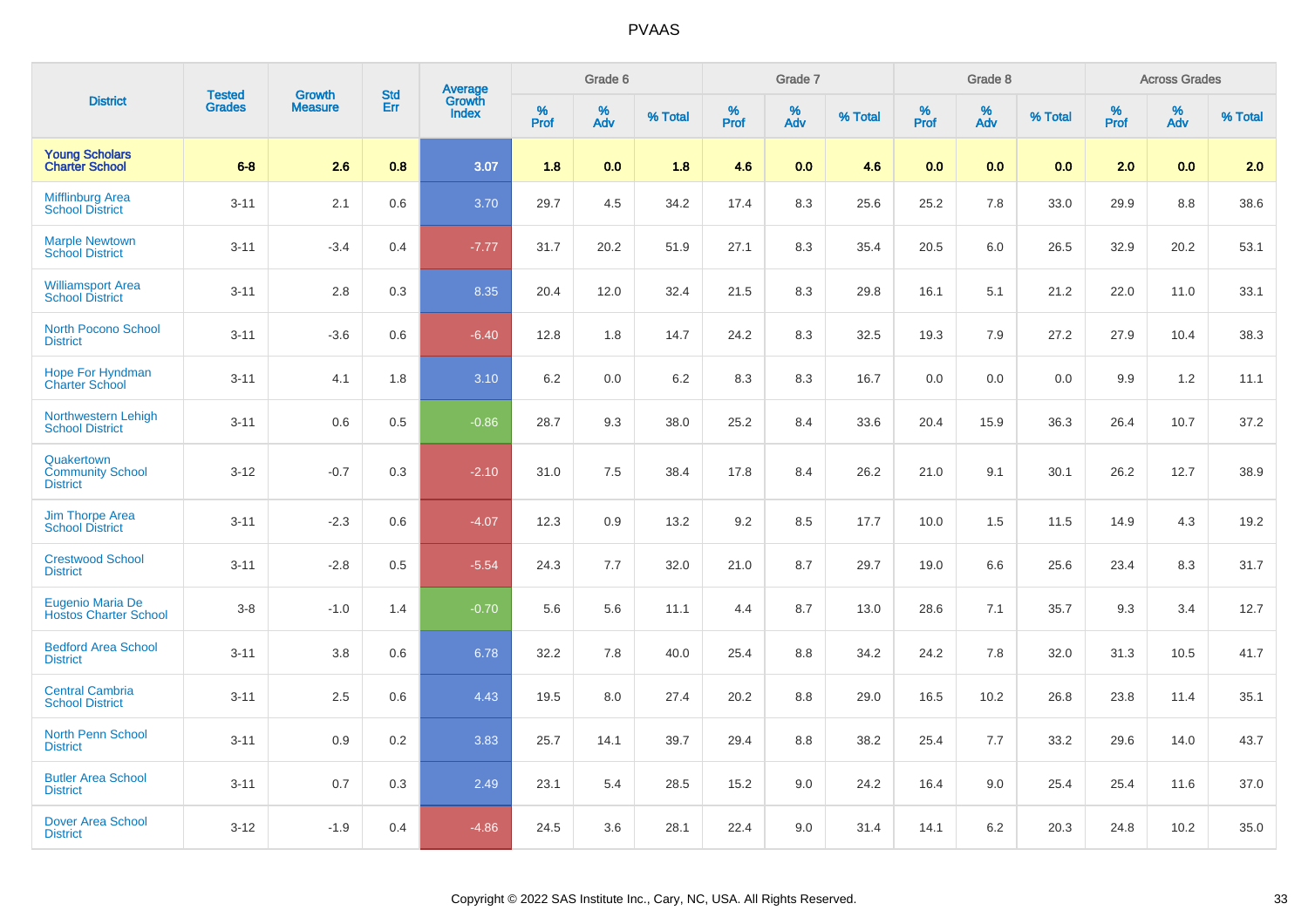|                                                     |                                |                                 | <b>Std</b> |                                          |              | Grade 6     |         |                  | Grade 7  |         |                  | Grade 8  |         |           | <b>Across Grades</b> |         |
|-----------------------------------------------------|--------------------------------|---------------------------------|------------|------------------------------------------|--------------|-------------|---------|------------------|----------|---------|------------------|----------|---------|-----------|----------------------|---------|
| <b>District</b>                                     | <b>Tested</b><br><b>Grades</b> | <b>Growth</b><br><b>Measure</b> | Err        | <b>Average</b><br>Growth<br><b>Index</b> | $\%$<br>Prof | $\%$<br>Adv | % Total | %<br><b>Prof</b> | %<br>Adv | % Total | %<br><b>Prof</b> | %<br>Adv | % Total | %<br>Prof | %<br>Adv             | % Total |
| <b>Young Scholars</b><br><b>Charter School</b>      | $6-8$                          | 2.6                             | 0.8        | 3.07                                     | 1.8          | 0.0         | 1.8     | 4.6              | 0.0      | 4.6     | 0.0              | 0.0      | 0.0     | 2.0       | 0.0                  | 2.0     |
| <b>Red Lion Area School</b><br><b>District</b>      | $3 - 11$                       | 1.0                             | 0.4        | 2.78                                     | 20.6         | 5.3         | 25.9    | 16.7             | 9.1      | 25.8    | 14.5             | 6.6      | 21.0    | 23.3      | 8.6                  | 31.9    |
| <b>Millville Area School</b><br><b>District</b>     | $3 - 12$                       | 3.8                             | 0.9        | 4.13                                     | 18.9         | 1.9         | 20.8    | 15.9             | 9.1      | 25.0    | 18.4             | 2.6      | 21.0    | 24.6      | 4.7                  | 29.3    |
| <b>Redbank Valley</b><br><b>School District</b>     | $3 - 11$                       | $-2.5$                          | 0.7        | $-3.53$                                  | 12.7         | 0.0         | 12.7    | 19.5             | 9.2      | 28.7    | 9.5              | 0.0      | 9.5     | 21.8      | 10.1                 | 31.9    |
| <b>North East School</b><br><b>District</b>         | $3 - 11$                       | 1.4                             | 0.5        | 2.61                                     | 23.1         | 9.7         | 32.8    | 26.4             | 9.3      | 35.7    | 31.4             | 13.1     | 44.5    | 29.8      | 12.1                 | 41.8    |
| <b>Windber Area School</b><br><b>District</b>       | $3 - 11$                       | $-1.8$                          | 0.7        | $-2.54$                                  | 20.9         | 9.0         | 29.8    | 14.7             | 9.3      | 24.0    | 28.6             | 13.1     | 41.7    | 24.4      | 15.1                 | 39.6    |
| <b>Iroquois School District</b>                     | $3 - 11$                       | 2.5                             | 0.7        | 3.81                                     | 20.7         | 17.1        | 37.8    | 11.5             | 9.4      | 20.8    | 21.0             | 6.0      | 27.0    | 23.5      | 11.1                 | 34.6    |
| <b>Loyalsock Township</b><br><b>School District</b> | $3 - 12$                       | 3.7                             | 0.6        | 6.34                                     | 32.6         | 10.2        | 42.9    | 23.4             | 9.4      | 32.8    | 27.0             | 9.0      | 36.0    | 31.1      | 13.2                 | 44.4    |
| <b>Somerset Area School</b><br><b>District</b>      | $3 - 11$                       | 0.0                             | 0.5        | 0.05                                     | 28.2         | 9.2         | 37.4    | 20.4             | 9.5      | 29.9    | 24.5             | 4.9      | 29.4    | 26.3      | 10.2                 | 36.6    |
| <b>Penns Valley Area</b><br><b>School District</b>  | $3 - 12$                       | 5.2                             | 0.6        | 8.61                                     | 38.8         | 17.5        | 56.3    | 25.7             | 9.5      | 35.2    | 16.0             | 9.4      | 25.5    | 32.5      | 14.3                 | 46.8    |
| <b>Portage Area School</b><br><b>District</b>       | $3 - 10$                       | 0.3                             | 0.8        | 0.38                                     | 30.0         | 10.0        | 40.0    | 25.4             | 9.5      | 34.9    | 17.0             | 7.6      | 24.5    | 29.8      | 12.9                 | 42.6    |
| <b>Manheim Township</b><br><b>School District</b>   | $3 - 12$                       | $-0.7$                          | 0.3        | $-2.18$                                  | 33.2         | 23.2        | 56.3    | 28.9             | 9.6      | 38.6    | 18.1             | 11.2     | 29.3    | 28.7      | 21.3                 | 49.9    |
| <b>Avon Grove Charter</b><br><b>School</b>          | $3 - 11$                       | 1.8                             | 0.6        | 3.34                                     | 29.9         | 11.7        | 41.6    | 27.2             | 9.8      | 37.0    | 13.9             | 2.0      | 15.8    | 24.3      | 10.2                 | 34.6    |
| <b>Middletown Area</b><br><b>School District</b>    | $3 - 11$                       | $-1.6$                          | 0.5        | $-2.91$                                  | 6.1          | 0.8         | 6.9     | 16.1             | 9.8      | 25.9    | 11.8             | 2.0      | 13.7    | 18.4      | 7.5                  | 25.9    |
| <b>Oxford Area School</b><br><b>District</b>        | $3 - 11$                       | 2.0                             | 0.4        | 4.59                                     | 28.3         | 7.3         | 35.6    | 20.2             | 9.9      | 30.0    | 11.5             | 5.5      | 17.0    | 21.8      | 8.2                  | 30.0    |
| <b>Camp Hill School</b><br><b>District</b>          | $3 - 12$                       | $-2.0$                          | 0.7        | $-3.08$                                  | 24.0         | 4.0         | 28.0    | 17.6             | 9.9      | 27.5    | 22.0             | 3.7      | 25.7    | 30.7      | 15.4                 | 46.1    |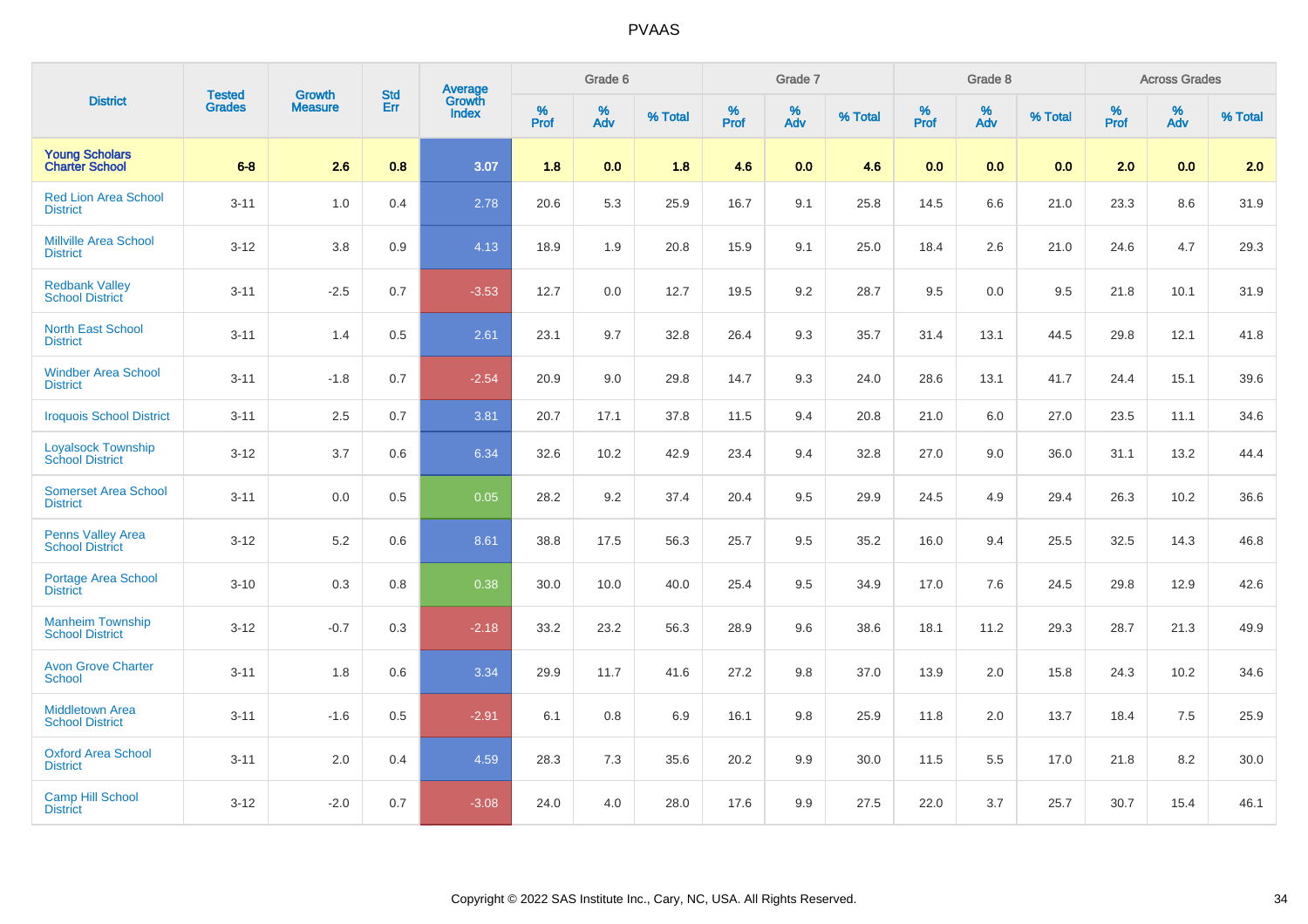|                                                                    | <b>Tested</b> | <b>Growth</b>  | <b>Std</b> | <b>Average</b><br>Growth |                     | Grade 6  |         |                  | Grade 7  |         |                  | Grade 8  |         |                  | <b>Across Grades</b> |         |
|--------------------------------------------------------------------|---------------|----------------|------------|--------------------------|---------------------|----------|---------|------------------|----------|---------|------------------|----------|---------|------------------|----------------------|---------|
| <b>District</b>                                                    | <b>Grades</b> | <b>Measure</b> | Err        | <b>Index</b>             | $\%$<br><b>Prof</b> | %<br>Adv | % Total | %<br><b>Prof</b> | %<br>Adv | % Total | %<br><b>Prof</b> | %<br>Adv | % Total | %<br><b>Prof</b> | %<br><b>Adv</b>      | % Total |
| <b>Young Scholars</b><br><b>Charter School</b>                     | $6-8$         | 2.6            | 0.8        | 3.07                     | 1.8                 | 0.0      | 1.8     | 4.6              | 0.0      | 4.6     | 0.0              | 0.0      | 0.0     | 2.0              | 0.0                  | 2.0     |
| <b>Schuylkill Valley</b><br><b>School District</b>                 | $3 - 11$      | $-1.0$         | 0.5        | $-1.73$                  | 25.6                | 5.8      | 31.4    | 15.3             | 9.9      | 25.2    | 8.2              | 2.7      | 10.9    | 21.3             | 7.6                  | 29.0    |
| <b>Reynolds School</b><br><b>District</b>                          | $3 - 10$      | $-3.3$         | 0.8        | $-4.36$                  | 18.2                | 1.3      | 19.5    | 14.0             | 10.0     | 24.0    | 11.8             | 1.5      | 13.2    | 15.2             | $2.8\,$              | 18.0    |
| <b>Shade-Central City</b><br><b>School District</b>                | $3 - 11$      | 1.4            | 1.4        | 0.99                     | 26.9                | 0.0      | 26.9    | 20.0             | 10.0     | 30.0    | 34.8             | 0.0      | 34.8    | 29.0             | 3.0                  | 32.1    |
| <b>Blue Mountain School</b><br><b>District</b>                     | $3 - 10$      | 0.1            | 0.5        | 0.31                     | 24.3                | 0.6      | 24.8    | 16.3             | 10.1     | 26.4    | 20.3             | 6.1      | 26.4    | 27.5             | 11.1                 | 38.6    |
| <b>Riverside Beaver</b><br><b>County School District</b>           | $3 - 11$      | 1.0            | 0.6        | 1.54                     | 23.8                | 4.0      | 27.7    | 22.8             | 10.1     | 32.9    | 25.5             | 3.2      | 28.7    | 28.3             | 10.4                 | 38.7    |
| <b>Kutztown Area School</b><br><b>District</b>                     | $3 - 12$      | $-1.4$         | 0.8        | $-1.80$                  | 24.2                | 3.2      | 27.4    | 25.6             | 10.3     | 35.9    | 10.8             | 10.8     | 21.5    | 30.0             | 13.3                 | 43.3    |
| <b>Indiana Area School</b><br><b>District</b>                      | $3 - 11$      | 1.8            | 0.4        | 4.10                     | 23.9                | 11.7     | 35.5    | 36.0             | 10.3     | 46.3    | 23.2             | 14.2     | 37.4    | 30.1             | 15.1                 | 45.2    |
| <b>Souderton Area</b><br><b>School District</b>                    | $3 - 11$      | 0.8            | 0.3        | 2.50                     | 29.8                | 8.6      | 38.4    | 30.6             | 10.4     | 41.0    | 24.3             | 4.2      | 28.5    | 30.8             | 18.3                 | 49.1    |
| <b>Canon-Mcmillan</b><br><b>School District</b>                    | $3 - 11$      | $-1.3$         | 0.3        | $-3.91$                  | 28.2                | 9.8      | 38.0    | 26.1             | 10.4     | 36.5    | 27.7             | 10.6     | 38.4    | 30.0             | 14.6                 | 44.6    |
| <b>Clarion Area School</b><br><b>District</b>                      | $3 - 11$      | $-0.1$         | 0.8        | $-0.13$                  | 32.1                | 7.1      | 39.3    | 17.9             | 10.4     | 28.4    | 28.1             | 3.5      | 31.6    | 26.5             | 10.2                 | 36.8    |
| <b>Frazier School District</b>                                     | $3 - 11$      | $-2.4$         | 0.8        | $-3.08$                  | 17.5                | 2.5      | 20.0    | 15.1             | 10.5     | 25.6    | 3.9              | 0.0      | 3.9     | 16.1             | 4.2                  | 20.3    |
| <b>Upper Moreland</b><br><b>Township School</b><br><b>District</b> | $3 - 11$      | $-0.1$         | 0.4        | $-0.12$                  | 16.1                | 10.8     | 26.9    | 21.7             | 10.6     | 32.3    | 18.9             | 12.1     | 31.1    | 23.9             | 11.6                 | 35.5    |
| <b>Keystone Oaks School</b><br><b>District</b>                     | $3 - 11$      | $-3.0$         | 0.6        | $-5.22$                  | 19.5                | 11.5     | 31.0    | 19.5             | 10.6     | 30.1    | 17.5             | 12.3     | 29.8    | 25.2             | 15.8                 | 41.0    |
| <b>Springfield School</b><br><b>District</b>                       | $3 - 11$      | $-3.6$         | 0.4        | $-10.34$                 | 30.6                | 7.7      | 38.4    | 35.8             | 10.7     | 46.5    | 26.0             | 12.6     | 38.6    | 33.8             | 18.4                 | 52.2    |
| <b>Marion Center Area</b><br><b>School District</b>                | $3 - 10$      | 0.9            | 0.7        | 1.31                     | 37.2                | 11.8     | 49.0    | 19.0             | 10.7     | 29.8    | 22.6             | 8.6      | 31.2    | 27.9             | 10.6                 | 38.4    |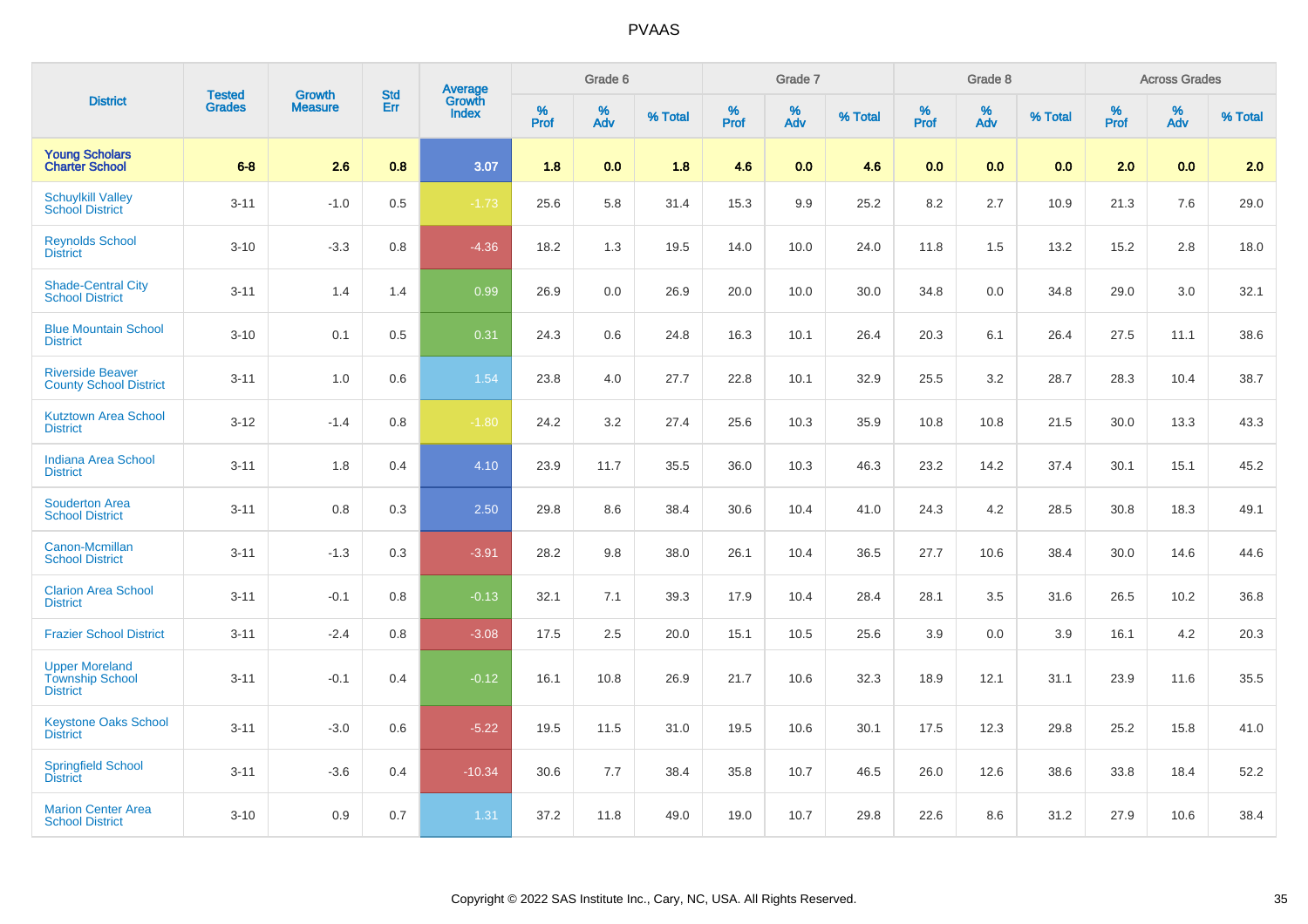| <b>District</b>                                             | <b>Tested</b> | <b>Growth</b>  | <b>Std</b> | <b>Average</b><br>Growth |                     | Grade 6  |         |                     | Grade 7  |         |                     | Grade 8                 |         |                     | <b>Across Grades</b> |         |
|-------------------------------------------------------------|---------------|----------------|------------|--------------------------|---------------------|----------|---------|---------------------|----------|---------|---------------------|-------------------------|---------|---------------------|----------------------|---------|
|                                                             | <b>Grades</b> | <b>Measure</b> | Err        | <b>Index</b>             | $\%$<br><b>Prof</b> | %<br>Adv | % Total | $\%$<br><b>Prof</b> | %<br>Adv | % Total | $\%$<br><b>Prof</b> | $\frac{\%}{\text{Adv}}$ | % Total | $\%$<br><b>Prof</b> | $\%$<br><b>Adv</b>   | % Total |
| <b>Young Scholars</b><br><b>Charter School</b>              | $6-8$         | 2.6            | 0.8        | 3.07                     | 1.8                 | 0.0      | 1.8     | 4.6                 | 0.0      | 4.6     | 0.0                 | 0.0                     | 0.0     | 2.0                 | 0.0                  | 2.0     |
| <b>United School District</b>                               | $3 - 11$      | 0.3            | 0.8        | 0.43                     | 31.8                | 12.7     | 44.4    | 29.2                | 10.8     | 40.0    | 20.9                | 9.0                     | 29.8    | 28.1                | 9.4                  | 37.5    |
| <b>Forest City Regional</b><br><b>School District</b>       | $3 - 12$      | 1.5            | 0.9        | 3.79                     | 14.3                | 2.0      | 16.3    | 18.9                | 10.8     | 29.7    | 31.9                | 10.6                    | 42.6    | 22.1                | 10.7                 | 32.8    |
| <b>Environmental Charter</b><br><b>School At Frick Park</b> | $3-9$         | $-0.2$         | 0.7        | $-0.25$                  | 17.0                | 4.3      | 21.3    | 16.3                | 10.9     | 27.2    | 10.0                | 4.3                     | 14.3    | 22.6                | 13.4                 | 36.0    |
| <b>Richland School</b><br><b>District</b>                   | $3 - 11$      | 3.8            | 0.6        | 6.45                     | 40.4                | 10.6     | 51.1    | 39.8                | 10.9     | 50.8    | 25.5                | 13.2                    | 38.7    | 36.6                | 16.5                 | 53.1    |
| <b>Cheltenham School</b><br><b>District</b>                 | $3 - 11$      | $-1.7$         | 0.6        | $-2.92$                  | 21.7                | 4.7      | 26.4    | 26.7                | 11.0     | 37.7    | 12.1                | 3.3                     | 15.4    | 23.0                | 11.2                 | 34.2    |
| <b>West Chester Area</b><br><b>School District</b>          | $3 - 11$      | $-1.3$         | 0.3        | $-4.83$                  | 29.1                | 9.5      | 38.7    | 26.7                | 11.1     | 37.8    | 22.1                | 13.0                    | 35.1    | 32.0                | 17.9                 | 49.8    |
| Susquehanna<br><b>Community School</b><br><b>District</b>   | $3 - 11$      | $-2.8$         | 0.9        | $-3.31$                  | 15.5                | 1.7      | 17.2    | 13.3                | 11.1     | 24.4    | 2.0                 | 2.0                     | 4.1     | 19.6                | 6.3                  | 25.9    |
| <b>Oswayo Valley School</b><br><b>District</b>              | $3 - 12$      | 0.2            | 1.1        | 0.16                     | 25.9                | 7.4      | 33.3    | 25.9                | 11.1     | 37.0    | 25.8                | 16.1                    | 41.9    | 30.6                | 20.6                 | 51.2    |
| <b>West Greene School</b><br><b>District</b>                | $3 - 11$      | $-1.6$         | 0.9        | $-1.63$                  | 7.7                 | 7.7      | 15.4    | 9.3                 | 11.1     | 20.4    | 11.8                | 0.0                     | 11.8    | 19.6                | 10.7                 | 30.2    |
| <b>Circle Of Seasons</b><br><b>Charter School</b>           | $3-8$         | 12.3           | 1.2        | 10.35                    | 16.7                | 6.7      | 23.3    | 25.0                | 11.1     | 36.1    |                     |                         |         | 20.9                | 7.9                  | 28.8    |
| <b>Methacton School</b><br><b>District</b>                  | $3 - 11$      | $-1.5$         | 0.3        | $-4.40$                  | 28.2                | 9.9      | 38.1    | 27.0                | 11.2     | 38.2    | 20.1                | 12.5                    | 32.6    | 30.9                | 13.6                 | 44.5    |
| <b>Quaker Valley School</b><br><b>District</b>              | $3 - 11$      | 0.6            | 0.5        | 1.08                     | 32.5                | 20.8     | 53.3    | 36.4                | 11.2     | 47.6    | 26.5                | 7.6                     | 34.1    | 34.0                | 24.3                 | 58.3    |
| <b>Spring Grove Area</b><br><b>School District</b>          | $3 - 11$      | $-1.9$         | 0.4        | $-4.85$                  | 31.2                | 15.8     | 47.0    | 23.2                | 11.2     | 34.4    | 5.2                 | 3.2                     | 8.4     | 26.1                | 15.4                 | 41.5    |
| <b>Warrior Run School</b><br><b>District</b>                | $3 - 11$      | $-0.7$         | 0.6        | $-1.13$                  | 25.7                | 1.8      | 27.5    | 16.8                | 11.2     | 28.0    | 15.6                | 12.2                    | 27.8    | 23.2                | 10.7                 | 34.0    |
| <b>East Penn School</b><br><b>District</b>                  | $3 - 11$      | 0.8            | 0.3        | 3.03                     | 20.7                | 7.8      | 28.4    | 23.5                | 11.3     | 34.8    | 17.8                | 8.6                     | 26.5    | 26.4                | 13.0                 | 39.4    |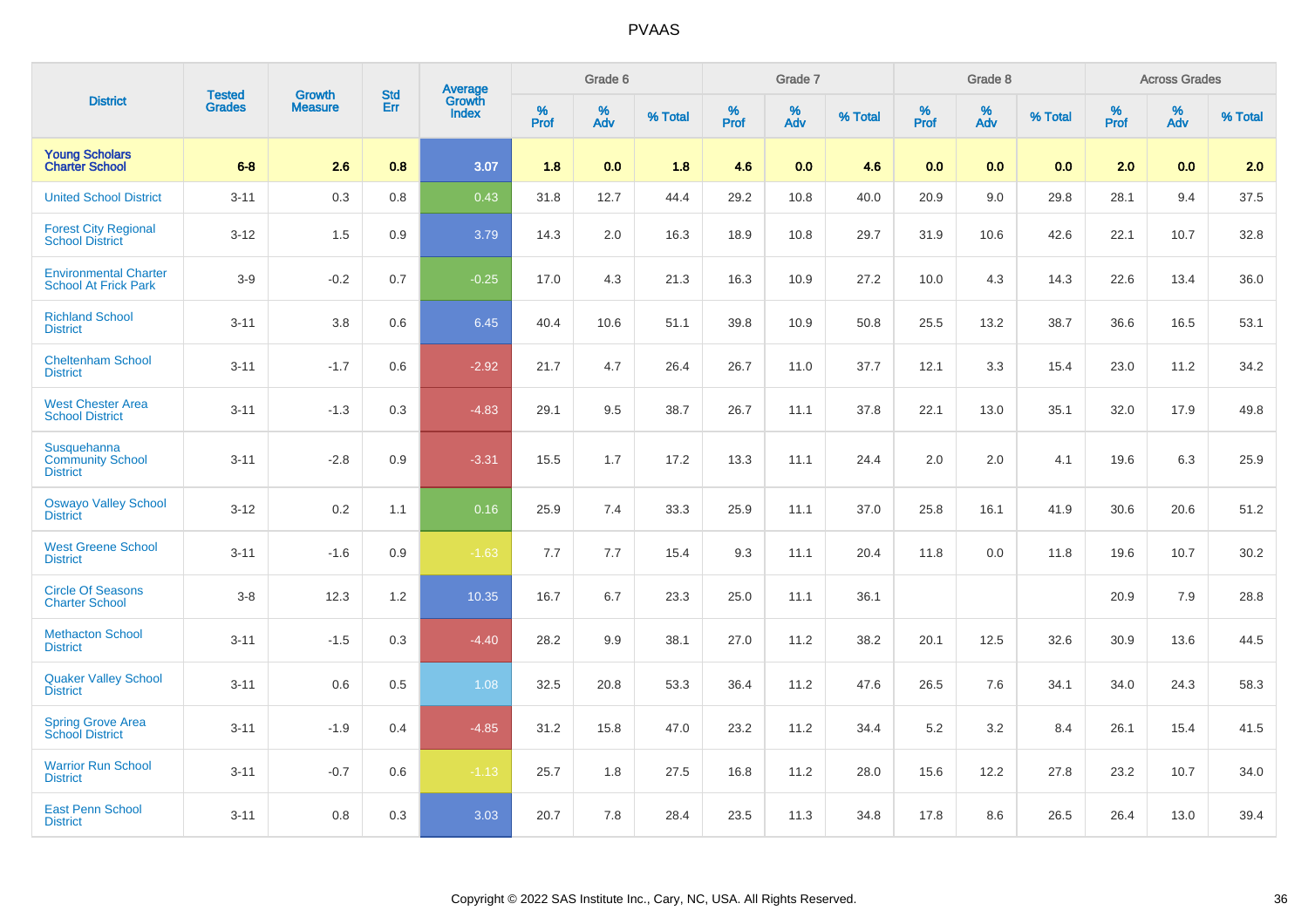| <b>District</b>                                              | <b>Tested</b> | <b>Growth</b>  | <b>Std</b> | <b>Average</b><br>Growth |                  | Grade 6  |         |                     | Grade 7  |         |                     | Grade 8                 |         |                  | <b>Across Grades</b> |         |
|--------------------------------------------------------------|---------------|----------------|------------|--------------------------|------------------|----------|---------|---------------------|----------|---------|---------------------|-------------------------|---------|------------------|----------------------|---------|
|                                                              | <b>Grades</b> | <b>Measure</b> | Err        | <b>Index</b>             | %<br><b>Prof</b> | %<br>Adv | % Total | $\%$<br><b>Prof</b> | %<br>Adv | % Total | $\%$<br><b>Prof</b> | $\frac{\%}{\text{Adv}}$ | % Total | %<br><b>Prof</b> | %<br>Adv             | % Total |
| <b>Young Scholars</b><br><b>Charter School</b>               | $6-8$         | 2.6            | 0.8        | 3.07                     | 1.8              | 0.0      | 1.8     | 4.6                 | 0.0      | 4.6     | 0.0                 | 0.0                     | 0.0     | 2.0              | 0.0                  | 2.0     |
| Lackawanna Trail<br><b>School District</b>                   | $3 - 10$      | 1.4            | 0.7        | 1.91                     | 34.3             | 10.4     | 44.8    | 12.7                | 11.3     | 23.9    | 11.8                | 6.6                     | 18.4    | 24.2             | 11.5                 | 35.8    |
| <b>South Butler County</b><br><b>School District</b>         | $3 - 10$      | 0.6            | 0.5        | 1.13                     | 22.9             | 5.0      | 27.9    | 21.2                | 11.4     | 32.6    | 13.3                | 1.6                     | 14.8    | 27.0             | 11.2                 | 38.3    |
| <b>Moon Area School</b><br><b>District</b>                   | $3 - 11$      | $-2.5$         | 0.4        | $-6.69$                  | 26.9             | 9.1      | 36.0    | 28.0                | 11.5     | 39.4    | 20.6                | 10.9                    | 31.5    | 29.3             | 16.9                 | 46.2    |
| <b>North Hills School</b><br><b>District</b>                 | $3 - 11$      | $-3.1$         | 0.4        | $-8.67$                  | 30.1             | 11.4     | 41.5    | 28.1                | 11.5     | 39.6    | 21.9                | 9.6                     | 31.5    | 30.4             | 13.8                 | 44.2    |
| <b>Upper Perkiomen<br/>School District</b>                   | $3 - 11$      | 2.0            | 0.4        | 4.82                     | 23.0             | 6.1      | 29.1    | 28.0                | 11.6     | 39.6    | 22.9                | 10.0                    | 32.8    | 24.8             | 10.4                 | 35.1    |
| <b>Kennett Consolidated</b><br><b>School District</b>        | $3 - 11$      | 1.3            | 0.4        | 3.21                     | 20.2             | 8.3      | 28.5    | 20.2                | 11.6     | 31.7    | 10.9                | 6.9                     | 17.8    | 22.4             | 12.3                 | 34.7    |
| <b>Clarion-Limestone</b><br><b>Area School District</b>      | $3 - 12$      | $-1.1$         | 0.9        | $-1.30$                  | 36.5             | 5.8      | 42.3    | 27.9                | 11.6     | 39.5    | 7.8                 | 3.9                     | 11.8    | 28.4             | 13.2                 | 41.6    |
| <b>Fairview School</b><br><b>District</b>                    | $3 - 11$      | $-0.6$         | 0.5        | $-1.14$                  | 24.8             | 11.3     | 36.1    | 29.4                | 11.6     | 41.1    | 30.8                | 12.0                    | 42.9    | 32.4             | 15.4                 | 47.7    |
| <b>Mohawk Area School</b><br><b>District</b>                 | $3 - 11$      | 1.9            | 0.6        | 3.19                     | 19.2             | 13.8     | 33.0    | 27.4                | 11.8     | 39.2    | 22.8                | 8.7                     | 31.5    | 27.0             | 10.4                 | 37.4    |
| <b>Annville-Cleona</b><br><b>School District</b>             | $3 - 12$      | 0.4            | 0.6        | 0.68                     | 16.7             | 2.1      | 18.8    | 29.1                | 11.8     | 40.9    | 27.8                | 9.3                     | 37.0    | 27.5             | 9.4                  | 36.9    |
| <b>Mercer Area School</b><br><b>District</b>                 | $3 - 11$      | $-1.2$         | 0.7        | $-1.57$                  | 35.3             | 8.8      | 44.1    | 25.0                | 11.8     | 36.8    | 18.7                | 4.0                     | 22.7    | 29.0             | 12.7                 | 41.7    |
| <b>Seneca Valley School</b><br><b>District</b>               | $3 - 11$      | $-2.1$         | 0.3        | $-7.45$                  | 33.8             | 9.8      | 43.6    | 26.6                | 12.0     | 38.5    | 18.6                | 6.0                     | 24.6    | 30.0             | 14.4                 | 44.4    |
| <b>Saucon Valley School</b><br><b>District</b>               | $3 - 11$      | 6.7            | 0.5        | 12.55                    | 33.6             | 11.0     | 44.5    | 31.1                | 12.1     | 43.2    | 32.8                | 16.0                    | 48.8    | 31.2             | 18.8                 | 50.0    |
| Palmyra Area School<br><b>District</b>                       | $3 - 11$      | 0.0            | 0.4        | 0.08                     | 27.2             | 8.3      | 35.4    | 25.5                | 12.2     | 37.6    | 29.8                | 12.2                    | 42.0    | 31.5             | 15.7                 | 47.2    |
| <b>Centre Learning</b><br><b>Community Charter</b><br>School | $5-8$         | 4.9            | 2.0        | 2.45                     |                  |          |         | 25.0                | 12.5     | 37.5    | 0.0                 | 17.6                    | 17.6    | 24.1             | 18.5                 | 42.6    |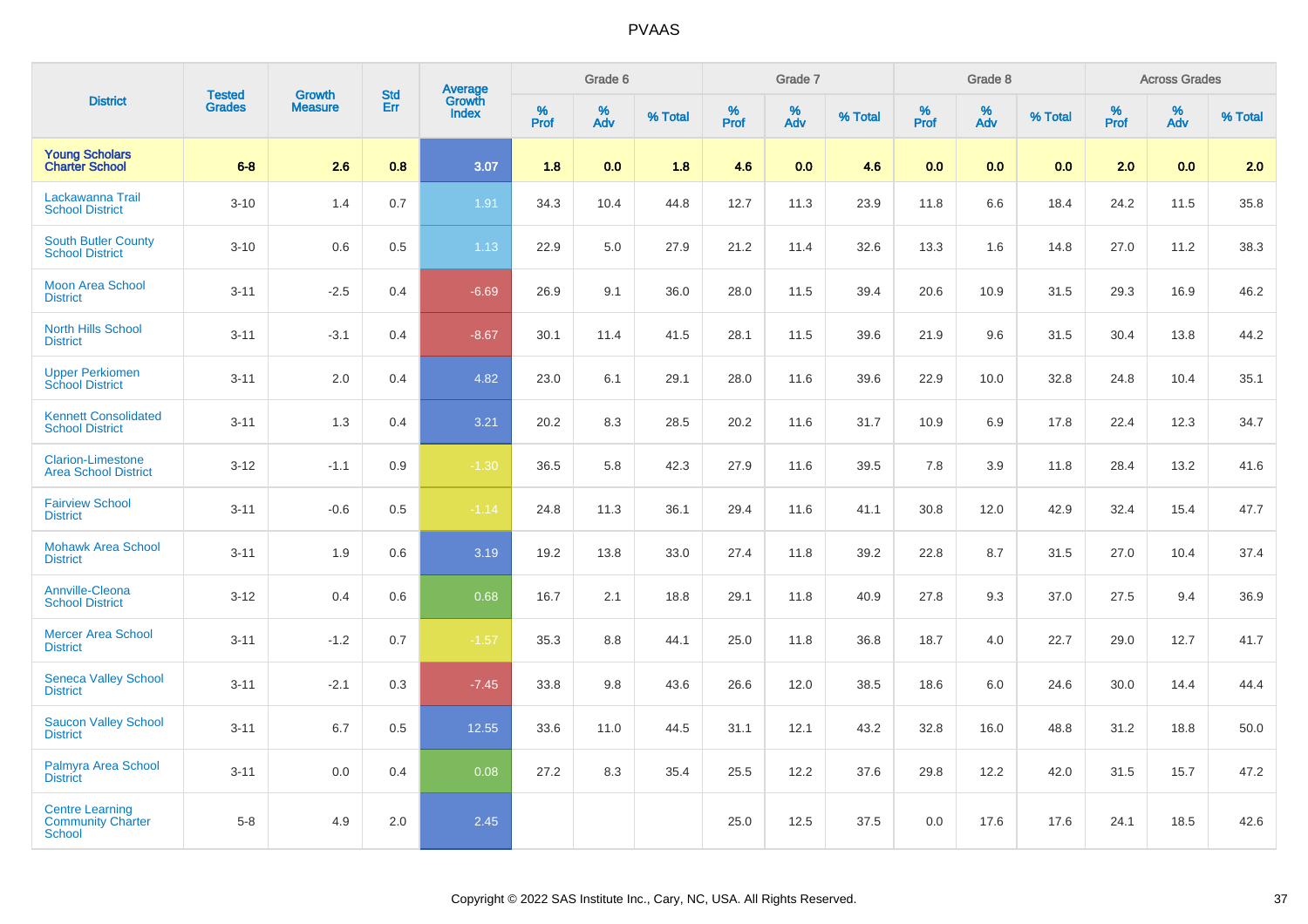| <b>District</b>                                     | <b>Tested</b> | <b>Growth</b>  | <b>Std</b> | <b>Average</b><br>Growth |              | Grade 6  |         |                     | Grade 7  |         |                     | Grade 8                 |         |                  | <b>Across Grades</b> |         |
|-----------------------------------------------------|---------------|----------------|------------|--------------------------|--------------|----------|---------|---------------------|----------|---------|---------------------|-------------------------|---------|------------------|----------------------|---------|
|                                                     | <b>Grades</b> | <b>Measure</b> | Err        | <b>Index</b>             | $\%$<br>Prof | %<br>Adv | % Total | $\%$<br><b>Prof</b> | %<br>Adv | % Total | $\%$<br><b>Prof</b> | $\frac{\%}{\text{Adv}}$ | % Total | %<br><b>Prof</b> | %<br>Adv             | % Total |
| <b>Young Scholars</b><br><b>Charter School</b>      | $6-8$         | 2.6            | 0.8        | 3.07                     | 1.8          | 0.0      | 1.8     | 4.6                 | 0.0      | 4.6     | 0.0                 | 0.0                     | 0.0     | 2.0              | 0.0                  | 2.0     |
| <b>Owen J Roberts</b><br><b>School District</b>     | $3 - 11$      | $-3.2$         | 0.3        | $-5.77$                  | 29.6         | 17.3     | 46.9    | 28.3                | 12.5     | 40.8    | 22.8                | 5.5                     | 28.4    | 31.9             | 16.7                 | 48.6    |
| <b>Freeport Area School</b><br><b>District</b>      | $3 - 10$      | 0.9            | 0.5        | 1.60                     | 26.6         | 15.3     | 41.9    | 34.3                | 12.7     | 47.0    | 19.1                | 9.9                     | 29.0    | 29.3             | 13.4                 | 42.8    |
| <b>Haverford Township</b><br><b>School District</b> | $3 - 11$      | $-0.7$         | 0.3        | $-2.32$                  | 26.4         | 15.0     | 41.4    | 28.5                | 12.8     | 41.3    | 33.9                | 15.2                    | 49.1    | 31.6             | 23.1                 | 54.7    |
| <b>Northern Potter School</b><br><b>District</b>    | $3 - 12$      | 2.0            | 1.1        | 1.81                     | 9.3          | 2.3      | 11.6    | 29.0                | 12.9     | 41.9    | 11.1                | 0.0                     | 11.1    | 18.7             | 7.4                  | 26.1    |
| <b>Bethel Park School</b><br><b>District</b>        | $3 - 11$      | $-0.2$         | 0.4        | $-0.56$                  | 27.0         | 17.1     | 44.1    | 29.6                | 13.0     | 42.6    | 27.1                | 8.9                     | 36.0    | 30.4             | 17.5                 | 48.0    |
| <b>Plum Borough School</b><br><b>District</b>       | $3 - 11$      | $-3.1$         | 0.4        | $-7.49$                  | 32.3         | 19.5     | 51.8    | 22.5                | 13.0     | 35.5    | 17.6                | 4.3                     | 21.9    | 28.8             | 15.8                 | 44.6    |
| <b>Beaver Area School</b><br><b>District</b>        | $3 - 10$      | $-4.4$         | 0.6        | $-7.75$                  | 37.3         | 28.8     | 66.1    | 22.6                | 13.0     | 35.6    | 17.1                | 7.2                     | 24.3    | 29.2             | 25.6                 | 54.8    |
| <b>Southern Lehigh</b><br><b>School District</b>    | $3 - 11$      | $-1.1$         | 0.4        | $-2.36$                  | 28.3         | 16.8     | 45.1    | 40.2                | 13.1     | 53.3    | 32.0                | 12.7                    | 44.8    | 35.0             | 20.7                 | 55.8    |
| <b>Grove City Area</b><br><b>School District</b>    | $3 - 12$      | $-0.0$         | 0.6        | $-0.00$                  | 29.0         | 12.1     | 41.1    | 28.1                | 13.2     | 41.2    | 19.5                | 8.5                     | 28.0    | 27.6             | 16.8                 | 44.3    |
| <b>Slippery Rock Area</b><br><b>School District</b> | $3 - 11$      | 1.4            | 0.5        | 2.68                     | 28.6         | 26.3     | 54.9    | 26.4                | 13.2     | 39.7    | 26.2                | 10.3                    | 36.5    | 32.4             | 20.5                 | 53.0    |
| <b>Penn Manor School</b><br><b>District</b>         | $3 - 11$      | 3.2            | 0.3        | 9.54                     | 28.7         | 15.2     | 43.9    | 25.5                | 13.2     | 38.7    | 30.2                | 11.0                    | 41.2    | 31.4             | 16.9                 | 48.2    |
| <b>Harbor Creek School</b><br><b>District</b>       | $3 - 11$      | $-3.0$         | 0.5        | $-6.14$                  | 35.8         | 14.2     | 50.0    | 25.9                | 13.3     | 39.2    | 20.8                | 7.1                     | 27.9    | 32.8             | 17.9                 | 50.6    |
| Ridgway Area School<br><b>District</b>              | $3 - 11$      | 4.4            | 0.8        | 5.42                     | 42.6         | 18.0     | 60.7    | 25.0                | 13.3     | 38.3    | 28.3                | 5.0                     | 33.3    | 30.2             | 18.4                 | 48.6    |
| <b>Central Bucks School</b><br><b>District</b>      | $3 - 11$      | 0.2            | 0.2        | 1.25                     | 31.8         | 16.6     | 48.4    | 29.2                | 13.4     | 42.6    | 22.8                | 7.4                     | 30.1    | 32.0             | 16.6                 | 48.6    |
| <b>Hempfield Area School</b><br><b>District</b>     | $3 - 12$      | 2.3            | 0.3        | 7.58                     | 24.6         | 14.9     | 39.6    | 30.2                | 13.5     | 43.7    | 26.8                | 10.7                    | 37.5    | 30.5             | 16.4                 | 46.9    |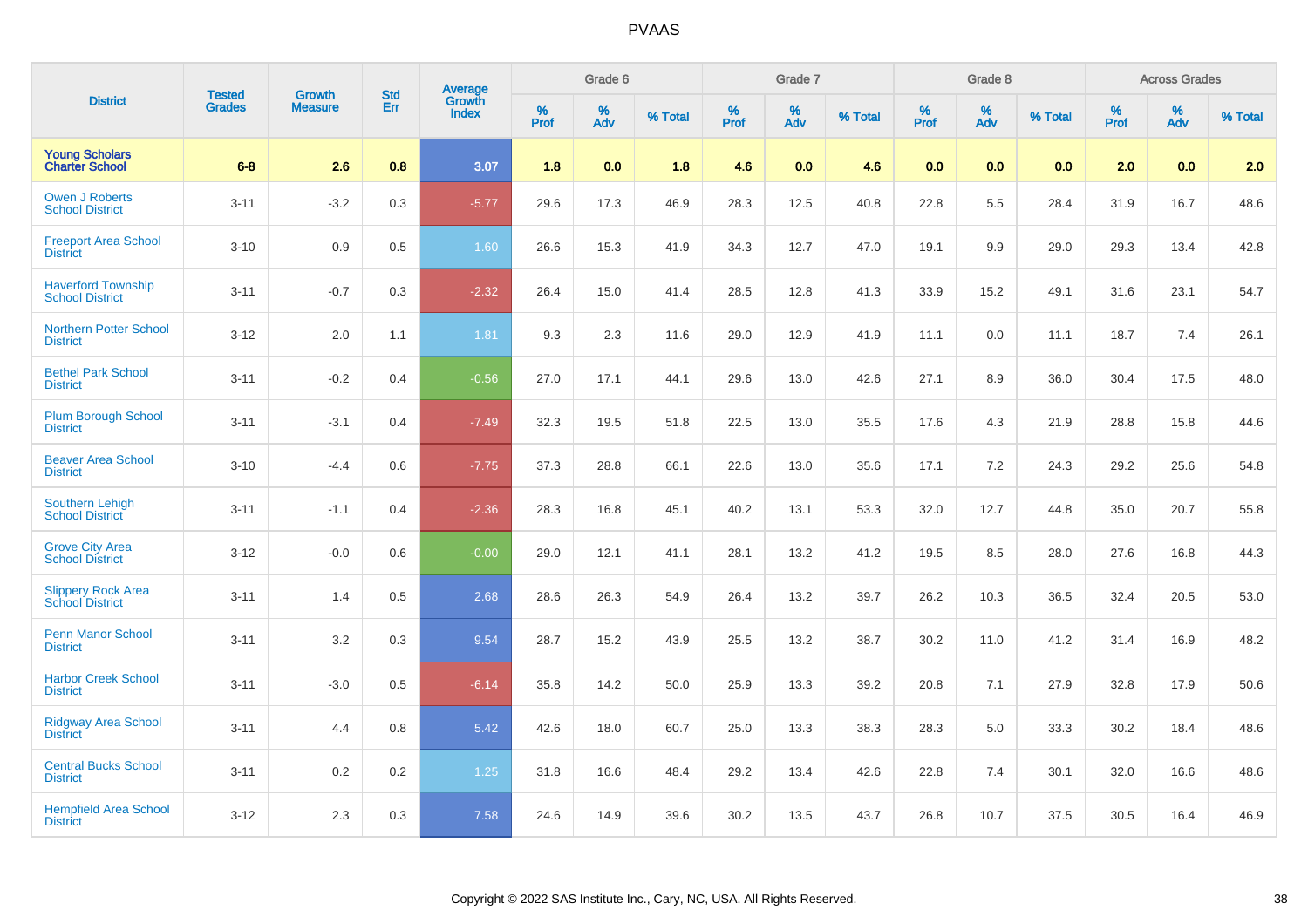| <b>District</b>                                                 | <b>Tested</b> | <b>Growth</b>  | <b>Std</b> | <b>Average</b><br>Growth |              | Grade 6  |         |              | Grade 7  |         |           | Grade 8  |         |           | <b>Across Grades</b> |         |
|-----------------------------------------------------------------|---------------|----------------|------------|--------------------------|--------------|----------|---------|--------------|----------|---------|-----------|----------|---------|-----------|----------------------|---------|
|                                                                 | <b>Grades</b> | <b>Measure</b> | Err        | <b>Index</b>             | $\%$<br>Prof | %<br>Adv | % Total | $\%$<br>Prof | %<br>Adv | % Total | %<br>Prof | %<br>Adv | % Total | %<br>Prof | %<br>Adv             | % Total |
| <b>Young Scholars</b><br><b>Charter School</b>                  | $6-8$         | 2.6            | 0.8        | 3.07                     | 1.8          | 0.0      | 1.8     | 4.6          | 0.0      | 4.6     | 0.0       | 0.0      | 0.0     | 2.0       | 0.0                  | 2.0     |
| <b>Riverside School</b><br><b>District</b>                      | $3 - 11$      | 4.3            | 0.6        | 7.08                     | 13.1         | 7.1      | 20.2    | 16.5         | 13.6     | 30.1    | 16.4      | 4.6      | 20.9    | 19.2      | 7.7                  | 27.0    |
| <b>Bangor Area School</b><br><b>District</b>                    | $3 - 12$      | 4.2            | 0.5        | 8.44                     | 26.7         | 14.0     | 40.7    | 20.4         | 13.6     | 34.0    | 23.2      | 6.0      | 29.1    | 27.2      | 17.9                 | 45.2    |
| <b>Wellsboro Area School</b><br><b>District</b>                 | $3 - 11$      | 3.0            | 0.6        | 5.05                     | 16.2         | 5.0      | 21.2    | 20.5         | 13.7     | 34.2    | 24.5      | 13.3     | 37.8    | 24.3      | 8.8                  | 33.1    |
| <b>Avonworth School</b><br><b>District</b>                      | $3 - 10$      | 2.8            | 0.5        | 5.25                     | 37.7         | 12.3     | 50.0    | 31.5         | 13.8     | 45.4    | 35.8      | 14.2     | 50.0    | 35.2      | 20.0                 | 55.2    |
| <b>Bradford Area School</b><br><b>District</b>                  | $3 - 12$      | 4.4            | 0.5        | 9.21                     | 23.4         | 8.8      | 32.2    | 18.9         | 13.9     | 32.8    | 27.8      | 7.6      | 35.4    | 26.9      | 11.3                 | 38.3    |
| <b>Pennridge School</b><br><b>District</b>                      | $3 - 10$      | $-1.2$         | 0.3        | $-3.99$                  | 19.1         | 2.9      | 22.0    | 21.4         | 13.9     | 35.3    | 21.6      | 3.4      | 25.1    | 28.5      | 12.0                 | 40.5    |
| Southern Columbia<br><b>Area School District</b>                | $3 - 11$      | 1.8            | 0.7        | 2.83                     | 18.8         | 5.2      | 24.0    | 29.0         | 14.0     | 43.0    | 15.4      | 2.2      | 17.6    | 28.0      | 10.6                 | 38.6    |
| <b>Conestoga Valley</b><br><b>School District</b>               | $3 - 11$      | 4.8            | 0.4        | 12.76                    | 24.9         | 7.7      | 32.7    | 20.4         | 14.0     | 34.4    | 23.0      | 13.5     | 36.5    | 24.2      | 13.5                 | 37.8    |
| <b>Eastern York School</b><br><b>District</b>                   | $3 - 11$      | $-0.5$         | 0.5        | $-0.97$                  | 23.5         | 6.0      | 29.5    | 23.2         | 14.1     | 37.3    | 17.3      | 9.7      | 27.0    | 24.8      | 10.7                 | 35.4    |
| <b>Midd-West School</b><br><b>District</b>                      | $3 - 11$      | 4.5            | 0.6        | 8.11                     | 35.1         | 9.9      | 45.0    | 18.2         | 14.1     | 32.3    | 21.6      | 8.0      | 29.6    | 27.0      | 9.8                  | 36.8    |
| Young Scholars Of<br><b>Central PA Charter</b><br><b>School</b> | $3-8$         | 1.7            | 1.2        | 1.43                     | 8.0          | 4.0      | 12.0    | 28.6         | 14.3     | 42.9    | 0.0       | 0.0      | 0.0     | 21.7      | 11.1                 | 32.8    |
| <b>Wayne Highlands</b><br><b>School District</b>                | $3 - 11$      | 2.2            | 0.5        | 4.54                     | 31.5         | 11.4     | 43.0    | 25.6         | 14.3     | 39.9    | 27.6      | 4.9      | 32.5    | 29.9      | 16.0                 | 46.0    |
| <b>Millcreek Township</b><br><b>School District</b>             | $3 - 11$      | 1.1            | 0.3        | 3.51                     | 23.1         | 9.4      | 32.4    | 22.1         | 14.3     | 36.4    | 21.6      | 13.0     | 34.7    | 25.4      | 15.9                 | 41.3    |
| <b>Fort Leboeuf School</b><br><b>District</b>                   | $3 - 11$      | $-0.7$         | 0.5        | $-1.52$                  | 25.7         | 18.8     | 44.4    | 21.6         | 14.4     | 35.9    | 22.6      | 11.6     | 34.2    | 28.5      | 22.7                 | 51.2    |
| <b>Boyertown Area</b><br><b>School District</b>                 | $3 - 11$      | $-2.5$         | 0.3        | $-7.13$                  | 24.6         | 4.6      | 29.2    | 28.2         | 14.4     | 42.6    | 24.8      | 6.0      | 30.8    | 29.1      | 9.0                  | 38.2    |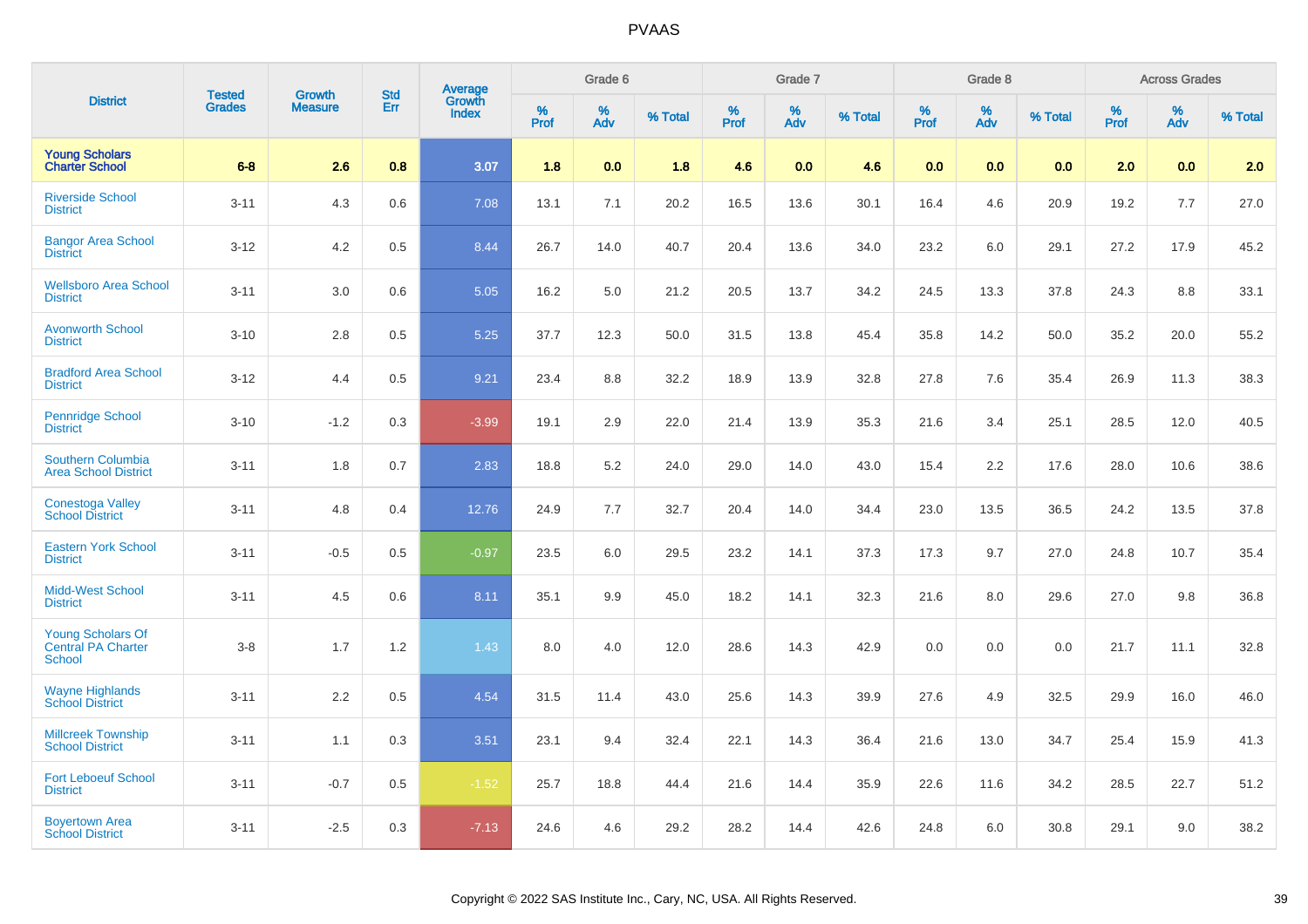|                                                                 | <b>Tested</b> |                          | <b>Std</b> | <b>Average</b><br>Growth |           | Grade 6  |         |           | Grade 7  |         |                  | Grade 8  |         |           | <b>Across Grades</b> |         |
|-----------------------------------------------------------------|---------------|--------------------------|------------|--------------------------|-----------|----------|---------|-----------|----------|---------|------------------|----------|---------|-----------|----------------------|---------|
| <b>District</b>                                                 | <b>Grades</b> | Growth<br><b>Measure</b> | Err        | <b>Index</b>             | %<br>Prof | %<br>Adv | % Total | %<br>Prof | %<br>Adv | % Total | %<br><b>Prof</b> | %<br>Adv | % Total | %<br>Prof | %<br>Adv             | % Total |
| <b>Young Scholars</b><br><b>Charter School</b>                  | $6-8$         | 2.6                      | 0.8        | 3.07                     | 1.8       | 0.0      | 1.8     | 4.6       | 0.0      | 4.6     | 0.0              | 0.0      | 0.0     | 2.0       | 0.0                  | 2.0     |
| <b>West Branch Area</b><br><b>School District</b>               | $3 - 11$      | 0.5                      | 0.8        | 0.61                     | 7.8       | 4.7      | 12.5    | 19.7      | 14.5     | 34.2    | 18.8             | 6.2      | 25.0    | 18.7      | 7.8                  | 26.5    |
| <b>Central Fulton School</b><br><b>District</b>                 | $3 - 11$      | $-0.7$                   | 0.8        | $-0.86$                  | 15.9      | 1.4      | 17.4    | 13.0      | 14.5     | 27.5    | 12.7             | 14.6     | 27.3    | 24.6      | 8.3                  | 32.8    |
| <b>Danville Area School</b><br><b>District</b>                  | $3 - 11$      | $1.2$                    | 0.5        | 2.37                     | 26.4      | 8.3      | 34.7    | 24.5      | 14.6     | 39.1    | 19.6             | 9.8      | 29.4    | 27.8      | 17.7                 | 45.5    |
| <b>Hollidaysburg Area</b><br><b>School District</b>             | $3 - 11$      | 2.9                      | 0.4        | 7.22                     | 26.4      | 12.8     | 39.2    | 27.3      | 14.7     | 42.0    | 23.2             | 8.0      | 31.2    | 28.7      | 12.7                 | 41.4    |
| Donegal School<br><b>District</b>                               | $3 - 12$      | 3.0                      | 0.5        | 6.51                     | 22.5      | 3.2      | 25.7    | 12.4      | 14.8     | 27.2    | 16.6             | 9.5      | 26.0    | 19.7      | 10.6                 | 30.3    |
| <b>Norwin School District</b>                                   | $3 - 11$      | $-0.5$                   | 0.3        | $-1.39$                  | 37.2      | 20.7     | 58.0    | 42.6      | 14.9     | 57.4    | 32.4             | 5.4      | 37.7    | 36.5      | 21.0                 | 57.4    |
| <b>Central Columbia</b><br><b>School District</b>               | $3 - 12$      | $3.8\,$                  | 0.5        | 7.42                     | 28.2      | 25.2     | 53.3    | 32.6      | 14.9     | 47.5    | 30.6             | 20.1     | 50.7    | 32.6      | 22.1                 | 54.7    |
| Philadelphia<br><b>Performing Arts</b><br><b>Charter School</b> | $3-9$         | $-0.4$                   | 0.7        | $-0.57$                  | 19.6      | 3.6      | 23.2    | 23.0      | 14.9     | 37.9    | 18.0             | 8.0      | 26.0    | 25.2      | 9.7                  | 34.9    |
| <b>Twin Valley School</b><br><b>District</b>                    | $3 - 12$      | 1.9                      | 0.4        | 4.23                     | 28.6      | 8.2      | 36.9    | 29.5      | 15.0     | 44.5    | 24.9             | 11.2     | 36.1    | 32.2      | 17.8                 | 50.0    |
| <b>Glendale School</b><br><b>District</b>                       | $3 - 10$      | $1.2$                    | 0.8        | 1.45                     | 26.4      | 5.7      | 32.1    | 22.7      | 15.2     | 37.9    | 7.8              | 2.0      | 9.8     | 27.0      | 7.8                  | 34.8    |
| <b>York Suburban School</b><br><b>District</b>                  | $3 - 11$      | $-1.0$                   | 0.5        | $-2.00$                  | 17.1      | 6.5      | 23.6    | 23.6      | 15.3     | 38.9    | 20.6             | 9.2      | 29.9    | 27.3      | 17.9                 | 45.3    |
| <b>Bellwood-Antis School</b><br><b>District</b>                 | $3 - 10$      | 2.2                      | 0.6        | 3.36                     | 12.4      | 9.0      | 21.4    | 29.4      | 15.3     | 44.7    | 14.1             | 6.5      | 20.6    | 21.6      | 9.9                  | 31.5    |
| <b>Otto-Eldred School</b><br><b>District</b>                    | $3 - 11$      | 7.8                      | 0.9        | 8.33                     | 45.0      | 12.5     | 57.5    | 20.0      | 15.6     | 35.6    | 25.0             | 6.2      | 31.2    | 28.3      | 13.9                 | 42.2    |
| <b>Muncy School District</b>                                    | $3 - 11$      | 2.4                      | 0.7        | 3.35                     | 32.5      | 14.3     | 46.8    | 29.0      | 15.9     | 44.9    | 23.3             | 6.7      | 30.0    | 31.5      | 13.1                 | 44.6    |
| <b>Council Rock School</b><br><b>District</b>                   | $3 - 11$      | $-0.6$                   | 0.2        | $-2.58$                  | 33.6      | 14.1     | 47.6    | 27.3      | 16.1     | 43.4    | 21.3             | 13.1     | 34.4    | 31.0      | 18.6                 | 49.7    |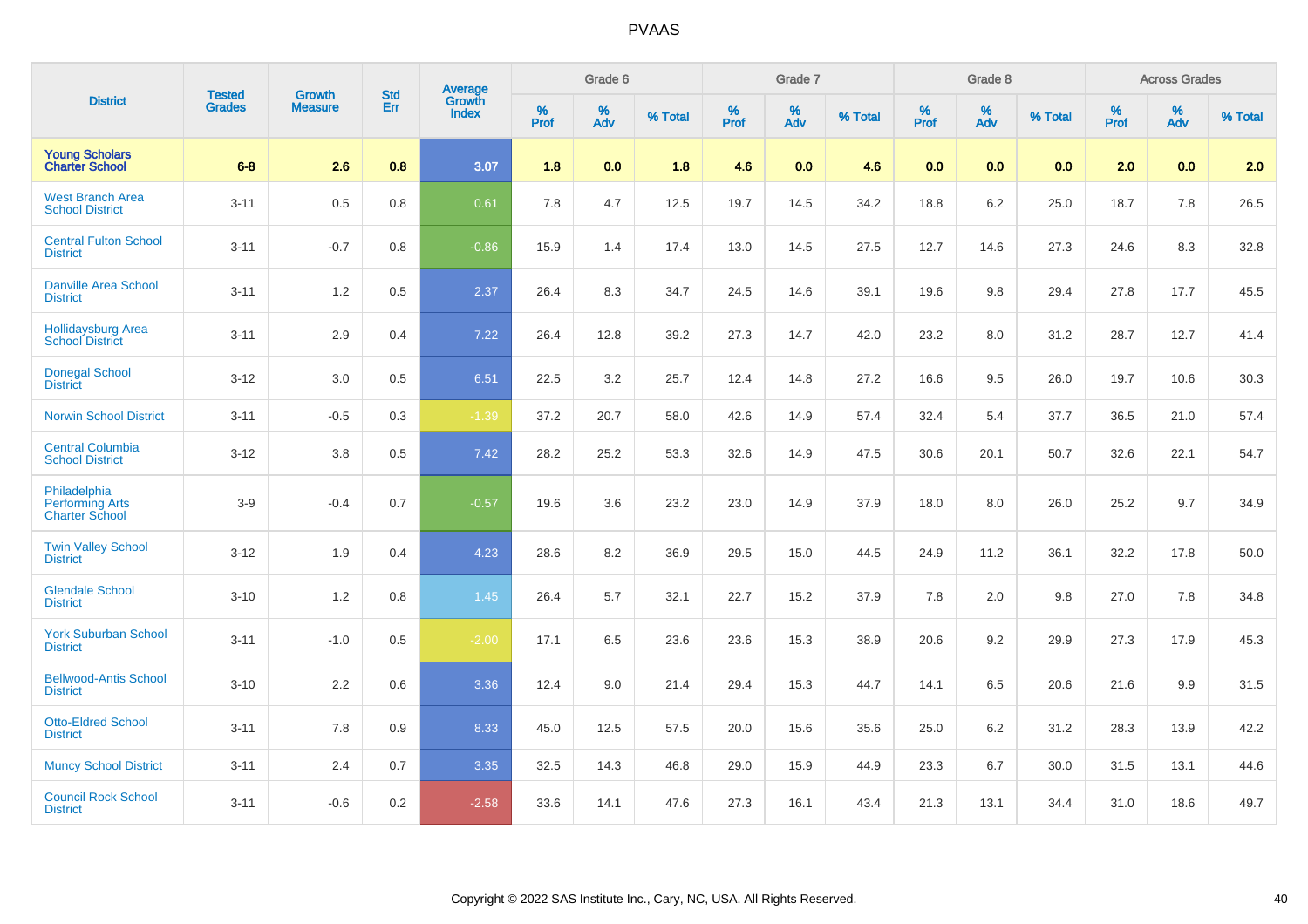| <b>District</b>                                                    | <b>Tested</b> | Growth         | <b>Std</b> |                                   |           | Grade 6  |         |           | Grade 7  |         |           | Grade 8  |         |           | <b>Across Grades</b> |         |
|--------------------------------------------------------------------|---------------|----------------|------------|-----------------------------------|-----------|----------|---------|-----------|----------|---------|-----------|----------|---------|-----------|----------------------|---------|
|                                                                    | <b>Grades</b> | <b>Measure</b> | Err        | Average<br>Growth<br><b>Index</b> | %<br>Prof | %<br>Adv | % Total | %<br>Prof | %<br>Adv | % Total | %<br>Prof | %<br>Adv | % Total | %<br>Prof | %<br>Adv             | % Total |
| <b>Young Scholars</b><br><b>Charter School</b>                     | $6-8$         | 2.6            | 0.8        | 3.07                              | 1.8       | 0.0      | 1.8     | 4.6       | 0.0      | 4.6     | 0.0       | 0.0      | 0.0     | 2.0       | 0.0                  | 2.0     |
| <b>Spring-Ford Area</b><br>School District                         | $3 - 11$      | 1.6            | 0.3        | 5.87                              | 33.2      | 16.5     | 49.7    | 34.3      | 16.3     | 50.6    | 23.1      | 9.8      | 32.9    | 34.2      | 19.2                 | 53.4    |
| <b>State College Area</b><br><b>School District</b>                | $3 - 11$      | 0.6            | 0.4        | 1.70                              | 27.4      | 15.3     | 42.7    | 28.9      | 16.3     | 45.2    | 20.8      | 8.9      | 29.7    | 29.0      | 27.0                 | 56.1    |
| <b>Mars Area School</b><br><b>District</b>                         | $3 - 10$      | 0.5            | 0.4        | 1.16                              | 32.6      | 24.5     | 57.1    | 23.8      | 16.5     | 40.4    | 24.5      | 6.4      | 30.8    | 32.3      | 21.1                 | 53.4    |
| <b>South Park School</b><br><b>District</b>                        | $3 - 11$      | 3.3            | 0.6        | 5.32                              | 27.8      | 11.3     | 39.2    | 21.8      | 16.8     | 38.7    | 24.0      | 8.6      | 32.7    | 28.8      | 10.4                 | 39.2    |
| <b>Colonial School</b><br><b>District</b>                          | $3 - 11$      | $-0.9$         | 0.3        | $-2.58$                           | 35.6      | 15.3     | 50.9    | 29.4      | 16.8     | 46.2    | 21.2      | 15.0     | 36.2    | 31.5      | 21.3                 | 52.8    |
| <b>Unionville-Chadds</b><br><b>Ford School District</b>            | $3 - 11$      | 0.5            | 0.4        | 1.38                              | 38.4      | 17.1     | 55.5    | 37.6      | 16.8     | 54.5    | 29.8      | 24.9     | 54.7    | 36.9      | 27.5                 | 64.4    |
| <b>Perkiomen Valley</b><br><b>School District</b>                  | $3 - 11$      | $-0.2$         | 0.3        | $-0.74$                           | 21.5      | 11.3     | 32.7    | 27.3      | 16.9     | 44.2    | 21.6      | 7.2      | 28.7    | 30.6      | 16.6                 | 47.1    |
| <b>New Hope-Solebury</b><br><b>School District</b>                 | $3 - 11$      | 4.2            | 0.6        | 6.75                              | 41.2      | 11.8     | 52.9    | 25.5      | 17.0     | 42.6    | 37.6      | 19.3     | 56.9    | 36.8      | 21.0                 | 57.8    |
| <b>Lower Moreland</b><br><b>Township School</b><br><b>District</b> | $3 - 11$      | 2.2            | 0.5        | 4.65                              | 38.8      | 19.4     | 58.2    | 30.7      | 17.2     | 47.8    | 25.1      | 15.0     | 40.1    | 32.4      | 17.7                 | 50.0    |
| <b>Great Valley School</b><br><b>District</b>                      | $3 - 11$      | 0.1            | 0.4        | 0.20                              | 38.1      | 8.6      | 46.6    | 26.8      | 17.2     | 44.1    | 26.4      | 17.4     | 43.8    | 31.1      | 20.1                 | 51.2    |
| <b>Wallingford-</b><br><b>Swarthmore School</b><br><b>District</b> | $3 - 10$      | 0.4            | 0.4        | 1.02                              | 29.9      | 20.5     | 50.4    | 27.6      | 17.6     | 45.3    | 29.4      | 14.7     | 44.2    | 33.9      | 27.8                 | 61.7    |
| <b>Kane Area School</b><br><b>District</b>                         | $3 - 10$      | 3.7            | 0.7        | 5.17                              | 14.1      | 3.1      | 17.2    | 29.8      | 17.9     | 47.8    | 6.1       | 1.2      | 7.3     | 21.5      | 9.0                  | 30.4    |
| <b>Pine-Richland School</b><br><b>District</b>                     | $3 - 11$      | $-1.8$         | 0.3        | $-5.32$                           | 35.6      | 11.5     | 47.1    | 37.1      | 18.2     | 55.4    | 30.1      | 15.8     | 45.9    | 34.9      | 21.2                 | 56.1    |
| <b>Franklin Regional</b><br><b>School District</b>                 | $3 - 11$      | 0.3            | 0.4        | 0.65                              | 33.2      | 19.3     | 52.5    | 27.9      | 18.3     | 46.2    | 25.8      | 8.1      | 33.9    | 31.7      | 25.0                 | 56.7    |
| <b>Hempfield School</b><br><b>District</b>                         | $3 - 11$      | 3.5            | 0.3        | 11.50                             | 27.8      | 18.0     | 45.8    | 22.6      | 18.5     | 41.1    | 24.4      | 18.7     | 43.1    | 27.9      | 18.3                 | 46.2    |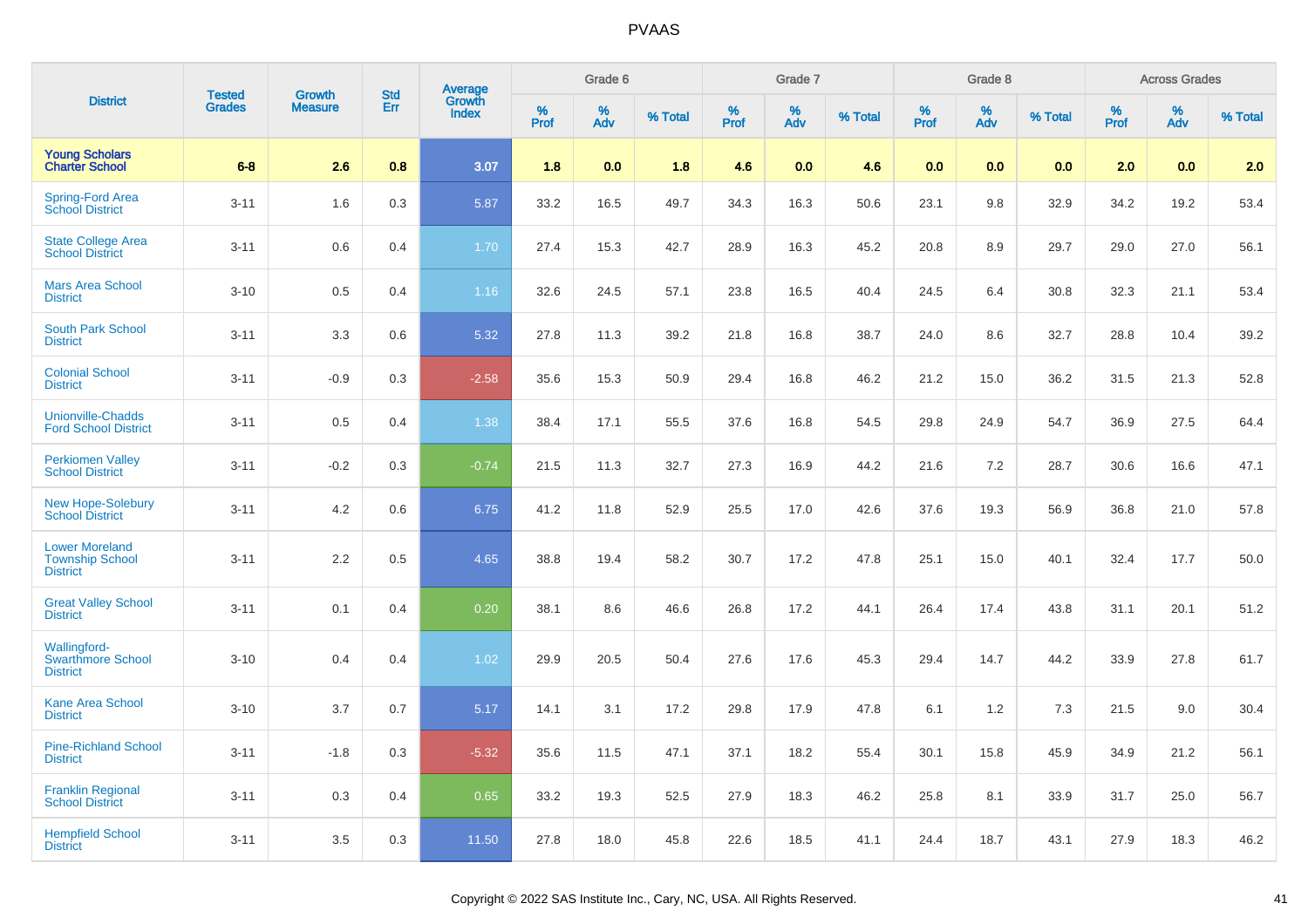| <b>District</b>                                     | <b>Tested</b> | <b>Growth</b>  | <b>Std</b> |                                          |           | Grade 6  |         |                     | Grade 7  |         |              | Grade 8  |         |           | <b>Across Grades</b> |         |
|-----------------------------------------------------|---------------|----------------|------------|------------------------------------------|-----------|----------|---------|---------------------|----------|---------|--------------|----------|---------|-----------|----------------------|---------|
|                                                     | <b>Grades</b> | <b>Measure</b> | Err        | <b>Average</b><br>Growth<br><b>Index</b> | %<br>Prof | %<br>Adv | % Total | $\%$<br><b>Prof</b> | %<br>Adv | % Total | $\%$<br>Prof | %<br>Adv | % Total | %<br>Prof | %<br>Adv             | % Total |
| <b>Young Scholars</b><br><b>Charter School</b>      | $6-8$         | 2.6            | 0.8        | 3.07                                     | 1.8       | 0.0      | 1.8     | 4.6                 | 0.0      | 4.6     | 0.0          | 0.0      | 0.0     | 2.0       | 0.0                  | 2.0     |
| <b>Greater Latrobe</b><br><b>School District</b>    | $3 - 11$      | 1.6            | 0.4        | 3.89                                     | 37.0      | 5.3      | 42.3    | 32.2                | 18.5     | 50.7    | 23.4         | 8.0      | 31.4    | 34.1      | 15.0                 | 49.1    |
| <b>Parkland School</b><br><b>District</b>           | $3 - 11$      | $-3.5$         | 0.3        | $-13.25$                                 | 33.4      | 15.9     | 49.3    | 27.1                | 18.6     | 45.7    | 23.1         | 11.8     | 34.9    | 30.8      | 24.1                 | 54.9    |
| <b>Penn-Trafford School</b><br><b>District</b>      | $3 - 11$      | $-3.6$         | 0.4        | $-9.37$                                  | 36.1      | 20.9     | 57.0    | 33.3                | 18.7     | 52.0    | 19.3         | 3.7      | 23.0    | 34.4      | 21.1                 | 55.5    |
| <b>Cumberland Valley</b><br><b>School District</b>  | $3 - 12$      | 3.8            | 0.2        | 15.85                                    | 31.4      | 13.8     | 45.2    | 29.0                | 18.7     | 47.6    | 26.6         | 12.4     | 39.0    | 30.7      | 22.4                 | 53.2    |
| Selinsgrove Area<br>School District                 | $3 - 12$      | 4.7            | 0.5        | 10.17                                    | 32.0      | 17.0     | 49.0    | 26.4                | 18.7     | 45.2    | 25.6         | 10.5     | 36.1    | 25.8      | 14.6                 | 40.4    |
| Philadelphia Academy<br><b>Charter School</b>       | $3 - 11$      | $-2.5$         | 0.7        | $-3.55$                                  | 25.0      | 7.9      | 32.9    | 13.2                | 19.1     | 32.4    | 22.2         | 16.7     | 38.9    | 24.3      | 9.8                  | 34.2    |
| <b>Deer Lakes School</b><br><b>District</b>         | $3 - 11$      | 1.8            | 0.6        | 3.25                                     | 24.4      | 10.6     | 35.0    | 25.4                | 19.2     | 44.6    | 24.5         | 3.9      | 28.4    | 26.2      | 10.7                 | 36.9    |
| <b>Wissahickon School</b><br><b>District</b>        | $3 - 10$      | $-0.4$         | 0.3        | $-1.33$                                  | 34.5      | 16.2     | 50.7    | 31.3                | 19.5     | 50.8    | 20.0         | 17.9     | 37.9    | 30.3      | 27.2                 | 57.4    |
| Pennsylvania<br><b>Leadership Charter</b><br>School | $3 - 11$      | $-1.4$         | 0.5        | $-2.93$                                  | 24.9      | 6.4      | 31.2    | 13.4                | 19.6     | 33.0    | 16.7         | 6.2      | 22.9    | 23.9      | 12.4                 | 36.4    |
| <b>Hermitage School</b><br><b>District</b>          | $3 - 12$      | 1.0            | 0.5        | 1.94                                     | 34.3      | 21.7     | 55.9    | 30.8                | 19.6     | 50.4    | 26.2         | 4.1      | 30.3    | 33.8      | 16.8                 | 50.6    |
| <b>Avon Grove School</b><br><b>District</b>         | $3 - 10$      | 0.8            | 0.4        | 2.09                                     | 30.5      | 19.3     | 49.8    | 35.4                | 20.3     | 55.7    | 27.6         | 14.2     | 41.8    | 30.8      | 18.2                 | 49.0    |
| <b>West Allegheny</b><br><b>School District</b>     | $3 - 12$      | 1.0            | 0.4        | 2.40                                     | 33.6      | 21.4     | 55.0    | 27.5                | 20.6     | 48.1    | 23.4         | 11.2     | 34.6    | 31.3      | 30.8                 | 62.1    |
| <b>East Lycoming School</b><br><b>District</b>      | $3 - 11$      | 2.6            | 0.6        | 4.75                                     | 26.2      | 26.2     | 52.3    | 26.4                | 20.7     | 47.1    | 27.9         | 14.8     | 42.6    | 31.5      | 19.5                 | 51.0    |
| <b>Garnet Valley School</b><br><b>District</b>      | $3 - 10$      | $-2.1$         | 0.4        | $-5.78$                                  | 30.8      | 18.2     | 49.0    | 28.0                | 20.7     | 48.7    | 21.5         | 10.3     | 31.8    | 29.2      | 18.6                 | 47.8    |
| Mt Lebanon School<br><b>District</b>                | $3 - 11$      | $-2.1$         | 0.4        | $-5.86$                                  | 42.0      | 15.7     | 57.7    | 32.6                | 20.7     | 53.3    | 31.6         | 17.4     | 49.1    | 36.2      | 29.4                 | 65.5    |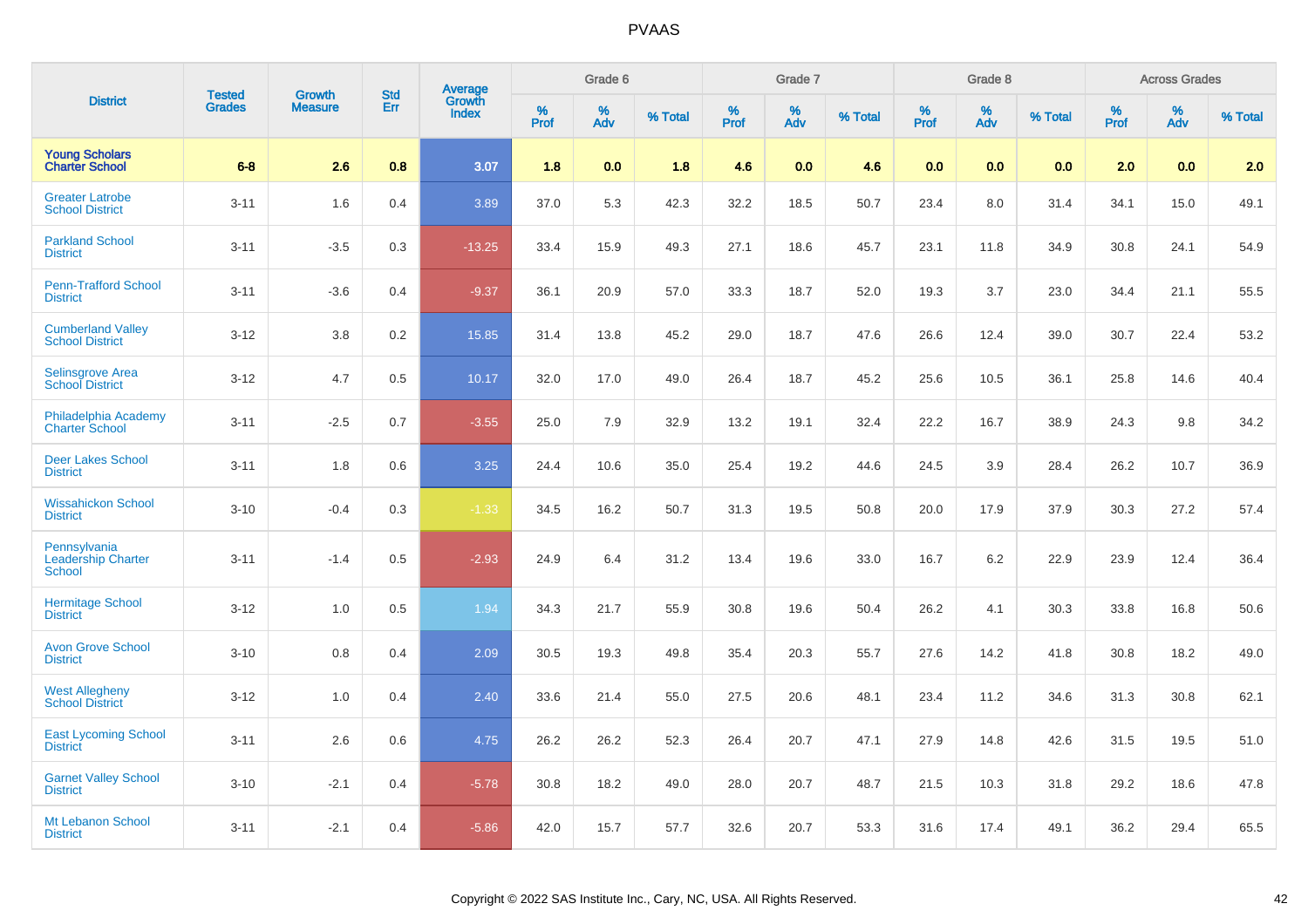| <b>District</b>                                                   | <b>Tested</b> | <b>Growth</b>  | <b>Std</b> | <b>Average</b><br>Growth |                     | Grade 6  |         |                  | Grade 7  |         |                     | Grade 8  |         |                     | <b>Across Grades</b> |         |
|-------------------------------------------------------------------|---------------|----------------|------------|--------------------------|---------------------|----------|---------|------------------|----------|---------|---------------------|----------|---------|---------------------|----------------------|---------|
|                                                                   | <b>Grades</b> | <b>Measure</b> | Err        | <b>Index</b>             | $\%$<br><b>Prof</b> | %<br>Adv | % Total | %<br><b>Prof</b> | %<br>Adv | % Total | $\%$<br><b>Prof</b> | %<br>Adv | % Total | $\%$<br><b>Prof</b> | $\%$<br><b>Adv</b>   | % Total |
| <b>Young Scholars</b><br><b>Charter School</b>                    | $6-8$         | 2.6            | 0.8        | 3.07                     | 1.8                 | 0.0      | 1.8     | 4.6              | 0.0      | 4.6     | 0.0                 | 0.0      | 0.0     | 2.0                 | 0.0                  | 2.0     |
| <b>Conemaugh Township</b><br><b>Area School District</b>          | $3 - 12$      | $-1.5$         | 0.8        | $-2.00$                  | 23.0                | 16.4     | 39.3    | 29.2             | 20.8     | 50.0    | 28.8                | 5.5      | 34.2    | 34.8                | 23.6                 | 58.4    |
| <b>Rose Tree Media</b><br><b>School District</b>                  | $3 - 10$      | $-1.7$         | 0.4        | $-4.23$                  | 31.4                | 15.3     | 46.7    | 31.6             | 20.9     | 52.4    | 18.4                | 13.9     | 32.3    | 31.5                | 20.2                 | 51.8    |
| <b>Girard School District</b>                                     | $3 - 11$      | 0.0            | 0.6        | 0.04                     | 27.4                | 13.7     | 41.0    | 22.7             | 20.9     | 43.6    | 15.6                | 5.5      | 21.1    | 25.6                | 18.0                 | 43.6    |
| Downingtown Area<br>School District                               | $3 - 11$      | $-1.3$         | 0.3        | $-3.81$                  | 28.9                | 24.6     | 53.5    | 31.4             | 21.1     | 52.5    | 27.1                | 28.6     | 55.7    | 36.8                | 25.9                 | 62.7    |
| <b>Springfield Township</b><br><b>School District</b>             | $3 - 11$      | 1.7            | 0.5        | 3.63                     | 26.9                | 11.1     | 38.0    | 28.4             | 21.9     | 50.3    | 31.7                | 17.2     | 49.0    | 33.1                | 15.4                 | 48.5    |
| <b>General Mclane</b><br><b>School District</b>                   | $3 - 11$      | 3.9            | 0.5        | 7.89                     | 27.3                | 12.4     | 39.8    | 25.8             | 23.1     | 49.0    | 26.9                | 7.7      | 34.6    | 30.2                | 16.6                 | 46.8    |
| <b>North Allegheny</b><br>School District                         | $3 - 11$      | 0.3            | 0.3        | 1.31                     | 35.2                | 13.4     | 48.6    | 31.8             | 23.8     | 55.6    | 25.9                | 16.5     | 42.4    | 34.1                | 26.8                 | 60.9    |
| <b>South Fayette</b><br><b>Township School</b><br><b>District</b> | $3 - 11$      | $0.2\,$        | 0.4        | 0.46                     | 40.8                | 18.4     | 59.2    | 35.5             | 24.3     | 59.8    | 30.9                | 20.9     | 51.8    | 35.4                | 28.3                 | 63.7    |
| <b>Hampton Township</b><br><b>School District</b>                 | $3 - 11$      | 0.5            | 0.4        | 1.19                     | 30.6                | 12.9     | 43.6    | 33.3             | 26.9     | 60.2    | 33.0                | 21.4     | 54.3    | 33.4                | 29.9                 | 63.3    |
| <b>Peters Township</b><br><b>School District</b>                  | $3 - 11$      | $0.5\,$        | 0.4        | 1.39                     | 35.7                | 24.9     | 60.6    | 33.1             | 29.1     | 62.2    | 35.1                | 13.0     | 48.2    | 35.8                | 30.6                 | 66.3    |
| <b>Lewisburg Area</b><br><b>School District</b>                   | $3 - 11$      | 6.7            | 0.6        | 12.13                    | 40.0                | 24.2     | 64.2    | 33.1             | 29.4     | 62.5    | 17.9                | 31.3     | 49.2    | 31.0                | 30.1                 | 61.1    |
| <b>Upper Dublin School</b><br><b>District</b>                     | $3 - 12$      | 0.6            | 0.4        | 1.43                     | 38.5                | 24.8     | 63.3    | 30.8             | 29.7     | 60.5    | 24.1                | 14.8     | 38.9    | 35.7                | 29.8                 | 65.5    |
| <b>Montour School</b><br><b>District</b>                          | $3 - 11$      | 5.0            | 0.4        | 11.10                    | 30.6                | 24.5     | 55.1    | 26.3             | 30.1     | 56.5    | 26.6                | 30.6     | 57.3    | 31.2                | 26.8                 | 58.1    |
| <b>Fox Chapel Area</b><br><b>School District</b>                  | $3 - 11$      | 1.4            | 0.4        | 3.66                     | 31.9                | 28.4     | 60.2    | 32.7             | 30.2     | 62.9    | 28.3                | 27.6     | 55.8    | 30.3                | 40.6                 | 70.9    |
| <b>Lower Merion School</b><br><b>District</b>                     | $3 - 11$      | 3.3            | 0.3        | 12.62                    | 31.4                | 37.3     | 68.6    | 33.9             | 31.3     | 65.2    | 33.0                | 28.3     | 61.3    | 31.2                | 40.9                 | 72.2    |